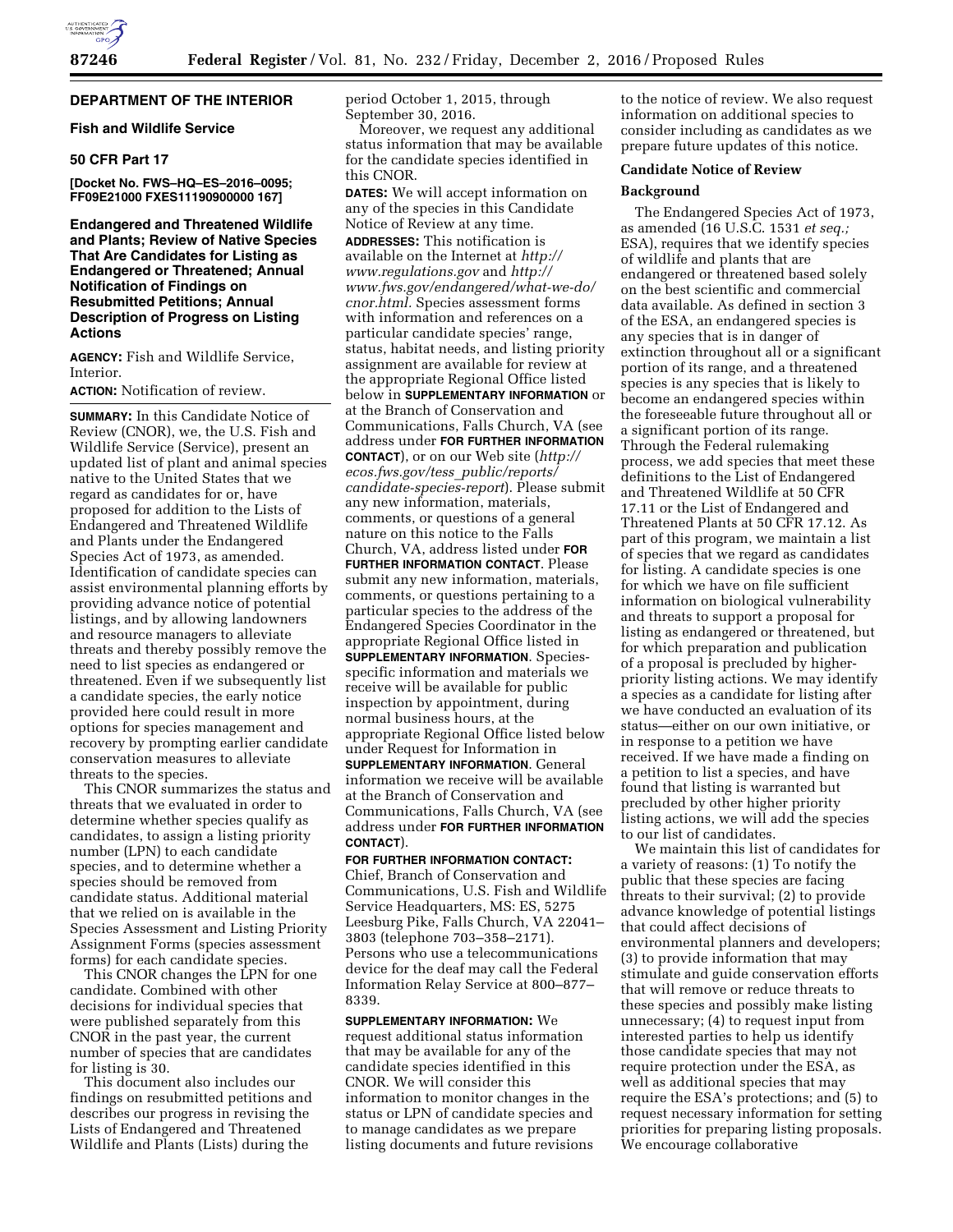conservation efforts for candidate species, and offer technical and financial assistance to facilitate such efforts. For additional information regarding such assistance, please contact the appropriate Regional Office listed under Request for Information or visit our Web site, *http://www.fws.gov/ endangered/what-we-do/cca.html.* 

## *Previous Notices of Review*

We have been publishing CNORs since 1975. The most recent was published on December 24, 2015 (80 FR 80584). CNORs published since 1994 are available on our Web site, *http:// www.fws.gov/endangered/what-we-do/ cnor.html.* For copies of CNORs published prior to 1994, please contact the Branch of Conservation and Communications (see **FOR FURTHER INFORMATION CONTACT**, above).

On September 21, 1983, we published guidance for assigning an LPN for each candidate species (48 FR 43098). Using this guidance, we assign each candidate an LPN of 1 to 12, depending on the magnitude of threats, immediacy of threats, and taxonomic status; the lower the LPN, the higher the listing priority (that is, a species with an LPN of 1 would have the highest listing priority). Section 4(h)(3) of the ESA (16 U.S.C. 1533(h)(3)) requires the Secretary to establish guidelines for such a priorityranking system. As explained below, in using this system, we first categorize based on the magnitude of the threat(s), then by the immediacy of the threat(s), and finally by taxonomic status.

Under this priority-ranking system, magnitude of threat can be either ''high'' or ''moderate to low.'' This criterion helps ensure that the species facing the greatest threats to their continued existence receive the highest listing priority. It is important to recognize that all candidate species face threats to their continued existence, so the magnitude of threats is in relative terms. For all candidate species, the threats are of sufficiently high magnitude to put them in danger of extinction, or make them likely to become in danger of extinction in the foreseeable future. But for species with higher-magnitude threats, the threats have a greater likelihood of bringing about extinction or are expected to bring about extinction on a shorter timescale (once the threats are imminent) than for species with lowermagnitude threats. Because we do not routinely quantify how likely or how soon extinction would be expected to occur absent listing, we must evaluate factors that contribute to the likelihood and time scale for extinction. We therefore consider information such as: (1) The number of populations or extent

of range of the species affected by the threat(s), or both; (2) the biological significance of the affected population(s), taking into consideration the life-history characteristics of the species and its current abundance and distribution; (3) whether the threats affect the species in only a portion of its range, and, if so, the likelihood of persistence of the species in the unaffected portions; (4) the severity of the effects and the rapidity with which they have caused or are likely to cause mortality to individuals and accompanying declines in population levels; (5) whether the effects are likely to be permanent; and (6) the extent to which any ongoing conservation efforts reduce the severity of the threat(s).

As used in our priority-ranking system, immediacy of threat is categorized as either ''imminent'' or ''nonimminent,'' and is based on when the threats will begin. If a threat is currently occurring or likely to occur in the very near future, we classify the threat as imminent. Determining the immediacy of threats helps ensure that species facing actual, identifiable threats are given priority for listing proposals over species for which threats are only potential or species that are intrinsically vulnerable to certain types of threats but are not known to be presently facing such threats.

Our priority-ranking system has three categories for taxonomic status: Species that are the sole members of a genus; full species (in genera that have more than one species); and subspecies and distinct population segments of vertebrate species (DPS).

The result of the ranking system is that we assign each candidate a listing priority number of 1 to 12. For example, if the threats are of high magnitude, with immediacy classified as imminent, the listable entity is assigned an LPN of 1, 2, or 3 based on its taxonomic status (*i.e.,* a species that is the only member of its genus would be assigned to the LPN 1 category, a full species to LPN 2, and a subspecies or DPS would be assigned to LPN 3). In summary, the LPN ranking system provides a basis for making decisions about the relative priority for preparing a proposed rule to list a given species. No matter which LPN we assign to a species, each species included in this notice as a candidate is one for which we have concluded that we have sufficient information to prepare a proposed rule for listing because it is in danger of extinction or likely to become endangered within the foreseeable future throughout all or a significant portion of its range.

For more information on the process and standards used in assigning LPNs,

a copy of the 1983 guidance is available on our Web site at: *http://www.fws.gov/ endangered/esa-library/pdf/1983*\_*LPN*\_ *Policy*\_*FR*\_*pub.pdf.* Information on the LPN assigned to a particular species is summarized in this CNOR, and the species assessment for each candidate contains the LPN chart and a moredetailed explanation for our determination of the magnitude and immediacy of threat(s) and assignment of the LPN.

To the extent this revised notice differs from any previous animal, plant, and combined candidate notices of review for native species or previous 12 month warranted-but-precluded petition findings for those candidate species that were petitioned for listing, this notice supercedes them.

## *Summary of This CNOR*

Since publication of the previous CNOR on December 24, 2015 (80 FR 80584), we reviewed the available information on candidate species to ensure that a proposed listing is justified for each species, and reevaluated the relative LPN assigned to each species. We also evaluated the need to emergency list any of these species, particularly species with higher priorities (*i.e.,* species with LPNs of 1, 2, or 3). This review and reevaluation ensures that we focus conservation efforts on those species at greatest risk.

In addition to reviewing candidate species since publication of the last CNOR, we have worked on findings in response to petitions to list species, and on proposed rules to list species under the ESA and on final listing determinations. Some of these findings and determinations have been completed and published in the **Federal Register**, while work on others is still under way (see *Preclusion and Expeditious Progress,* below, for details).

Based on our review of the best available scientific and commercial information, with this CNOR, we change the LPN for one candidate. Combined with other findings and determinations published separately from this CNOR, a total of 30 species (10 plant and 20 animal species) are now candidates awaiting preparation of rules proposing their listing. Table 1 identifies these 30 species, along with the 20 species currently proposed for listing (including 1 species proposed for listing due to similarity in appearance).

Table 2 lists the changes for species identified in the previous CNOR, and includes 97 species identified in the previous CNOR as either proposed for listing or classified as candidates that are no longer in those categories. This includes 78 species for which we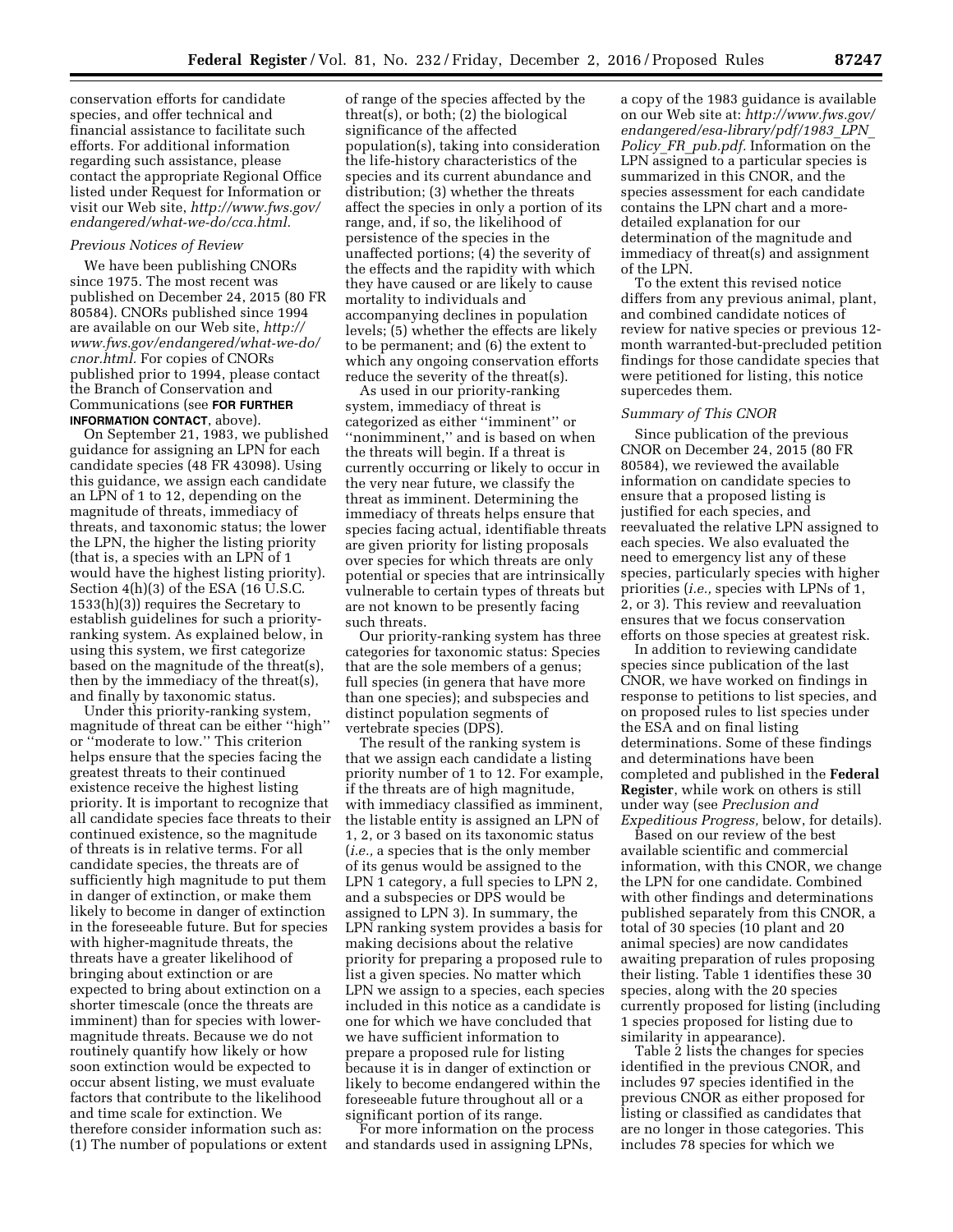published a final listing rule (includes 11 DPSs of green sea turtle), 18 candidate species for which we published separate not-warranted findings and removed them from candidate status, and 1 species for which we published a withdrawal of a proposed rule.

### New Candidates

We have not identified any new candidate species through this notice but identified one species—island marble butterfly—as a candidate on April 5, 2016, as a result of a separate petition finding published in the **Federal Register** (81 FR 19527).

#### Listing Priority Changes in Candidates

We reviewed the LPNs for all candidate species and are changing the number for the following species discussed below.

#### *Flowering plants*

*Boechera pusilla* (Fremont County rockcress)—The following summary is based on information in our files and in the petition received on July 24, 2007. Fremont County rockcress is a perennial herb consisting of a single population made of eight subpopulations found on sparsely vegetated granite-pegmatite outcrops at an elevation between 2,438 and 2,469 meters (m) (8,000 and 8,100 feet (ft)) in Fremont County, Wyoming. The entire species' range is located on lands managed by the Bureau of Land Management (BLM), and is protected by their regulatory mechanisms as well as by a 1998 Secretarial Order that withdraws the species' habitat from mineral development for 50 years. The species' range is likely limited by the presence of granite-pegmatite outcrops; however, the species has likely persisted without competition from other herbaceous plant or sagebrushgrassland species present in the surrounding landscape due to this dependence on a very specific, yet limited, substrate.

Overutilization and predation are not threats to the species, and regulatory mechanisms have removed threats associated with habitat loss and fragmentation. We previously determined that threats to the Fremont County rockcress were moderate in magnitude and imminent, due largely to uncertainty regarding a small and declining population size attributed to an unknown threat. Although the population likely declined in the past, new information since our last review has helped clarify that the population likely fluctuates around a stable, average size in response to precipitation, with the population increasing during wet

years and declining during dry years, but within a normal range of variation that may not be a threat to the species. Therefore, drought is likely the previously unidentified threat, which reduces the size of the population. Although the effects of climate change may result in drier summers, the Fremont County rockcress may benefit from longer growing seasons and more precipitation at the start of the growing season. Further, asexual reproduction helps reduce risks associated with a small population size. However, stochastic events could negatively affect the population, so drought and small population size are threats to the species. Although the population has declined in the past and could fluctuate in the future due to precipitation, the entire species' habitat is protected by the BLM's fully implemented and effective regulatory mechanisms, and no other impacts rise to the level of a threat. With drought implicated as the previously unidentified threat and an improved understanding of population fluctuations, we now determine that the magnitude of the threat to the species from drought is low. This is because the species may be adapted to drought and stochastic events. No other threat is ongoing, so we determine that the threats are now nonimminent. Additional surveys in 2016 will help clarify population trends, fluctuations, and the effects of drought and small population size on the species. Because the threats are low in magnitude and are nonimminent, we are changing the LPN from an 8 to an 11.

#### Petition Findings

The ESA provides two mechanisms for considering species for listing. One method allows the Secretary, on the Secretary's own initiative, to identify species for listing under the standards of section 4(a)(1). We implement this authority through the candidate program, discussed above. The second method for listing a species provides a mechanism for the public to petition us to add a species to the Lists. As described further in the paragraphs that follow, the CNOR serves several purposes as part of the petition process: (1) In some instances (in particular, for petitions to list species that the Service has already identified as candidates on its own initiative), it serves as the initial petition finding; (2) for candidate species for which the Service has made a warranted-but-precluded petition finding, it serves as a ''resubmitted'' petition finding that the ESA requires the Service to make each year; and (3) it documents the Service's compliance with the statutory requirement to

monitor the status of species for which listing is warranted but precluded, and to ascertain if they need emergency listing.

First, the CNOR serves as an initial petition finding in some instances. Under section 4(b)(3)(A) of the ESA, when we receive a petition to list a species, we must determine within 90 days, to the maximum extent practicable, whether the petition presents substantial information indicating that listing may be warranted (a ''90-day finding''). If we make a positive 90-day finding, we must promptly commence a status review of the species under section 4(b)(3)(A); we must then make, within 12 months of the receipt of the petition, one of the following three possible findings (a ''12 month finding''):

(1) The petitioned action is not warranted, and promptly publish the finding in the **Federal Register**;

(2) The petitioned action is warranted (in which case we are required to promptly publish a proposed regulation to implement the petitioned action; once we publish a proposed rule for a species, sections 4(b)(5) and 4(b)(6) of the ESA govern further procedures, regardless of whether or not we issued the proposal in response to a petition); or

(3) The petitioned action is warranted, but (a) the immediate proposal of a regulation and final promulgation of a regulation implementing the petitioned action is precluded by pending proposals to determine whether any species is endangered or threatened, and (b) expeditious progress is being made to add qualified species to the Lists. We refer to this third option as a ''warranted-but-precluded finding,'' and after making such a finding, we must promptly publish it in the **Federal Register**.

We define ''candidate species'' to mean those species for which the Service has on file sufficient information on biological vulnerability and threat(s) to support issuance of a proposed rule to list, but for which issuance of the proposed rule is precluded (61 FR 64481; December 5, 1996). The standard for making a species a candidate through our own initiative is identical to the standard for making a warranted-but-precluded 12 month petition finding on a petition to list, and we add all petitioned species for which we have made a warrantedbut-precluded 12-month finding to the candidate list.

Therefore, all candidate species identified through our own initiative already have received the equivalent of substantial 90-day and warranted-but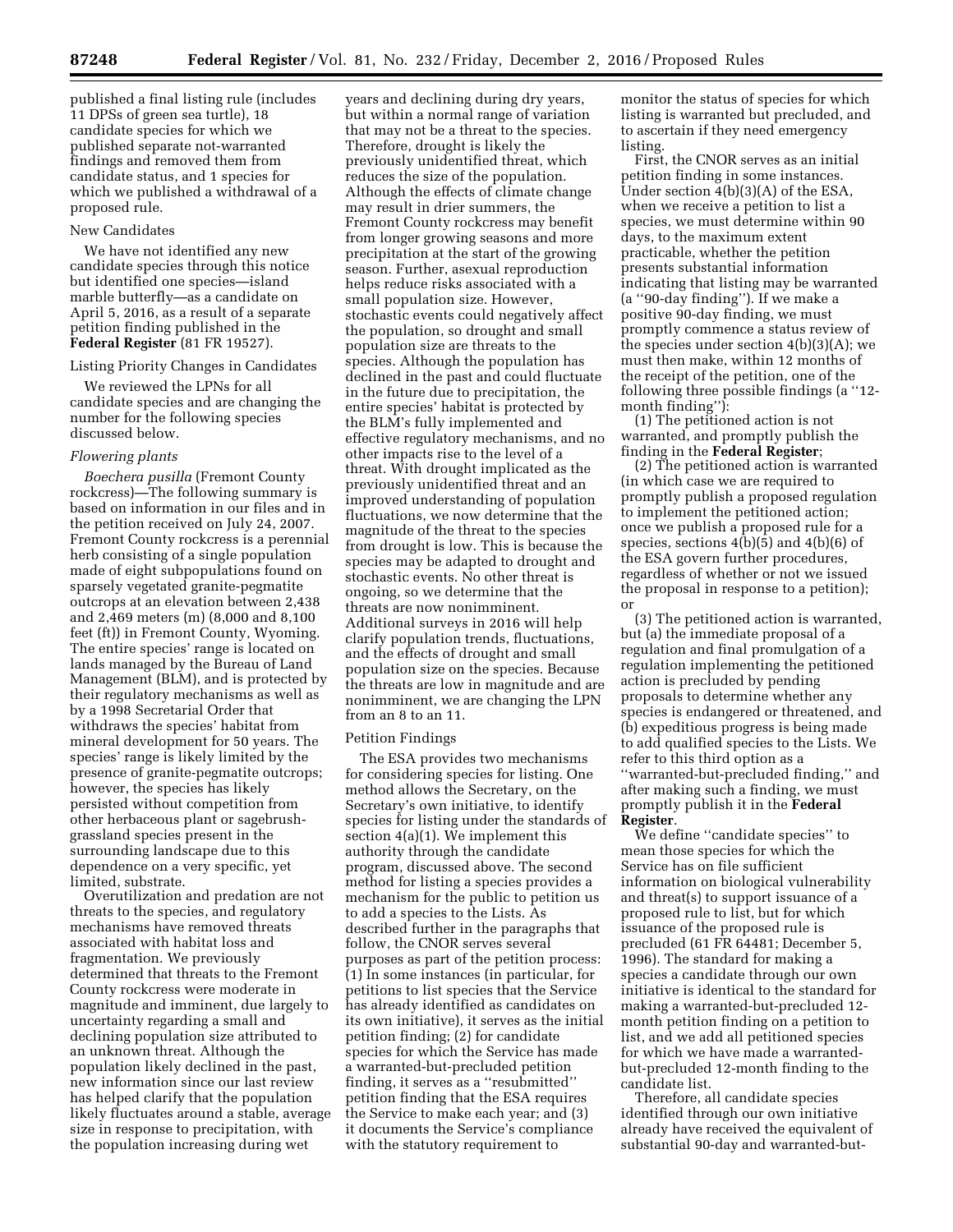precluded 12-month findings. Nevertheless, if we receive a petition to list a species that we have already identified as a candidate, we review the status of the newly petitioned candidate species and through this CNOR publish specific section 4(b)(3) findings (*i.e.,*  substantial 90-day and warranted-butprecluded 12-month findings) in response to the petitions to list these candidate species. We publish these findings as part of the first CNOR following receipt of the petition. We have identified the candidate species for which we received petitions and made a continued warranted-but-precluded finding on a resubmitted petition by the code ''C\*'' in the category column on the left side of Table 1, below.

Second, the CNOR serves as a ''resubmitted'' petition finding. Section 4(b)(3)(C)(i) of the ESA requires that when we make a warranted-butprecluded finding on a petition, we treat the petition as one that is resubmitted on the date of the finding. Thus, we must make a 12-month petition finding for each such species at least once a year in compliance with section 4(b)(3)(B) of the ESA, until we publish a proposal to list the species or make a final notwarranted finding. We make these annual resubmitted petition findings through the CNOR. To the extent these annual findings differ from the initial 12-month warranted-but-precluded finding or any of the resubmitted petition findings in previous CNORs, they supercede the earlier findings, although all previous findings are part of the administrative record for the new finding, and we may rely upon them or incorporate them by reference in the new finding as appropriate.

Third, through undertaking the analysis required to complete the CNOR, the Service determines if any candidate species needs emergency listing. Section 4(b)(3)(C)(iii) of the ESA requires us to ''implement a system to monitor effectively the status of all species'' for which we have made a warranted-but-precluded 12-month finding, and to ''make prompt use of the [emergency listing] authority [under section 4(b)(7)] to prevent a significant risk to the well being of any such species.'' The CNOR plays a crucial role in the monitoring system that we have implemented for all candidate species by providing notice that we are actively seeking information regarding the status of those species. We review all new information on candidate species as it becomes available, prepare an annual species assessment form that reflects monitoring results and other new information, and identify any species for which emergency listing may be

appropriate. If we determine that emergency listing is appropriate for any candidate, we will make prompt use of the emergency listing authority under section 4(b)(7) of the ESA. For example, on August 10, 2011, we emergency listed the Miami blue butterfly (76 FR 49542). We have been reviewing and will continue to review, at least annually, the status of every candidate, whether or not we have received a petition to list it. Thus, the CNOR and accompanying species assessment forms constitute the Service's system for monitoring and making annual findings on the status of petitioned species under sections  $4(b)(3)(C)(i)$  and  $4(b)(3)(C)(iii)$ of the ESA.

A number of court decisions have elaborated on the nature and specificity of information that we must consider in making and describing the petition findings in the CNOR. The CNOR that published on November 9, 2009 (74 FR 57804), describes these court decisions in further detail. As with previous CNORs, we continue to incorporate information of the nature and specificity required by the courts. For example, we include a description of the reasons why the listing of every petitioned candidate species is both warranted and precluded at this time. We make our determinations of preclusion on a nationwide basis to ensure that the species most in need of listing will be addressed first and also because we allocate our listing budget on a nationwide basis (see below). Regional priorities can also be discerned from Table 1, below, which includes the lead region and the LPN for each species. Our preclusion determinations are further based upon our budget for listing activities for unlisted species only, and we explain the priority system and why the work we have accomplished has precluded action on listing candidate species.

In preparing this CNOR, we reviewed the current status of, and threats to, the 29 candidates for which we have received a petition to list and the 3 listed species for which we have received a petition to reclassify from threatened to endangered, where we found the petitioned action to be warranted but precluded. We find that the immediate issuance of a proposed rule and timely promulgation of a final rule for each of these species, has been, for the preceding months, and continues to be, precluded by higher-priority listing actions. Additional information that is the basis for this finding is found in the species assessments and our administrative record for each species.

Our review included updating the status of, and threats to, petitioned

candidate or listed species for which we published findings, under section 4(b)(3)(B) of the ESA, in the previous CNOR. We have incorporated new information we gathered since the prior finding and, as a result of this review, we are making continued warrantedbut-precluded 12-month findings on the petitions for these species. However, for some of these species, we are currently engaged in a thorough review of all available data to determine whether to proceed with a proposed listing rule; as a result of this review we may conclude that listing is no longer warranted.

The immediate publication of proposed rules to list these species was precluded by our work on higherpriority listing actions, listed below, during the period from October 1, 2015, through September 30, 2016. Below we describe the actions that continue to preclude the immediate proposal and final promulgation of a regulation implementing each of the petitioned actions for which we have made a warranted-but-precluded finding, and we describe the expeditious progress we are making to add qualified species to, and remove species from, the Lists. We will continue to monitor the status of all candidate species, including petitioned species, as new information becomes available to determine if a change in status is warranted, including the need to emergency list a species under section 4(b)(7) of the ESA.

In addition to identifying petitioned candidate species in Table 1 below, we also present brief summaries of why each of these candidates warrants listing. More complete information, including references, is found in the species assessment forms. You may obtain a copy of these forms from the Regional Office having the lead for the species, or from the Fish and Wildlife Service's Internet Web site: *http:// ecos.fws.gov/tess*\_*public/reports/ candidate-species-report.* As described above, under section 4 of the ESA, we identify and propose species for listing based on the factors identified in section 4(a)(1)—either on our own initiative or through the mechanism that section 4 provides for the public to petition us to add species to the Lists of Endangered or Threatened Wildlife and Plants.

#### *Preclusion and Expeditious Progress*

To make a finding that a particular action is warranted but precluded, the Service must make two determinations: (1) That the immediate proposal and timely promulgation of a final regulation is precluded by pending proposals to determine whether any species is threatened or endangered; and (2) that expeditious progress is being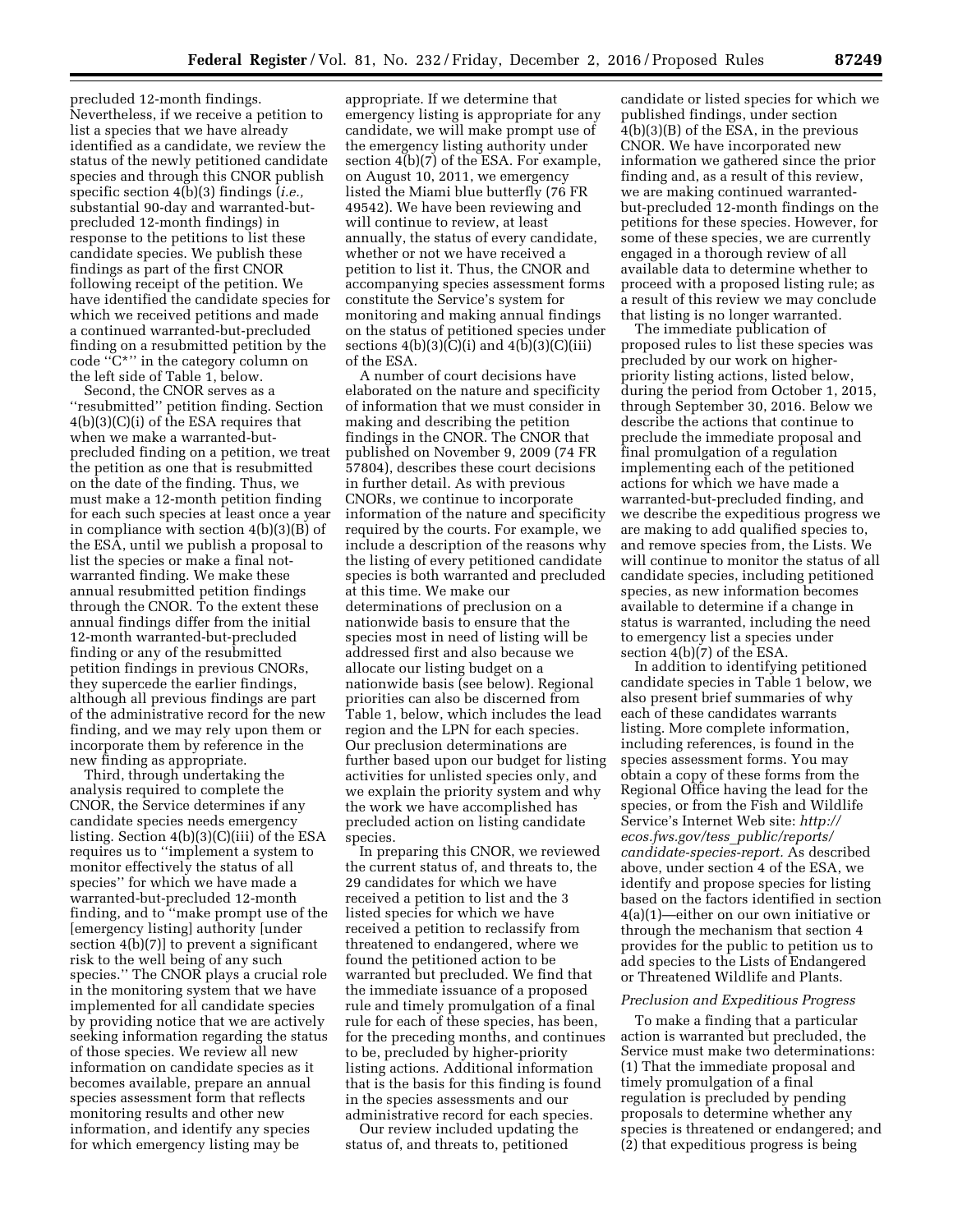made to add qualified species to either of the lists and to remove species from the lists (16 U.S.C. 1533(b)(3)(B)(iii)).

## *Preclusion*

A listing proposal is precluded if the Service does not have sufficient resources available to complete the proposal, because there are competing demands for those resources, and the relative priority of those competing demands is higher. Thus, in any given fiscal year (FY), multiple factors dictate whether it will be possible to undertake work on a proposed listing regulation or whether promulgation of such a proposal is precluded by higher-priority listing actions—(1) The amount of resources available for completing the listing function, (2) the estimated cost of completing the proposed listing regulation, and (3) the Service's workload, along with the Service's prioritization of the proposed listing regulation in relation to other actions in its workload.

## **Available Resources**

The resources available for listing actions are determined through the annual Congressional appropriations process. In FY 1998 and for each fiscal year since then, Congress has placed a statutory cap on funds that may be expended for the Listing Program. This spending cap was designed to prevent the listing function from depleting funds needed for other functions under the ESA (for example, recovery functions, such as removing species from the Lists), or for other Service programs (see House Report 105–163, 105th Congress, 1st Session, July 1, 1997). The funds within the spending cap are available to support work involving the following listing actions: Proposed and final listing rules; 90-day and 12-month findings on petitions to add species to the Lists or to change the status of a species from threatened to endangered; annual ''resubmitted'' petition findings on prior warrantedbut-precluded petition findings as required under section 4(b)(3)(C)(i) of the ESA; critical habitat petition findings; proposed rules designating critical habitat or final critical habitat determinations; and litigation-related, administrative, and programmanagement functions (including preparing and allocating budgets, responding to Congressional and public inquiries, and conducting public outreach regarding listing and critical habitat).

We cannot spend more for the Listing Program than the amount of funds within the spending cap without violating the Anti-Deficiency Act (31

U.S.C.  $1341(a)(1)(A)$ . In addition, since FY 2002, the Service's listing budget has included a subcap for critical habitat designations for already-listed species to ensure that some funds within the listing cap are available for completing Listing Program actions other than critical habitat designations for alreadylisted species. (''The critical habitat designation subcap will ensure that some funding is available to address other listing activities.'' House Report No. 107–103, 107th Congress, 1st Session (June 19, 2001)). In FY 2002 and each year until FY 2006, the Service had to use virtually all of the funds within the critical habitat subcap to address court-mandated designations of critical habitat, and consequently none of the funds within the critical habitat subcap were available for other listing activities. In some FYs since 2006, we have not needed to use all of the funds within the critical habitat to comply with court orders, and we therefore could use the remaining funds within the subcap towards additional proposed listing determinations for high-priority candidate species. In other FYs, while we did not need to use all of the funds within the critical habitat subcap to comply with court orders requiring critical habitat actions, we did not apply any of the remaining funds towards additional proposed listing determinations, and instead applied the remaining funds towards completing critical habitat determinations concurrently with proposed listing determinations. This allowed us to combine the proposed listing determination and proposed critical habitat designation into one rule, thereby being more efficient in our work. In FY 2016, based on the Service's workload, we were able to use some of the funds within the critical habitat subcap to fund proposed listing determinations.

Since FY 2012, Congress has also put in place two additional subcaps within the listing cap: One for listing actions for foreign species and one for petition findings. As with the critical habitat subcap, if the Service does not need to use all of the funds within either subcap, we are able to use the remaining funds for completing proposed or final listing determinations. In FY 2016, based on the Service's workload, we were able to use some of the funds within the petitions subcap to fund proposed listing determinations.

We make our determinations of preclusion on a nationwide basis to ensure that the species most in need of listing will be addressed first, and because we allocate our listing budget on a nationwide basis. Through the

listing cap, the three subcaps, and the amount of funds needed to complete court-mandated actions within the cap and subcaps, Congress and the courts have in effect determined the amount of money available for listing activities nationwide. Therefore, the funds that remain within the listing cap—after paying for work within the subcaps needed to comply with court orders or court-approved settlement agreements requiring critical habitat actions for already-listed species, listing actions for foreign species, and petition findings, respectively—set the framework within which we make our determinations of preclusion and expeditious progress.

For FY 2016, on December 18, 2015, Congress passed a Consolidated Appropriations Act (Pub. L. 114–113), which provided funding through September 30, 2016. That Appropriations Act included an overall spending cap of \$20,515,000 for the listing program. Of that, no more than \$4,605,000 could be used for critical habitat determinations; no more than \$1,504,000 could be used for listing actions for foreign species; and no more than \$1,501,000 could be used to make 90-day or 12-month findings on petitions. The Service thus had \$12,905,000 available to work on proposed and final listing determinations for domestic species. In addition, if the Service had funding available within the critical habitat, foreign species, or petition subcaps after those workloads had been completed, it could use those funds to work on listing actions other than critical habitat designations or foreign species.

*Costs of Listing Actions.* The work involved in preparing various listing documents can be extensive, and may include, but is not limited to: Gathering and assessing the best scientific and commercial data available and conducting analyses used as the basis for our decisions; writing and publishing documents; and obtaining, reviewing, and evaluating public comments and peer-review comments on proposed rules and incorporating relevant information from those comments into final rules. The number of listing actions that we can undertake in a given year also is influenced by the complexity of those listing actions; that is, more complex actions generally are more costly. In the past, we estimated that the median cost for preparing and publishing a 90-day finding was \$4,500 and for a 12-month finding, \$68,875. We have streamlined our processes for making 12-month petition findings to be as efficient as possible to reduce these costs and we estimate that we have cut this cost in half. We estimate that the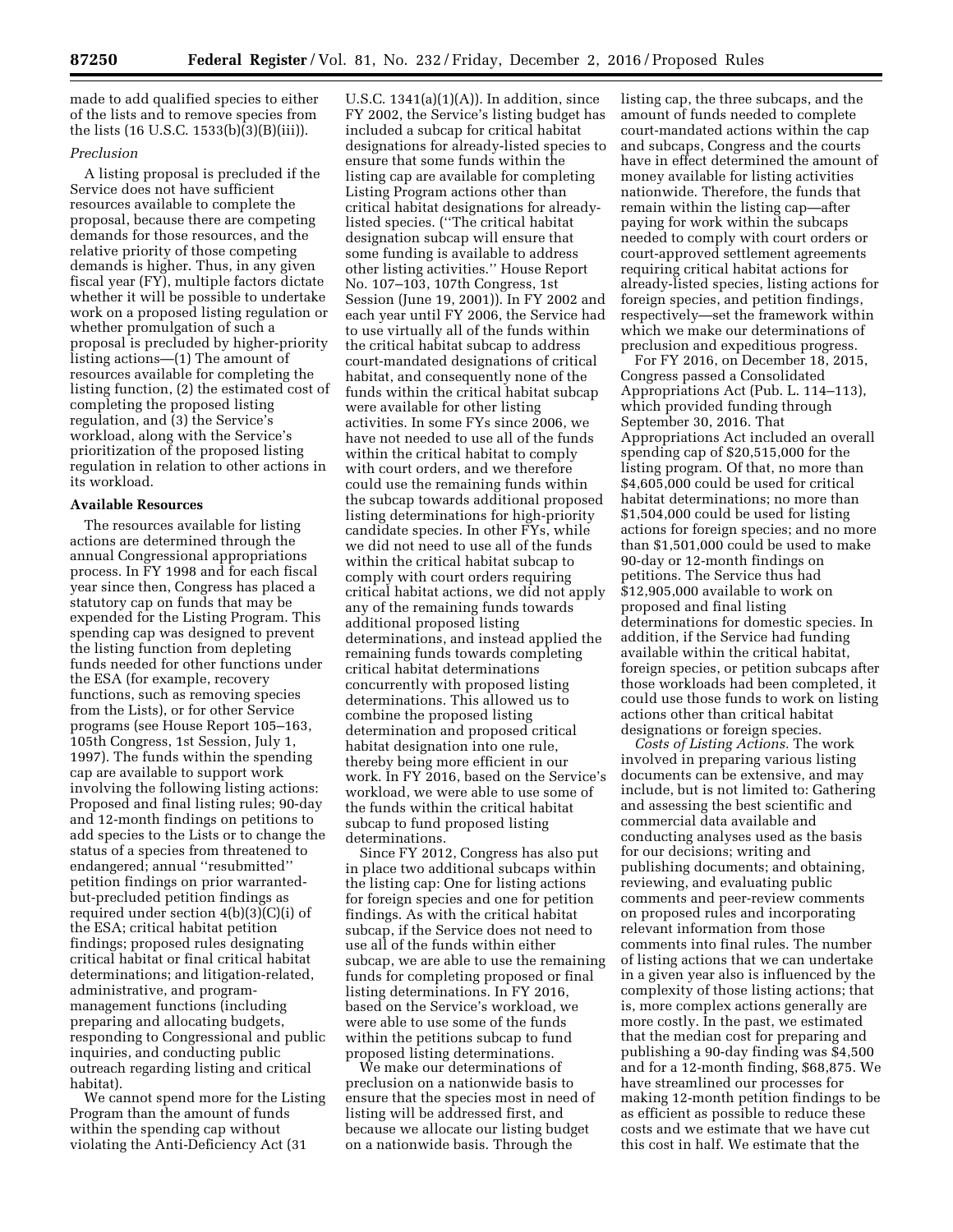median costs for preparing and publishing a proposed listing rule with proposed critical habitat is \$240,000; and for a final listing determination with a final critical habitat determination, \$205,000.

*Prioritizing Listing Actions.* The Service's Listing Program workload is broadly composed of four types of actions, which the Service prioritizes as follows: (1) Compliance with court orders and court-approved settlement agreements requiring that petition findings or listing or critical habitat determinations be completed by a specific date; (2) essential litigationrelated, administrative, and listing program-management functions; (3) section 4 (of the ESA) listing and critical habitat actions with absolute statutory deadlines; and (4) section 4 listing actions that do not have absolute statutory deadlines.

In previous years, the Service received many new petitions and a single petition to list 404 species, significantly increasing the number of actions within the third category of our workload—actions that have absolute statutory deadlines. As a result of the outstanding petitions to list hundreds of species, and our successful efforts to continue making initial petition findings within 90 days of receiving the petition to the maximum extent practicable, we currently have over 550 12-month petition findings yet to be initiated and completed. Because we are not able to work on all of these at once, we recently finalized a new methodology for prioritizing status reviews and accompanying 12-month findings (81 FR 49248; July 27, 2016). Moving forward, we are applying this methodology to 12-month findings to prioritize the outstanding petition findings and develop a multi-year workplan for completing them.

An additional way in which we prioritize work in the section 4 program is application of the listing priority guidelines (48 FR 43098; September 21, 1983). Under those guidelines, we assign each candidate an LPN of 1 to 12, depending on the magnitude of threats (high or moderate to low), immediacy of threats (imminent or nonimminent), and taxonomic status of the species (in order of priority: Monotypic genus (a species that is the sole member of a genus), a species, or a part of a species (subspecies or distinct population segment)). The lower the listing priority number, the higher the listing priority (that is, a species with an LPN of 1 would have the highest listing priority). A species with a higher LPN would generally be precluded from listing by species with lower LPNs, unless work

on a proposed rule for the species with the higher LPN can be combined with work on a proposed rule for other highpriority species.

Finally, proposed rules for reclassification of threatened species to endangered species are generally lower in priority, because as listed species, they are already afforded the protections of the ESA and implementing regulations. However, for efficiency reasons, we may choose to work on a proposed rule to reclassify a species to endangered if we can combine this with work that is subject to a court order or court-approved deadline.

Since before Congress first established the spending cap for the Listing Program in 1998, the Listing Program workload has required considerably more resources than the amount of funds Congress has allowed for the Listing Program. It is therefore important that we be as efficient as possible in our listing process.

On September 1, 2016, the Service released its National Listing Workplan for addressing ESA listing and critical habitat decisions over the next seven years. The workplan identifies the Service's schedule for addressing all 30 species currently on the candidate list and conducting 320 status reviews (also referred to as 12-month findings) for species that have been petitioned for federal protections under the ESA. The petitioned species are prioritized using our final prioritization methodology. As we implement our listing work plan and work on proposed rules for the highestpriority species, we prepare multispecies proposals when appropriate, and these include species with lower priority if they overlap geographically or have the same threats as one of the highest-priority species.

*Listing Program Workload.* From 2011–2016, we proposed and finalized listing determinations in accordance with a workplan we had developed for our listing work for that time period; we have subsequently developed a National Listing Workplan to cover the future period from 2017 to 2023. Each FY we determine, based on the amount of funding Congress has made available within the Listing Program spending cap, if we can accomplish the work that we have planned to do. Up until 2012, we prepared Allocation Tables that identified the actions that we funded for that FY, and how much we estimated it would cost to complete each action; these Allocation Tables are part of our record for the listing program. Our Allocation Table for FY 2012, which incorporated the Service's approach to prioritizing its workload, was adopted as part of a settlement agreement in a

case before the U.S. District Court for the District of Columbia (Endangered Species Act Section 4 Deadline Litigation, No. 10–377 (EGS), MDL Docket No. 2165 (''MDL Litigation''), Document 31–1 (D.D.C. May 10, 2011) (''MDL Settlement Agreement'')). The requirements of paragraphs 1 through 7 of that settlement agreement, combined with the work plan attached to the agreement as Exhibit B, reflected the Service's Allocation Tables for FY 2011 and FY 2012. In addition, paragraphs 2 through 7 of the agreement require the Service to take numerous other actions through FY 2017—in particular, complete either a proposed listing rule or a not-warranted finding for all 251 species designated as ''candidates'' in the 2010 candidate notice of review (''CNOR'') before the end of FY 2016, and complete final listing determinations for those species proposed for listing within the statutory deadline (usually one year from the proposal). Paragraph 10 of that settlement agreement sets forth the Service's conclusion that ''fulfilling the commitments set forth in this Agreement, along with other commitments required by court orders or court-approved settlement agreements already in existence at the signing of this Settlement Agreement (listed in Exhibit A), will require substantially all of the resources in the Listing Program.'' As part of the same lawsuit, the court also approved a separate settlement agreement with the other plaintiff in the case; that settlement agreement requires the Service to complete additional actions in specific fiscal years—including 12 month petition findings for 11 species, 90-day petition findings for 478 species, and proposed listing rules or notwarranted findings for 40 species.

These settlement agreements have led to a number of results that affect our preclusion analysis. First, the Service has been limited in the extent to which it can undertake additional actions within the Listing Program through FY 2017, beyond what is required by the MDL Settlement Agreements. Second, because the settlement is courtapproved, completion, before the end of FY 2016, of proposed listings or notwarranted findings for the remaining candidate species that were included in the 2010 CNOR was the Service's highest priority (compliance with a court order) for FY 2016. Therefore, one of the Service's highest priorities is to make steady progress towards completing by the end of 2017 the remaining final listing determinations for the 2010 candidate species taking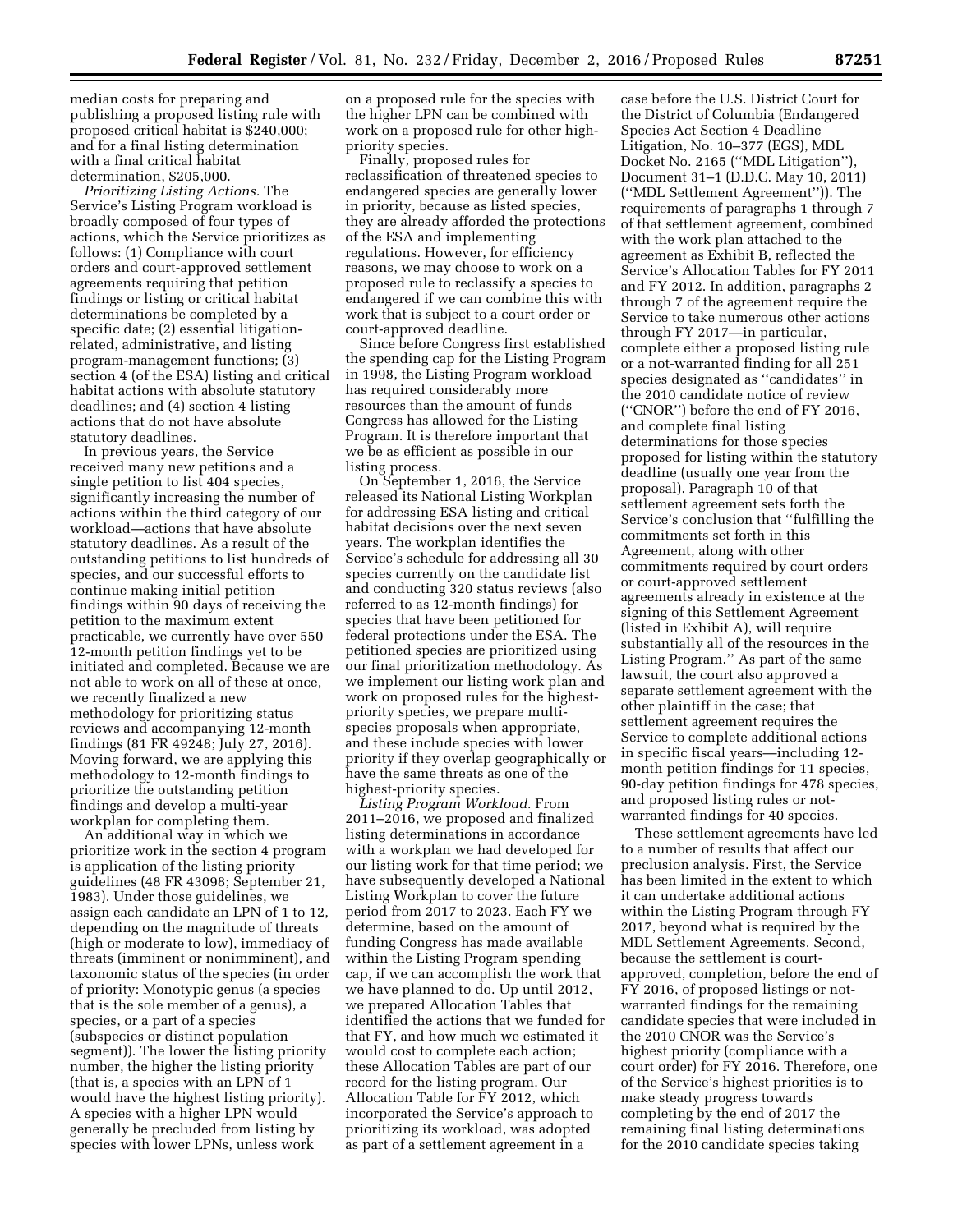into consideration the availability of staff resources.

Based on these prioritization factors, we continue to find that proposals to list the petitioned candidate species included in Table 1 are all precluded by higher-priority listing actions, including listing actions with deadlines required by court orders and court-approved settlement agreements and listing actions with absolute statutory deadlines. We provide tables in the *Expeditious Progress* section, below, identifying the listing actions that we completed in FY 2016, as well as those we worked on but did not complete in FY 2016.

#### Expeditious Progress

As explained above, a determination that listing is warranted but precluded must also demonstrate that expeditious progress is being made to add and remove qualified species to and from the Lists. As with our ''precluded'' finding, the evaluation of whether progress in adding qualified species to the Lists has been expeditious is a function of the resources available for listing and the competing demands for those funds. (Although we do not discuss it in detail here, we are also making expeditious progress in removing species from the list under the Recovery program in light of the resources available for delisting, which is funded by a separate line item in the budget of the Endangered Species Program. During FY 2016, we completed delisting rules for seven species.) As discussed below, given the limited resources available for listing, we find that we are making expeditious progress in adding qualified species to the Lists.

We provide below tables cataloguing the work of the Service's Listing

Program in FY 2016. This work includes all three of the steps necessary for adding species to the Lists: (1) Identifying species that may warrant listing; (2) undertaking the evaluation of the best available scientific data about those species and the threats they face in preparation for a proposed or final determination; and (3) adding species to the Lists by publishing proposed and final listing rules that include a summary of the data on which the rule is based and show the relationship of that data to the rule. After taking into consideration the limited resources available for listing, the competing demands for those funds, and the completed work catalogued in the tables below, we find that we are making expeditious progress to add qualified species to the Lists.

First, we are making expeditious progress in listing qualified species. In FY 2016, we resolved the status of 97 species that we determined, or had previously determined, qualified for listing. Moreover, for 78 of those species, the resolution was to add them to the Lists, some with concurrent designations of critical habitat, and for 1 species we published a withdrawal of the proposed rule. We also proposed to list an additional 18 qualified species.

Second, we are making expeditious progress in working towards adding qualified species to the Lists. In FY 2016, we worked on developing proposed listing rules or not-warranted 12-month petition findings for 3 species (most of them with concurrent critical habitat proposals). Although we have not yet completed those actions, we are making expeditious progress towards doing so.

Third, we are making expeditious progress in identifying additional

species that may qualify for listing. In FY 2016, we completed 90-day petition findings for 57 species and 12-month petition findings for 30 species.

Our accomplishments this year should also be considered in the broader context of our commitment to reduce the number of candidate species for which we have not made final determinations whether to list. On May 10, 2011, the Service filed in the MDL Litigation a settlement agreement that put in place an ambitious schedule for completing proposed and final listing determinations at least through FY 2016; the court approved that settlement agreement on September 9, 2011. That agreement required, among other things, that for all 251 species that were included as candidates in the 2010 CNOR, the Service submit to the **Federal Register** proposed listing rules or not-warranted findings by the end of FY 2016, and for any proposed listing rules, the Service complete final listing determinations within the statutory time frame. The Service has completed proposed listing rules or not-warranted findings for all 251 of the 2010 candidate species, as well as final listing rules for 140 of those proposed rules, and is therefore making adequate progress towards meeting all of the requirements of the MDL Settlement Agreement. Both by entering into the settlement agreement and by making progress towards final listing determinations for those species proposed for listing (of the 251 species on the 2010 candidate list), the Service is making expeditious progress to add qualified species to the lists.

The Service's progress in FY 2016 included completing and publishing the following determinations:

## FY 2016 COMPLETED LISTING ACTIONS

| Publication date | Title                                                                                                                                                                                            | Actions                                                                                                  | FR pages           |
|------------------|--------------------------------------------------------------------------------------------------------------------------------------------------------------------------------------------------|----------------------------------------------------------------------------------------------------------|--------------------|
| 12/22/2015       | 90-Day and 12-month Findings on a Petition to<br>List the Miami Tiger Beetle as an Endan-<br>gered or Threatened Species; Proposed En-<br>dangered Species Status for the Miami Tiger<br>Beetle. | 90-Day and 12-month petition findings—Sub-<br>stantial and warranted; Proposed listing; En-<br>dangered. | 80 FR 79533-79554. |
| 1/6/2016         | 12-Month Finding on a Petition to List the Alex-<br>ander Archipelago Wolf as an Endangered or<br>Threatened Species.                                                                            | 12-Month petition finding: Not warranted                                                                 | 81 FR 435-458.     |
| $1/12/2016$      |                                                                                                                                                                                                  | 90-Day petition findings; Substantial and not   81 FR 1368-1375.<br>substantial.                         |                    |
| $3/16/2016$      |                                                                                                                                                                                                  | 90-Day petition findings; Substantial and not<br>substantial.                                            | 81 FR 14058-14072. |
| $4/5/2016$       | 12-Month Findings on Petitions To List Island<br>Marble Butterfly, San Bernardino Flying<br>Squirrel, Spotless Crake, and Sprague's Pipit<br>as Endangered or Threatened Species.                | 12-Month petition finding; Warranted but pre-<br>cluded and; Not warranted; Candidate re-<br>moval.      | 81 FR 19527-19542. |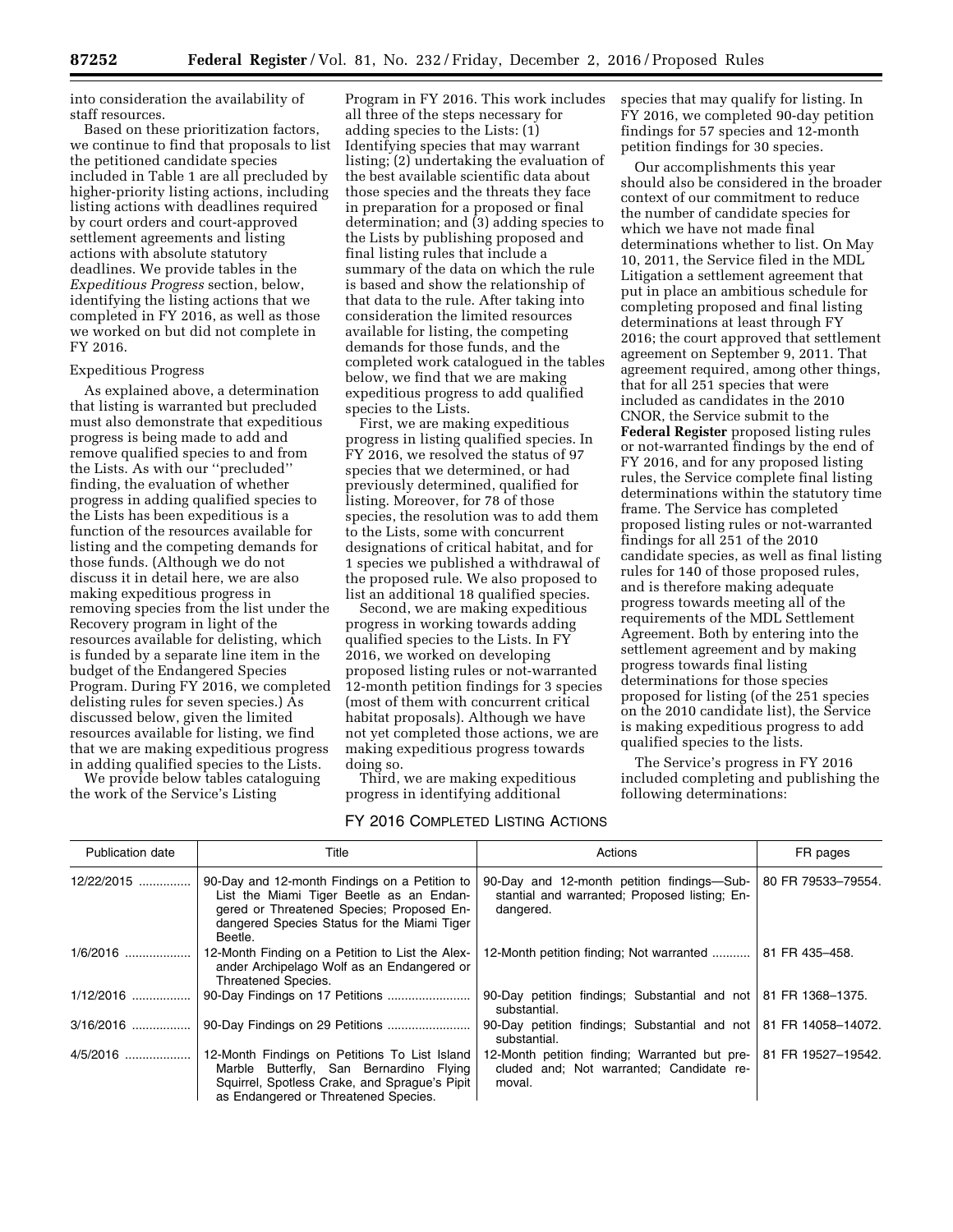# FY 2016 COMPLETED LISTING ACTIONS—Continued

| Publication date       | Title                                                                                                                                                                                                                                                                            | Actions                                                                | FR pages                                 |
|------------------------|----------------------------------------------------------------------------------------------------------------------------------------------------------------------------------------------------------------------------------------------------------------------------------|------------------------------------------------------------------------|------------------------------------------|
| 4/6/2016               | Final Rule to List Eleven Distinct Population<br>Segments of the Green Sea Turtle (Chelonia<br>mydas) as Endangered or Threatened and<br>Revision of Current Listings Under the En-<br>dangered Species Act.                                                                     | Final Listing; Endangered and Threatened                               | 81 FR 20057-20090.                       |
| 4/7/2016               | Final Listing Determination for the Big Sandy<br>Crayfish and the Guyandotte River Crayfish.                                                                                                                                                                                     | Final Listing; Endangered and Threatened                               | 81 FR 20449-20481.                       |
| 4/18/2016              | Withdrawal of the Proposed Rule To List the<br>West Coast Distinct Population Segment of<br>Fisher.                                                                                                                                                                              |                                                                        | 81 FR 22709-22808.                       |
| 6/22/2016              | Threatened Species Status for the Elfin-Woods<br>Warbler With 4(d) Rule.                                                                                                                                                                                                         |                                                                        | 81 FR 40534-40547.                       |
| 7/6/2016               | 12-Month Findings on Petitions To List the<br>Eagle Lake Rainbow<br>Trout and<br>the<br>Ichetucknee Siltsnail as Endangered or<br>Threatened Species.                                                                                                                            | 12-Month petition finding; Not warranted                               | 81 FR 43972-43979.                       |
| 8/10/2016              | Endangered<br>Species<br>Status<br>for<br>Texas<br>Hornshell.                                                                                                                                                                                                                    |                                                                        | 81 FR 52796-52809.                       |
| 8/17/2016              | Threatened Status for Lepidium papilliferum<br>(Slickspot Peppergrass) Throughout Its<br>Range.                                                                                                                                                                                  |                                                                        | 81 FR 55057-55084.                       |
| 9/9/2016               | Endangered Species Status for Guadalupe<br>Fescue.                                                                                                                                                                                                                               |                                                                        | 81 FR 62450-62455.                       |
| 9/13/2016              | Threatened Species Status for Platanthera<br>integrilabia (White Fringeless Orchid).                                                                                                                                                                                             |                                                                        | 81 FR 62826-62833.                       |
| 9/14/2016              |                                                                                                                                                                                                                                                                                  | 90-Day petition findings; Substantial and not<br>substantial.          | 81 FR 63160-63165.                       |
| 9/15/2016              | Threatened Species Status for Chorizanthe<br>parryi var. fernandina (San Fernando Valley<br>Spineflower).                                                                                                                                                                        | Proposed Listing; Threatened                                           | 81 FR 63454-63466.                       |
| 9/20/2016              | Threatened Species Status for the liwi<br>(Drepanis coccinea).                                                                                                                                                                                                                   | 12-Month petition finding; Warranted; Proposed<br>Listing; Threatened. | 81 FR 64414-64426.                       |
| 9/21/2016              | Endangered Species Status for Sonoyta Mud<br>Turtle.                                                                                                                                                                                                                             | Proposed Listing; Endangered                                           | 81 FR 64829-64843.                       |
| 9/21/2016              | 12-Month Findings on Petitions To List Nine<br>Species as Endangered or Threatened Spe-<br>cies.                                                                                                                                                                                 | 12-Month petition findings; Not warranted; Can-<br>didate removals.    | 81 FR 64843-64857.                       |
| 9/21/2016<br>9/22/2016 | Threatened Species Status for Pearl Darter<br>Endangered Species Status for Rusty Patched<br>Bumble Bee.                                                                                                                                                                         | 12-Month petition finding; Warranted; Proposed<br>Listing; Endangered. | 81 FR 64857-64868.<br>81 FR 65324-65334. |
| 9/22/2016              | Endangered Status for Five Species from<br>American Samoa.                                                                                                                                                                                                                       |                                                                        | 81 FR 65465-65508.                       |
| 9/29/2016              | Endangered Species Status for Chamaecrista<br>lineata var. keyensis (Big Pine Partridge<br>Pea), Chamaesyce deltoidea ssp. serpyllum<br>(Wedge Spurge), and Linum arenicola (Sand<br>Flax), and Threatened Species Status for<br>Argythamnia blodgettii (Blodgett's Silverbush). | Final Listing: Threatened and Endangered                               | 81 FR 66842-66865.                       |
| 9/30/2016              | Threatened Species Status for the Eastern<br>Massasauga Rattlesnake.                                                                                                                                                                                                             |                                                                        | 81 FR 67193-67214.                       |
| 9/30/2016              | Endangered Species Status for the Kenk's<br>Amphipod.                                                                                                                                                                                                                            |                                                                        | 81 FR 67270-67287.                       |
| 9/30/2016              | Endangered Status for 49 Species From the<br>Hawaiian Islands.                                                                                                                                                                                                                   |                                                                        | 81 FR 67786-67860.                       |
| 10/4/2016              | 12-Month Finding on a Petition to List the<br>Western Glacier Stonefly as an Endangered<br>or Threatened Species; Proposed Threat-<br>ened Species Status for Meltwater Lednian<br>Stonefly and Western Glacier Stonefly.                                                        | 12-Month petition finding; Warranted; Proposed<br>Listing; Threatened. | 81 FR 68379-68397.                       |
| 10/5/2016              | Threatened Species Status for Kentucky Arrow<br>Darter with 4(d) Rule.                                                                                                                                                                                                           |                                                                        | 81 FR 68963-68985.                       |
| 10/5/2016              | Endangered Species Status for the Miami Tiger                                                                                                                                                                                                                                    |                                                                        | 81 FR 68985-69007.                       |
| 10/6/2016              | Beetle (Cicindelidia floridana).<br>Threatened Species Status for Suwannee                                                                                                                                                                                                       |                                                                        | 81 FR 69417-69425.                       |
| 10/6/2016              | Moccasinshell.<br>12-Month Findings on Petitions To List 10 Spe-                                                                                                                                                                                                                 | 12-Month petition finding; Not warranted; Can-                         | 81 FR 69425-69442.                       |
| 10/6/2016              | cies as Endangered or Threatened Species.<br>Proposed Threatened Species Status for Lou-                                                                                                                                                                                         | didate removal.<br>Proposed Listing; Threatened                        | 81 FR 69454-69475.                       |
| 10/6/2016              | isiana pinesnake.<br>Endangered Species Status for Black Warrior<br>Waterdog.                                                                                                                                                                                                    | Proposed Listing; Endangered                                           | 81 FR 69500-69508.                       |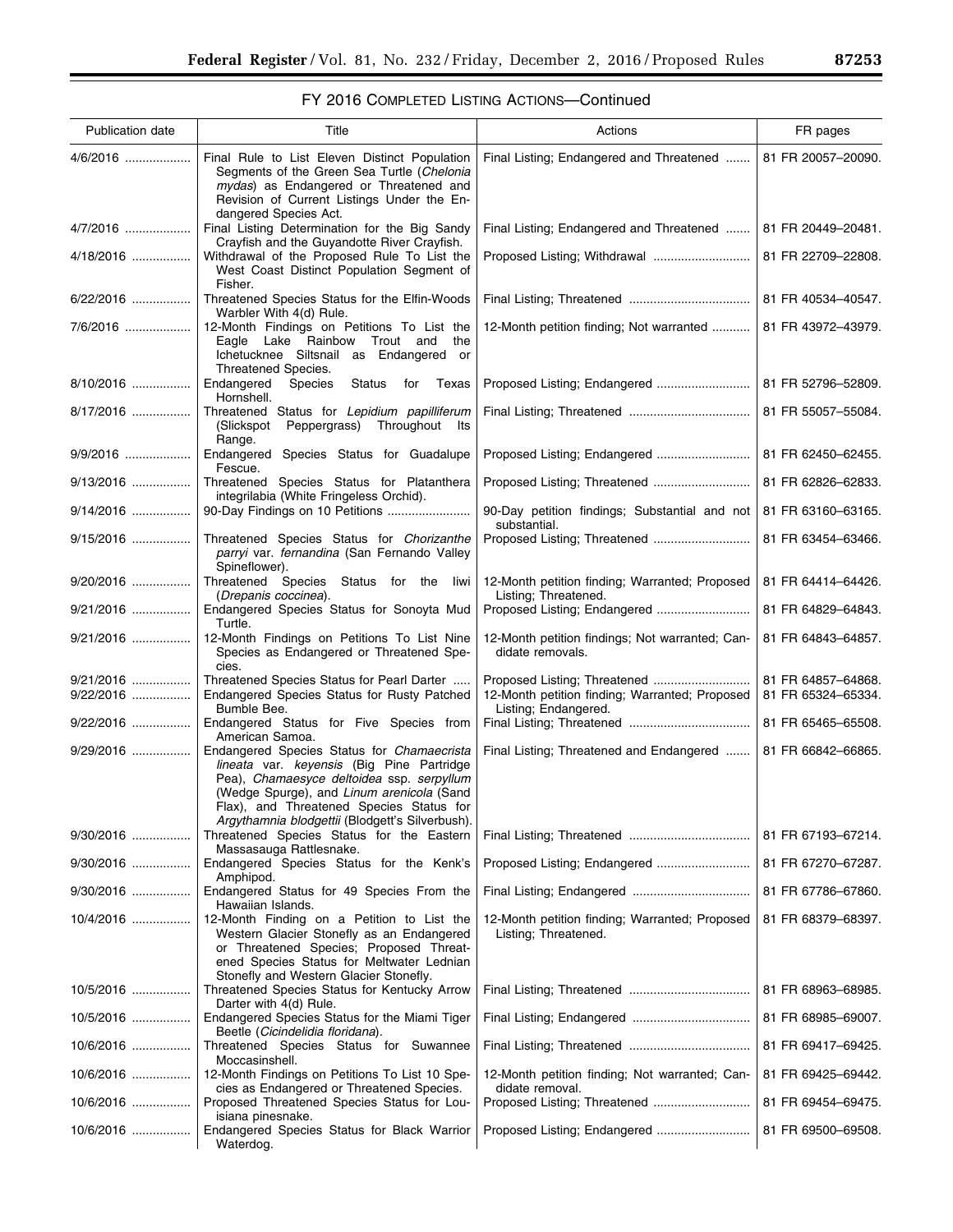| <b>Publication date</b> | Title                                                                                                                                                                                                                                                                                               | Actions                                                                         | FR pages           |
|-------------------------|-----------------------------------------------------------------------------------------------------------------------------------------------------------------------------------------------------------------------------------------------------------------------------------------------------|---------------------------------------------------------------------------------|--------------------|
| $10/11/2016$            | Sideroxylon reclinatum ssp. austrofloridense<br>(Everglades Bully), Digitaria pauciflora (Flor-<br>ida Pineland Crabgrass), and Chamaesyce<br>deltoidea ssp. pinetorum (Pineland Sandmat)<br>and Endangered Species Status for Dalea<br>carthagenensis var. floridana (Florida Prairie-<br>Clover). | Proposed Threatened Species Status for Proposed Listing; Threatened; Endangered | 81 FR 70282-70308. |

## FY 2016 COMPLETED LISTING ACTIONS—Continued

Our expeditious progress also included work on listing actions that we funded in previous fiscal years and in FY 2016, but did not complete in FY 2016. For these species, we have

completed the first step, and have been working on the second step, necessary for adding species to the Lists. These actions are listed below. The Pacific walrus proposed listing determination

in the top portion of the table is being conducted under a deadline set by a court through a court-approved settlement agreement.

| ACTIONS FUNDED IN PREVIOUS FYS AND FY 2016 BUT NOT YET COMPLETED |  |  |  |
|------------------------------------------------------------------|--|--|--|
|------------------------------------------------------------------|--|--|--|

| Species                                                    | Action                                                             |  |  |  |  |  |  |
|------------------------------------------------------------|--------------------------------------------------------------------|--|--|--|--|--|--|
| <b>Actions Subject to Court Order/Settlement Agreement</b> |                                                                    |  |  |  |  |  |  |
|                                                            | Proposed listing determination.                                    |  |  |  |  |  |  |
|                                                            | <b>Other Actions</b>                                               |  |  |  |  |  |  |
|                                                            | Proposed listing determination.<br>Proposed listing determination. |  |  |  |  |  |  |

We also funded work on resubmitted petition findings for 29 candidate species (species petitioned prior to the last CNOR). We did not include an updated assessment form as part of our resubmitted petition findings for the three candidate species for which we are preparing either proposed listing determinations or not-warranted 12-month findings. However, in the course of preparing the proposed listing determinations or 12-month notwarranted findings for those species, we have continued to monitor new information about their status so that we can make prompt use of our authority under section 4(b)(7) of the ESA in the case of an emergency posing a significant risk to the well-being of any of these candidate species; see summaries below regarding publication of these determinations (these species will remain on the candidate list until a proposed listing rule is published). Because the majority of these petitioned species were already candidate species prior to our receipt of a petition to list them, we had already assessed their status using funds from our Candidate Conservation Program, so we continue to monitor the status of these species through our Candidate Conservation Program. The cost of updating the species assessment forms and publishing the joint publication of the CNOR and resubmitted petition findings is shared between the Listing Program and the Candidate Conservation Program.

During FY 2016, we also funded work on resubmitted petition findings for petitions to uplist three listed species (one grizzly bear population, Delta smelt, and *Sclerocactus brevispinus*  (Pariette cactus)), for which we had previously received a petition and made a warranted-but-precluded finding.

Another way that we have been expeditious in making progress to add qualified species to the Lists is that we have endeavored to make our listing actions as efficient and timely as possible, given the requirements of the relevant law and regulations and constraints relating to workload and personnel. We are continually considering ways to streamline processes or achieve economies of scale, and have been batching related actions together. Given our limited budget for implementing section 4 of the ESA, these efforts also contribute towards finding that we are making expeditious progress to add qualified species to the Lists.

Although we have not resolved the listing status of all of the species we identified as candidates after 2010, we continue to contribute to the conservation of these species through several programs in the Service. In particular, the Candidate Conservation Program, which is separately budgeted, focuses on providing technical expertise for developing conservation strategies and agreements to guide voluntary onthe-ground conservation work for candidate and other at-risk species. The main goal of this program is to address the threats facing candidate species. Through this program, we work with our partners (other Federal agencies, State agencies, Tribes, local governments, private landowners, and private conservation organizations) to address the threats to candidate species and other species at risk. We are currently working with our partners to implement voluntary conservation agreements for more than 110 species covering 6.1 million acres of habitat. In some instances, the sustained implementation of strategically designed conservation efforts has culminated in making listing unnecessary for species that are candidates for listing or for which listing has been proposed (see *http:// ecos.fws.gov/tess*\_*public/reports/nonlisted-species-precluded-from-listingdue-to-conservation-report*).

## *Findings for Petitioned Candidate Species*

Below are updated summaries for petitioned candidates for which we published findings under section 4(b)(3)(B) of the ESA. In accordance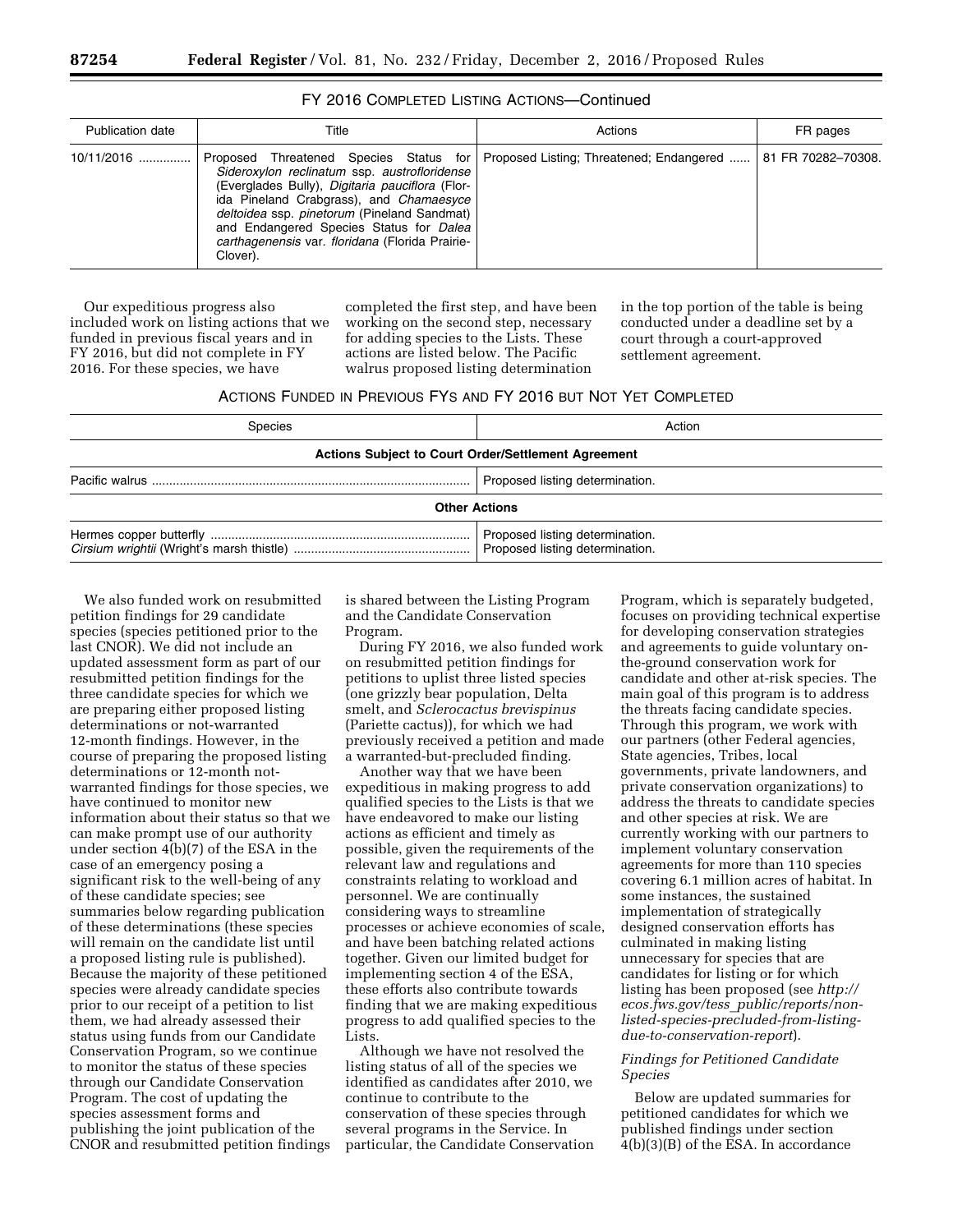with section  $4(b)(3)(C)(i)$ , we treat any petitions for which we made warrantedbut-precluded 12-month findings within the past year as having been resubmitted on the date of the warranted-butprecluded finding. We are making continued warranted-but-precluded 12-month findings on the petitions for these species.

### Mammals

Peñasco least chipmunk (*Tamias minimus atristria*)—The following summary is based on information contained in our files. Peñasco least chipmunk is endemic to the White Mountains, Otero and Lincoln Counties, and the Sacramento Mountains, Otero County, New Mexico. The Peñasco least chipmunk historically had a broad distribution throughout the Sacramento Mountains within ponderosa pine forests. The last verification of persistence of the Sacramento Mountains population of Peñasco least chipmunk was in 1966, and the subspecies appears to be extirpated from the Sacramento Mountains. The only remaining known distribution of the Peñasco least chipmunk is restricted to open, high-elevation talus slopes within a subalpine grassland, located in the Sierra Blanca area of the White Mountains in Lincoln and Otero Counties, New Mexico.

The Peñasco least chipmunk faces threats from present or threatened destruction, modification, and curtailment of its habitat from the alteration or loss of mature ponderosa pine forests in one of the two historically occupied areas. The documented decline in occupied localities, in conjunction with the small numbers of individuals captured, is linked to widespread habitat alteration. Moreover, the highly fragmented nature of its distribution is a significant contributor to the vulnerability of this subspecies and increases the likelihood of very small, isolated populations being extirpated. As a result of this fragmentation, even if suitable habitat exists (or is restored) in the Sacramento Mountains, the likelihood of natural recolonization of historical habitat or population expansion from the White Mountains is extremely remote. Considering the high magnitude and immediacy of these threats to the subspecies and its habitat, and the vulnerability of the White Mountains population, we conclude that the Peñasco least chipmunk is in danger of extinction throughout all of its known range now or in the foreseeable future.

Because the one known remaining extant population of Peñasco least chipmunk in the White Mountains is

particularly susceptible to extinction as a result of small, reduced population sizes, and its isolation due to the lack of contiguous habitat, even a small impact on the White Mountains could have a very large impact on the status of the subspecies as a whole. The combination of its restricted range, apparent small population size, and fragmented historical habitat make the White Mountains population inherently vulnerable to extinction due to effects of small population sizes (*e.g.,* loss of genetic diversity). These impacts are likely to be seen in the population at some point in the foreseeable future, but do not appear to be affecting this population currently as it appears to be stable at this time. Therefore, we conclude that the threats to this population are of high magnitude, but not imminent, and we assign an LPN of 6 to the subspecies.

Sierra Nevada red fox, Sierra Nevada DPS (*Vulpes vulpes necator*)—The following summary is based on information contained in our files and in our warranted-but-precluded finding, published in the **Federal Register** on October 8, 2015 (80 FR 60990). The Sierra Nevada red fox is a subspecies of red fox found at high elevations (above 4,000 ft) in the Cascade and Sierra Nevada mountains of Oregon and California. It is somewhat smaller than lowland-dwelling red foxes, with a thicker coat and furry pads on its feet during winter months to facilitate travel over snow. The subspecies consists of two distinct population segments (DPSs), one in the Sierra Nevada Mountains and the other in the Cascades. The only known remnant of the Sierra Nevada DPS is a population in the Sonora Pass area estimated to contain approximately 29 adults, including an estimated 14 breeding individuals.

The Sierra Nevada DPS originally extended along the Sierra Nevada Mountains above about 1,200 m (3,937 ft), from Sierra County south into Inyo and Tulare Counties. Recent sightings have been limited to the general area around Sonora Pass, and to the northern portion of Yosemite National Park. Those areas are connected by highquality habitat, facilitating potential travel between them. The Yosemite sightings were collected by remote camera on 3 days in the winter of 2014– 2015, and indicate one to three individuals. The sightings around Sonora Pass primarily consist of photographs and genetically-tested hair or scat samples collected from 2011 to 2014 as part of a study of red foxes in the area. The study covered approximately 50 square miles (130

square kilometers), which was estimated to constitute 20 to 50 percent of the contiguous high-quality habitat in the general area. Sierra Nevada red fox numbers in the study area dropped from six in 2011 to two in 2014. During the same time period, the study also documented an increase in nonnative red foxes from zero to two (possibly three), and an increase in the number of hybrids from zero to eight. Scientists identified an additional three hybrids in 2013, but they were no longer in the area in 2014. There is no evidence of hybrids in the study area since 2014.

The Sierra Nevada DPS of the Sierra Nevada red fox may be vulnerable to extinction from genetic swamping (gradual loss of the identifying characteristics of a population due to extensive hybridization). The DPS may also be vulnerable to outbreeding depression (lowered survival or reproductive fitness in hybrids). Because the DPS consists of few individuals, any portions of the population not undergoing hybridization may be subject to inbreeding depression (congenital defects due to breeding among close relatives). If additional interbreeding with nonnative foxes is curtailed, then inbreeding depression may also be a future concern for those portions of the population that have undergone hybridization, because hybridization can introduce new deleterious alleles into the population. Small populations may also suffer proportionately greater impacts from deleterious chance events such as storms or local disease outbreaks. Finally, the DPS may be made more susceptible to extinction because of competition with coyotes. Coyotes are known to chase and kill red foxes, thereby excluding them from necessary habitat. Normally they are kept out of high-elevation areas during winter, and during the red-fox pupping season in early spring, by high snow banks, but coyotes have recently been found living year-round in areas around Sonora Pass occupied by Sierra Nevada red foxes. Global climate change may facilitate encroachment of coyotes into the area by limiting deposition and longevity of high-elevation snowpacks in the Sierra Nevada Mountains. The threats to this red fox population are ongoing and, therefore, imminent. The threats are high in magnitude because the population is so small (fewer than 50 adults), and it could be extirpated by any of the population-level threats discussed above. Therefore, we assigned the Sierra Nevada DPS of the Sierra Nevada red fox a LPN of 3.

Red tree vole, north Oregon coast DPS (*Arborimus longicaudus*)—The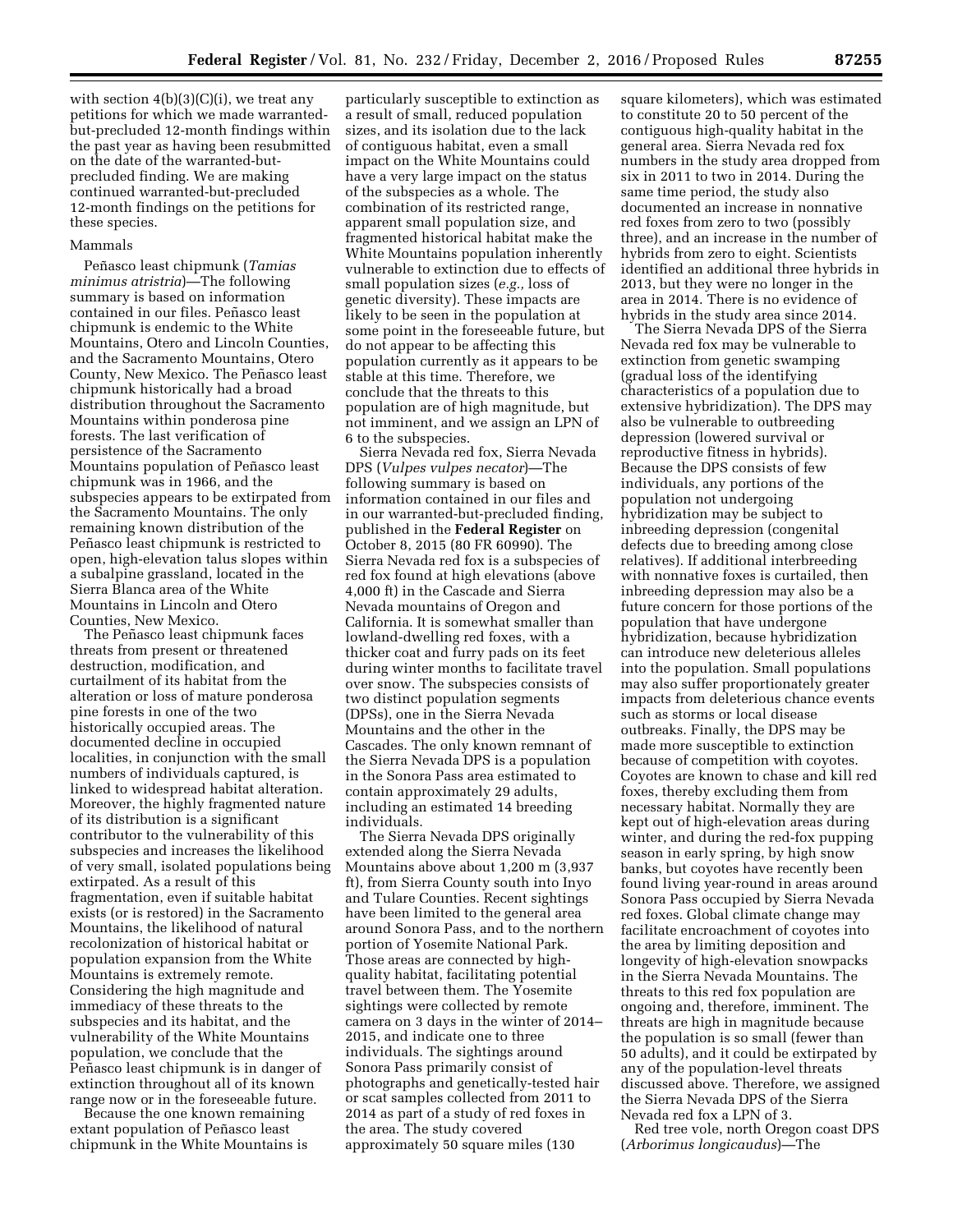following summary is based on information contained in our files and in our initial warranted-but-precluded finding, published in the **Federal Register** on October 13, 2011 (76 FR 63720). Red tree voles are small, mousesized rodents that live in conifer forests and spend almost all of their time in the tree canopy. They are one of the few animals that can persist on a diet of conifer needles, which is their principal food. Red tree voles are endemic to the humid, coniferous forests of western Oregon (generally west of the crest of the Cascade Range) and northwestern California (north of the Klamath River). The north Oregon coast DPS of the red tree vole comprises that portion of the Oregon Coast Range from the Columbia River south to the Siuslaw River. Red tree voles demonstrate strong selection for nesting in older conifer forests, which are now relatively rare across the DPS. Red tree voles generally avoid younger forests, and while their nests are found in younger forests, these forests are unlikely to provide long-term persistence of red tree vole populations.

Although data are not available to rigorously assess population trends, information from retrospective surveys indicates population numbers of red tree voles have declined in the DPS and are largely absent in areas where they were once relatively abundant. Older forests that provide habitat for red tree voles are limited and highly fragmented, while ongoing forest practices in much of the DPS maintain the remnant patches of older forest in a highly fragmented and isolated condition. Modeling indicates that 11 percent of the DPS currently contains tree vole habitat, largely restricted to the 22 percent of the DPS that is under Federal ownership.

Existing regulatory mechanisms on State and private lands are not preventing continued harvest of forest stands at a scale and extent that would be meaningful for conserving red tree voles. Biological characteristics of red tree voles, such as small home ranges, limited dispersal distances, and low reproductive potential, limit their ability to persist in areas of extensive habitat loss and alteration. These biological characteristics also make it difficult for the tree voles to recolonize isolated habitat patches. Due to the species' reduced distribution, the red tree vole is vulnerable to random environmental disturbances that may remove or further isolate large blocks of already limited habitat, and to extirpation within the DPS from such factors as lack of genetic variability, inbreeding depression, and demographic stochasticity. Although the

entire population is experiencing threats, the impact is less pronounced on Federal lands, where much of the red tree vole habitat remains. Hence, the magnitude of these threats is moderate to low. The threats are imminent because habitat loss and reduced distribution are currently occurring within the DPS. Therefore, we have retained an LPN of 9 for this DPS.

Pacific walrus (*Odobenus rosmarus divergens*)—We continue to find that listing this subspecies is warranted but precluded as of the date of publication of this notice. However, we are working on a thorough review of all available data and expect to publish either a proposed listing rule or a 12-month notwarranted finding prior to making the next annual resubmitted petition 12-month finding. In the course of preparing a proposed listing rule or notwarranted petition finding, we are continuing to monitor new information about this subspecies' status so that we can make prompt use of our authority under section 4(b)(7) of the ESA in the case of an emergency posing a significant risk to the subspecies.

## Birds

Red-crowned parrot (*Amazona viridigenalis*)—The following summary is based on information contained in the notice of 12-month finding (76 FR 62016; October 6, 2011), scientific reports, journal articles, and newspaper and magazine articles, and on communications with internal and external partners. Currently, there are no changes to the range or distribution of the red-crowned parrot. The redcrowned parrot is non-migratory, and occurs in fragmented areas of isolated habitat in the Mexican states of Veracruz, San Luis Potosi, Nuevo Leon, Tamaulipas, and northeast Queretaro, with the majority of its remaining range in Tamaulipas. In Texas, red-crowned parrots occur in the cities of Mission, McAllen, Pharr, and Edinburg (Hidalgo County) and in Brownsville, Los Fresnos, San Benito, and Harlingen (Cameron County). Feral populations also exist in southern California, Puerto Rico, Hawaii, and Florida, and escaped birds have been reported in central Texas. As of 2004, half of the wild population is believed to be found in the United States.

The species is nomadic during the winter (non-breeding) season when large flocks range widely to forage, moving tens of kilometers during a single flight in Mexico. The species within Texas is thought to move between urban areas in search for food and other available resources. Parrots were found to occur exclusively in

urban habitats in the Texas Lower Rio Grande Valley during the breeding season. Loss of nesting habitat is a concern for the species in southern Texas. Nest boxes were provided in 2011, in areas where the red-crowned parrots had actively traveled during the prior spring, summer, and fall months; however, as of March 2013, these nest sites had not been used. Recent monitoring efforts for red-crowned parrots in Mexico have been done on a relatively localized level, taking place on pastureland in southeastern Tamaulipas and in forested areas of the Tamaulipan Sierras nearby to Ciudad Victoria. In southern Texas, redcrowned parrots have been included in Christmas Bird Counts, and special monitoring efforts have included an online iNaturalist project developed in 2015, and an intensive, one-night roost survey in January 2016.

The primary threats within Mexico and Texas remain habitat destruction and modification from logging, deforestation, conversion of suitable habitat, and urbanization; trapping; and illegal trade. Recent reassessment of a site in southeastern Tamaulipas, first studied in the 1990s, showed redcrowned parrots to be persisting in pastureland with remaining large trees, providing some hope that this species can coexist with ranching, provided that large trees are left standing and there is a high level of watchfulness to prevent poaching. Multiple laws and regulations have been passed to control illegal trade, but they are not adequately enforced; poaching of nests has been documented as recently as 2015. In addition, existing regulations do not address the habitat threats to the species. In South Texas, at least four city ordinances have been put in place that prohibit malicious acts (injury, mortality) to birds and their habitat. Texas Parks and Wildlife Department now considers the species to be indigenous in Texas, a classification that affords State protection for the individual parrots. Conservation efforts include monitoring and habitat-use research, as well as education and outreach in Mexico and Texas. Conservation also includes revegetation efforts, as well as conservation of existing native tracts of land, to provide habitat in the future once trees have matured. Threats to the species are extensive and are imminent, and, therefore, we have determined that an LPN of 2 remains appropriate for the species.

#### Reptiles

Gopher tortoise, eastern population (*Gopherus polyphemus*) — The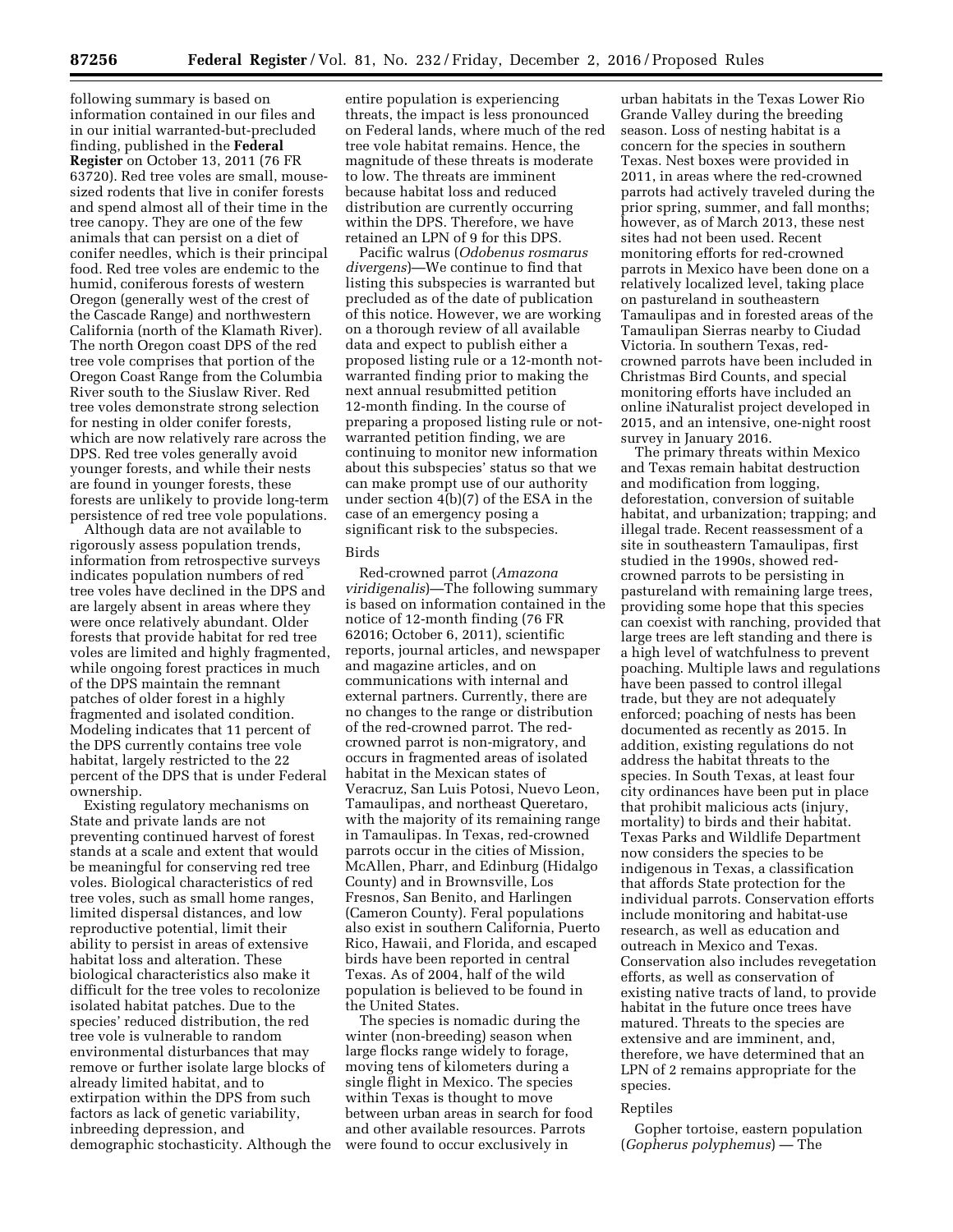following summary is based on information in our files. The gopher tortoise is a large, terrestrial, herbivorous turtle that reaches a total length up to 15 inches (in) (38 centimeters (cm)) and typically inhabits the sandhills, pine/scrub oak uplands, and pine flatwoods associated with the longleaf pine (*Pinus palustris*) ecosystem. A fossorial animal, the gopher tortoise is usually found in areas with well-drained, deep, sandy soils; an open tree canopy; and a diverse, abundant, herbaceous groundcover.

The gopher tortoise ranges from extreme southern South Carolina south through peninsular Florida, and west through southern Georgia, Florida, southern Alabama, and Mississippi, into extreme southeastern Louisiana. In the eastern portion of the gopher tortoise's range in South Carolina, Florida, Georgia, and Alabama (east of the Mobile and Tombigbee Rivers) it is a candidate species; the gopher tortoise is federally listed as threatened in the western portion of its range, which includes Alabama (west of the Mobile and Tombigbee Rivers), Mississippi, and Louisiana.

The primary threat to the gopher tortoise is habitat fragmentation, destruction, and modification (either deliberately or from inattention), including conversion of longleaf pine forests to incompatible silvicultural or agricultural habitats, urbanization, shrub/hardwood encroachment (mainly from fire exclusion or insufficient fire management), and establishment and spread of invasive species. Other threats include disease and predation (mainly on nests and young tortoises), and existing regulatory mechanisms do not address habitat enhancement or protection in perpetuity for relocated tortoise populations. The magnitude of threats to the gopher tortoise in the eastern part of its range is moderate to low, as populations extend over a broad geographic area and conservation measures are in place in some areas. However, because the species is currently being affected by a number of threats including destruction and modification of its habitat, disease, predation, and exotics, the threat is imminent. Thus, we have assigned an LPN of 8 for this species.

## Amphibians

Striped newt (*Notophthalmus perstriatus*)—The following summary is based on information contained in our files. The striped newt is a small salamander that inhabits ephemeral ponds surrounded by upland habitats of high pine, scrubby flatwoods, and scrub. Longleaf pine–turkey oak stands with

intact ground cover containing wiregrass are the preferred upland habitat for striped newts, followed by scrub, then flatwoods. Life-history stages of the striped newt are complex, and include the use of both aquatic and terrestrial habitats throughout their life cycle. Striped newts are opportunistic feeders that prey on a variety of items such as frog eggs, worms, snails, fairy shrimp, spiders, and insects (adult and larvae) that are of appropriate size. They occur in appropriate habitats from the Atlantic Coastal Plain of southeastern Georgia to the north-central peninsula of Florida and through the Florida panhandle into portions of southwest Georgia, upward to Taylor County in western Georgia.

Prior to 2014, scientists thought there was a 125-km (78-mi) separation between the western and eastern portions of the striped newt's range. However, in 2014, the discovery of five adult striped newts in Taylor County, Florida, represents a significant reduction in the gap between these areas. In addition to the newts discovered in Taylor County, Florida, researchers also discovered 15 striped newts (14 paedomorphs and 1 nongilled adult) in a pond in Osceola County, Florida, in 2014, which represents a significant range expansion to the south. The historical range of the striped newt was likely similar to the current range. However, loss of native longleaf habitat, fire suppression, and the natural patchy distribution of upland habitats used by striped newts have resulted in fragmentation of existing populations. Other threats to the species include disease and drought, and existing regulatory mechanisms have not addressed the threats. Overall, the magnitude of the threats is moderate, and the threats are ongoing and, therefore, imminent. Therefore, we assigned an LPN of 8 to the striped newt.

Berry Cave salamander (*Gyrinophilus gulolineatus*)—The following summary is based on information in our files. The Berry Cave salamander is recorded from Berry Cave in Roane County; from Mud Flats, Aycock Spring, Christian, Meades Quarry, Meades River, Fifth, and The Lost Puddle caves in Knox County; from Blythe Ferry Cave in Meigs County; from Small Cave in McMinn County; and from an unknown cave in Athens, McMinn County, Tennessee. These cave systems are all located within the Upper Tennessee River and Clinch River drainages. A total of 113 caves in Middle and East Tennessee were surveyed from the time period of April 2004 through June 2007, resulting in observations of 63 Berry Cave

salamanders. These surveys documented two new populations of Berry Cave salamanders at Aycock Spring and Christian caves and led species experts to conclude that Berry Cave salamander populations are robust at Berry and Mudflats caves, where population declines had been previously reported. Further survey efforts in Berry Cave and Mudflats Cave in 2014 and early 2015 confirmed that viable populations of Berry Cave salamanders persist in these caves. One juvenile Berry Cave salamander was spotted during a May 10, 2014, survey in Small Cave, McMinn County. Significant sediment deposition was observed in the sinkhole entrance to the cave, likely due to nearby agricultural and pastureland use.

Ongoing threats to this species include lye leaching in the Meades Quarry Cave as a result of past quarrying activities, the possible development of a roadway with potential to affect the recharge area for the Meades Quarry Cave system, urban development in Knox County, water-quality impacts despite existing State and Federal laws, and hybridization between spring salamanders and Berry Cave salamanders in Meades Quarry Cave. These threats, coupled with confined distribution of the species and apparent low population densities, are all factors that leave the Berry Cave salamander vulnerable to extirpation. We have determined that the Berry Cave salamander faces ongoing and therefore imminent threats. The threats to the salamander are moderate in magnitude because, although some of the threats to the species are widespread, the salamander still occurs in several different cave systems, and existing populations appear stable. We continue to assign this species an LPN of 8.

### Fishes

Longfin smelt (*Spirinchus thaleichthys*), Bay-Delta DPS—The following summary is based on information contained in our files and the petition we received on August 8, 2007. On April 2, 2012 (77 FR 19756), we determined that the longfin smelt San Francisco Bay-Delta distinct population segment (Bay-Delta DPS) warranted listing as an endangered or threatened species under the ESA, but that listing was precluded by higherpriority listing actions. Longfin smelt measure 9–11 cm (3.5–4.3 in) standard length. Longfin smelt are considered pelagic and anadromous, although anadromy in longfin smelt is poorly understood, and certain populations in other parts of the species' range are not anadromous and complete their entire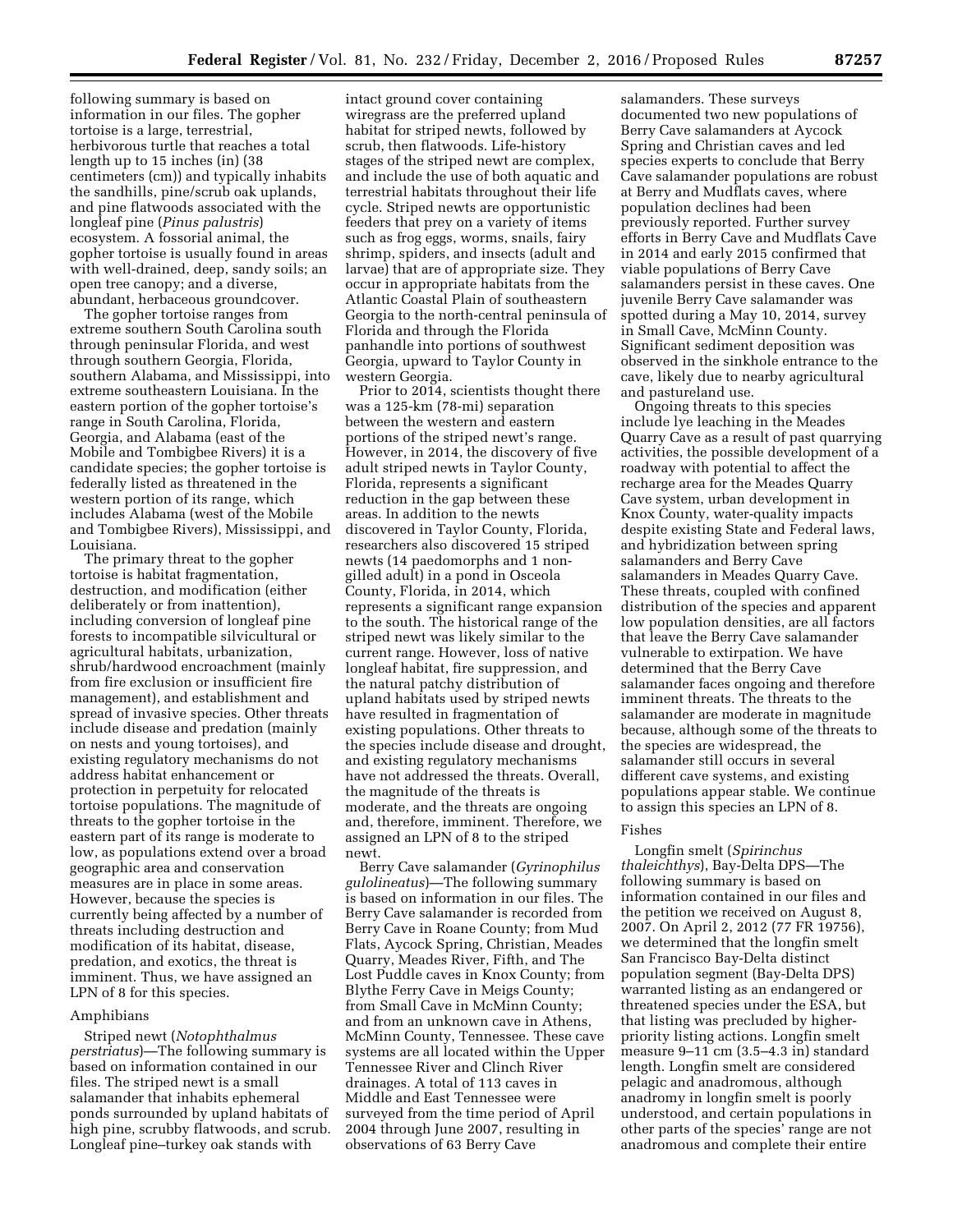life cycle in freshwater lakes and streams. Longfin smelt usually live for 2 years, spawn, and then die, although some individuals may spawn as 1- or 3 year-old fish before dying. In the Bay-Delta, longfin smelt are believed to spawn primarily in freshwater in the lower reaches of the Sacramento River and San Joaquin River.

Longfin smelt numbers in the Bay-Delta have declined significantly since the 1980s. Abundance indices derived from the Fall Midwater Trawl (FMWT), Bay Study Midwater Trawl (BSMT), and Bay Study Otter Trawl (BSOT) all show marked declines in Bay-Delta longfin smelt populations from 2002 to 2016. Longfin smelt abundance over the last decade is the lowest recorded in the 40 year history of the FMWT monitoring surveys of the California Department of Fish and Wildlife (formerly the California Department of Fish and Game). The 2015 longfin smelt abundance index numbers for the FMWT are the lowest ever recorded.

The primary threat to the DPS is from reduced freshwater flows. Freshwater flows, especially winter-spring flows, are significantly correlated with longfin smelt abundance (*i.e.,* longfin smelt abundance is lower when winter-spring flows are lower). The long-term decline in abundance of longfin smelt in the Bay-Delta has been partially attributed to reductions in food availability and disruptions of the Bay-Delta food web caused by establishment of the nonnative overbite clam (*Corbula amurensis*) and likely by increasing ammonium concentrations. The threats remain high in magnitude, as they pose a significant risk to the DPS throughout its range. The threats are ongoing, and thus are imminent. Thus, we are maintaining an LPN of 3 for this population.

## Clams

Texas fatmucket (*Lampsilis bracteata*)—The following summary is based on information contained in our files. The Texas fatmucket is a large, elongated freshwater mussel that is endemic to central Texas. Its shell can be moderately thick, smooth, and rhomboidal to oval in shape. Its external coloration varies from tan to brown with continuous dark brown, green-brown, or black rays, and internally it is pearly white, with some having a light salmon tint. This species historically occurred throughout the Colorado and Guadalupe–San Antonio River basins but is now known to occur only in nine streams within these basins in very limited numbers. All existing populations are represented by only one

or two individuals and are not likely to be stable or recruiting.

The Texas fatmucket is primarily threatened by habitat destruction and modification from impoundments, which scour river beds, thereby removing mussel habitat; decrease water quality; modify stream flows; and prevent host fish migration and distribution of freshwater mussels. This species is also threatened by sedimentation, dewatering, sand and gravel mining, and chemical contaminants. These threats may be exacerbated by the current and projected effects of climate change, population fragmentation and isolation, and the anticipated threat of nonnative species. Threats to the Texas fatmucket and its habitat are not being adequately addressed through existing regulatory mechanisms. Because of the limited distribution of this endemic species and its lack of mobility, these threats are likely to result in the extinction of the Texas fatmucket in the foreseeable future.

The threats to the Texas fatmucket are high in magnitude, because habitat loss and degradation from impoundments, sedimentation, sand and gravel mining, and chemical contaminants are widespread throughout the range of the Texas fatmucket and profoundly affect its survival and recruitment. These threats are exacerbated by climate change, which will increase the frequency and magnitude of droughts. Remaining populations are small, isolated, and highly vulnerable to stochastic events, which could lead to extirpation or extinction. These threats are imminent, because they are ongoing and will continue in the foreseeable future. Habitat loss and degradation have already occurred and will continue as the human population continues to grow in central Texas. Texas fatmucket populations may already be below the minimum viable population requirement, which causes a reduction in the resliency of a population and an increase in the species' vulnerability to extinction. Based on imminent, highmagnitude threats, we maintained an LPN of 2 for the Texas fatmucket.

Texas fawnsfoot (*Truncilla macrodon*)—The following summary is based on information contained in our files. The Texas fawnsfoot is a small, relatively thin-shelled freshwater mussel that is endemic to central Texas. Its shell is long and oval, generally free of external sculpturing, with external coloration that varies from yellowish- or orangish-tan, brown, reddish-brown, to smoky-green with a pattern of broken rays or irregular blotches. The internal color is bluish-white or white and

iridescent posteriorly. This species historically occurred throughout the Colorado and Brazos River basins and is now known from only five locations. The Texas fawnsfoot has been extirpated from nearly all of the Colorado River basin and from much of the Brazos River basin. Of the populations that remain, only three are likely to be stable and recruiting; the remaining populations are disjunct and restricted to short stream reaches.

The Texas fawnsfoot is primarily threatened by habitat destruction and modification from impoundments, which scour river beds, thereby removing mussel habitat; decrease water quality; modify stream flows; and prevent host fish migration and distribution of freshwater mussels. The species is also threatened by sedimentation, dewatering, sand and gravel mining, and chemical contaminants. These threats may be exacerbated by the current and projected effects of climate change, population fragmentation and isolation, and the anticipated threat of nonnative species. Threats to the Texas fawnsfoot and its habitat are not being adequately addressed through existing regulatory mechanisms. Because of the limited distribution of this endemic species and its lack of mobility, these threats are likely to result in the extinction of the Texas fawnsfoot in the foreseeable future.

The threats to the Texas fawnsfoot are high in magnitude. Habitat loss and degradation from impoundments, sedimentation, sand and gravel mining, and chemical contaminants are widespread throughout the range of the Texas fawnsfoot and profoundly affect its habitat. These threats are exacerbated by climate change, which will increase the frequency and magnitude of droughts. Remaining populations are small, isolated, and highly vulnerable to stochastic events. These threats are imminent, because they are ongoing and will continue in the foreseeable future. Habitat loss and degradation has already occurred and will continue as the human population continues to grow in central Texas. The Texas fawnsfoot populations may already be below the minimum viable population requirement, which causes a reduction in the resiliency of a population and an increase in the species' vulnerability to extinction. Based on imminent, highmagnitude threats, we assigned the Texas fawnsfoot an LPN of 2.

Golden orb (*Quadrula aurea*)—The following summary is based on information contained in our files. The golden orb is a small, round-shaped freshwater mussel that is endemic to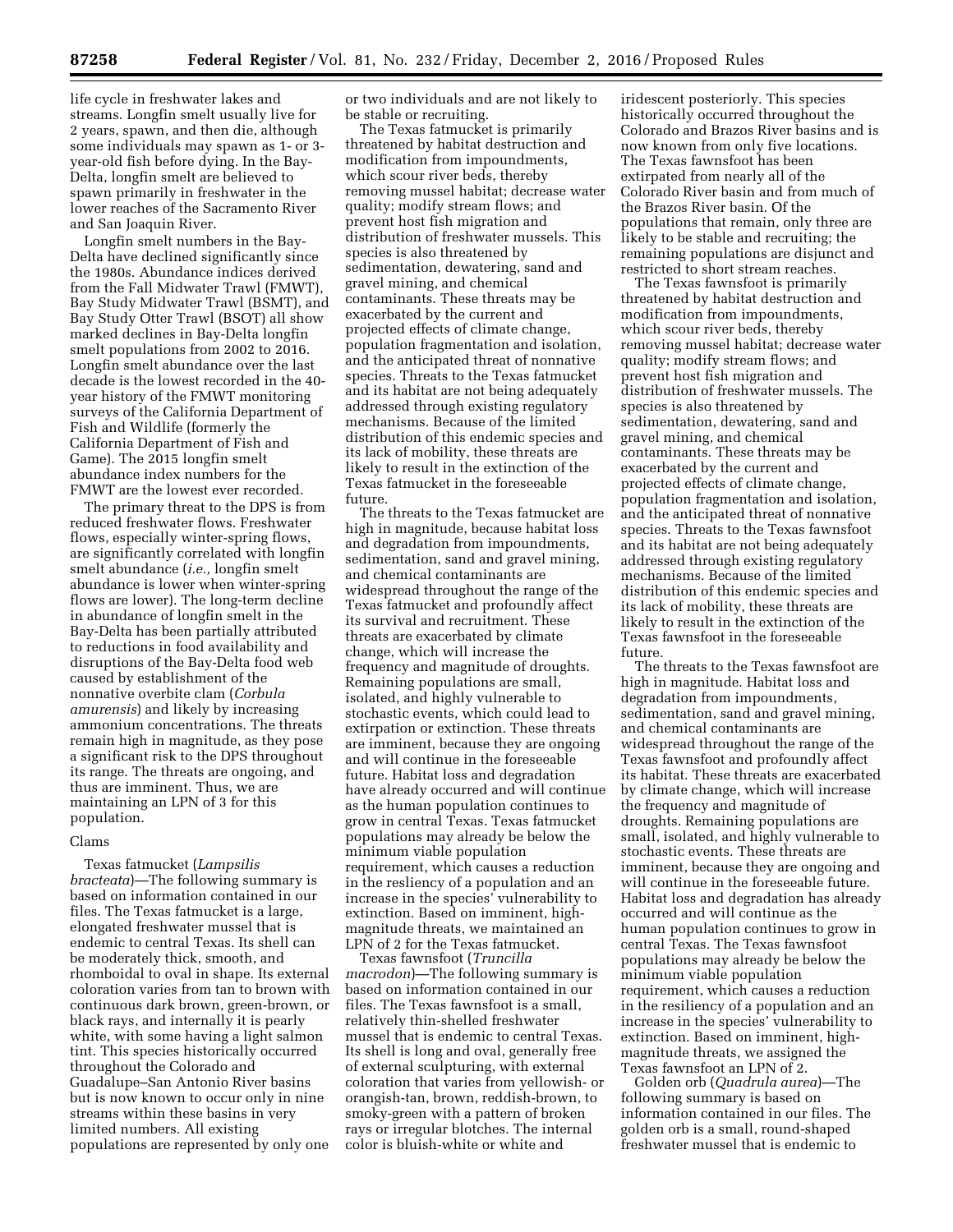central Texas. This species historically occurred throughout the Nueces-Frio and Guadalupe–San Antonio River basins and is now known from only nine locations in four rivers. The golden orb has been eliminated from nearly the entire Nueces-Frio River basin. Four of these populations appear to be stable and reproducing, and the remaining five populations are small and isolated and show no evidence of recruitment. It appears that the populations in the middle Guadalupe and lower San Marcos Rivers are likely connected. The remaining extant populations are highly fragmented and restricted to short reaches.

The golden orb is primarily threatened by habitat destruction and modification from impoundments, which scour river beds (thereby removing mussel habitat), decrease water quality, modify stream flows, and prevent host fish migration and distribution of freshwater mussels. The species is also threatened by sedimentation, dewatering, sand and gravel mining, and chemical contaminants. These threats may be exacerbated by the current and projected effects of climate change, population fragmentation and isolation, and the anticipated threat of nonnative species. Threats to the golden orb and its habitat are not being addressed by existing regulatory mechanisms. Because of the limited distribution of this endemic species and its lack of mobility, these threats may be likely to result in the golden orb becoming in danger of extinction in the foreseeable future.

The threats to the golden orb are moderate in magnitude. Although habitat loss and degradation from impoundments, sedimentation, sand and gravel mining, and chemical contaminants are widespread throughout the range of the golden orb and are likely to be exacerbated by climate change, which will increase the frequency and magnitude of droughts, four large populations remain, including one that was recently discovered, suggesting that the threats are not high in magnitude. The threats from habitat loss and degradation are imminent, because habitat loss and degradation have already occurred and will likely continue as the human population continues to grow in central Texas. Several golden orb populations may already be below the minimum viable population requirement, which causes a reduction in the resliency of a population and an increase in the species' vulnerability to extinction. Based on imminent, moderate threats,

we maintain an LPN of 8 for the golden orb.

Smooth pimpleback (*Quadrula houstonensis*)—The following summary is based on information contained in our files. The smooth pimpleback is a small, round-shaped freshwater mussel that is endemic to central Texas. This species historically occurred throughout the Colorado and Brazos River basins and is now known from only nine locations. The smooth pimpleback has been eliminated from nearly the entire Colorado River and all but one of its tributaries, and has been limited to the central and lower Brazos River drainage. Five of the populations are represented by no more than a few individuals and are small and isolated. Six of the existing populations appear to be relatively stable and recruiting.

The smooth pimpleback is primarily threatened by habitat destruction and modification from impoundments, which scour river beds (thereby removing mussel habitat), decrease water quality, modify stream flows, and prevent host fish migration and distribution of freshwater mussels. The species is also threatened by sedimentation, dewatering, sand and gravel mining, and chemical contaminants. These threats may be exacerbated by the current and projected effects of climate change, population fragmentation, and isolation, and the anticipated threat of nonnative species. Threats to the smooth pimpleback and its habitat are not being adequately addressed through existing regulatory mechanisms. Because of the limited distribution of this endemic species and its lack of mobility, these threats may be likely to result in the smooth pimpleback becoming in danger of extinction in the foreseeable future.

The threats to the smooth pimpleback are moderate in magnitude. Although habitat loss and degradation from impoundments, sedimentation, sand and gravel mining, and chemical contaminants are widespread throughout the range of the smooth pimpleback and may be exacerbated by climate change, which will increase the frequency and magnitude of droughts, several large populations remain, including one that was recently discovered, suggesting that the threats are not high in magnitude. The threats from habitat loss and degradation are imminent, because they have already occurred and will continue as the human population continues to grow in central Texas. Several smooth pimpleback populations may already be below the minimum viable population requirement, which causes a reduction in the resliency of a population and an

increase in the species' vulnerability to extinction. Based on imminent, moderate threats, we maintain an LPN of 8 for the smooth pimpleback.

Texas pimpleback (*Quadrula petrina*)—The following summary is based on information contained in our files. The Texas pimpleback is a large freshwater mussel that is endemic to central Texas. This species historically occurred throughout the Colorado and Guadalupe–San Antonio River basins, but it is now known to occur only in four streams within these basins. Only two populations appear large enough to be stable, but evidence of recruitment is limited in one of them (the Concho River population) so the San Saba River population may be the only remaining recruiting populations of Texas pimpleback. The remaining two populations are represented by one or two individuals and are highly disjunct.

The Texas pimpleback is primarily threatened by habitat destruction and modification from impoundments, which scour river beds (thereby removing mussel habitat), decrease water quality, modify stream flows, and prevent host fish migration and distribution of freshwater mussels. This species is also threatened by sedimentation, dewatering, sand and gravel mining, and chemical contaminants. These threats may be exacerbated by the current and projected effects of climate change (which will increase the frequency and magnitude of droughts), population fragmentation and isolation, and the anticipated threat of nonnative species. Threats to the Texas pimpleback and its habitat are not being addressed through existing regulatory mechanisms. Because of the limited distribution of this endemic species and its lack of mobility, these threats may be likely to result in the Texas pimpleback becoming in danger of extinction in the foreseeable future.

The threats to the Texas pimpleback are high in magnitude, because habitat loss and degradation from impoundments, sedimentation, sand and gravel mining, and chemical contaminants are widespread throughout the entire range of the Texas pimpleback and profoundly affect its survival and recruitment. The only remaining populations are small, isolated, and highly vulnerable to stochastic events, which could lead to extirpation or extinction. The threats are imminent, because habitat loss and degradation have already occurred and will continue as the human population continues to grow in central Texas. All Texas pimpleback populations may already be below the minimum viable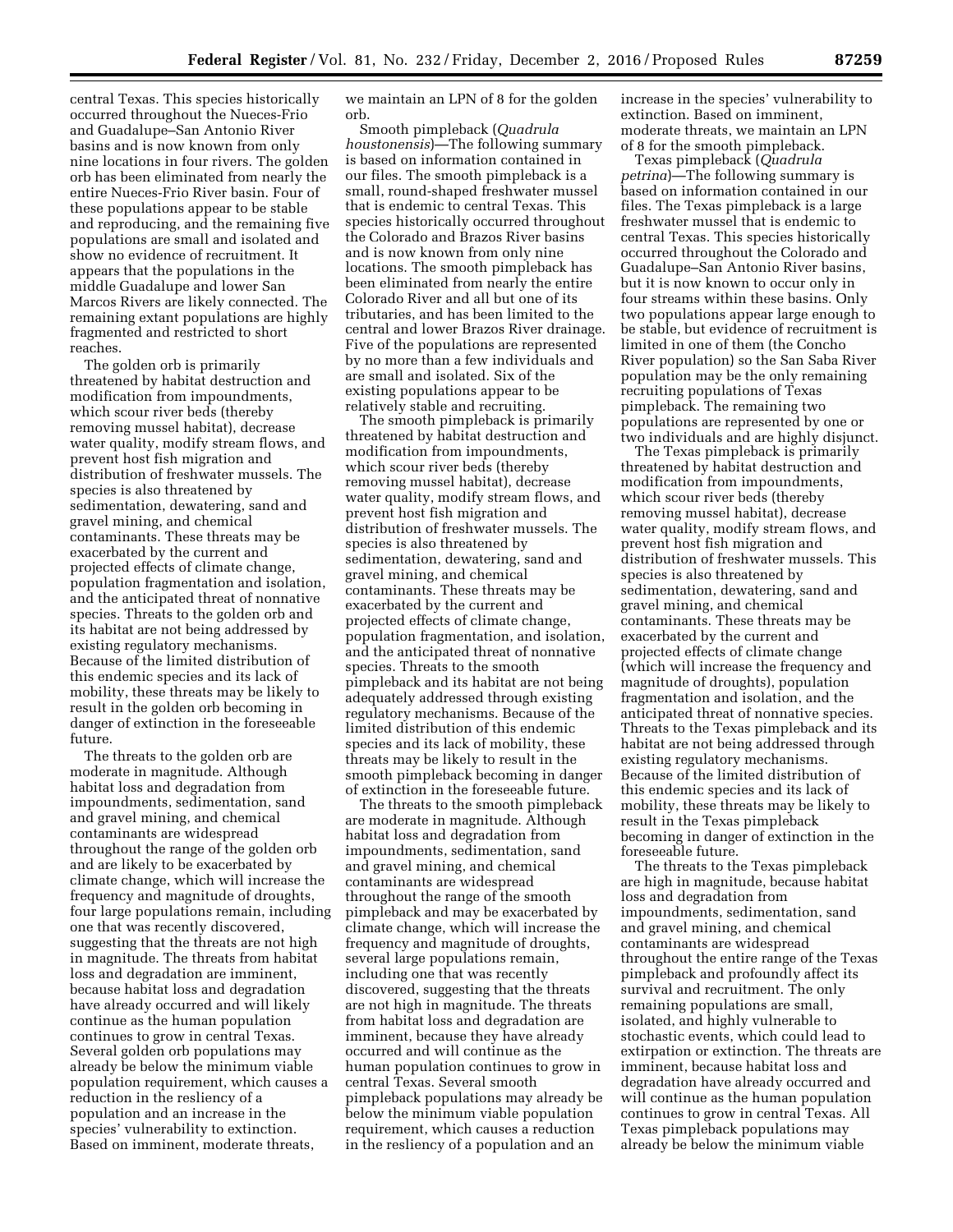population requirement, which causes a reduction in the resiliency of a population and an increase in the species' vulnerability to extinction. Based on imminent, high-magnitude threats, we assigned the Texas pimpleback an LPN of 2.

### Snails

Magnificent ramshorn (*Planorbella magnifica*)—Magnificent ramshorn is the largest North American air-breathing freshwater snail in the family Planorbidae. It has a discoidal (*i.e.,*  coiling in one plane), relatively thin shell that reaches a diameter commonly exceeding 35 millimeters (mm) and heights exceeding 20 mm. The great width of its shell, in relation to the diameter, makes it easily identifiable at all ages. The shell is brown colored (often with leopard like spots) and fragile, thus indicating it is adapted to still or slow-flowing aquatic habitats. The magnificent ramshorn is believed to be a southeastern North Carolina endemic. The species was historically known from only four sites in the lower Cape Fear River Basin in North Carolina—all four sites appear to be extirpated. Although the complete historical range of the species is unknown, the size of the species and the fact that it was not reported until 1903 suggest that the species may have always been rare and localized.

Salinity and pH appear to have been major factors limiting the distribution of the magnificent ramshorn, as the snail prefers freshwater bodies with circumneutral pH (*i.e.,* pH within the range of 6.8–7.5). While members of the family Planorbidae are hermaphroditic, it is currently unknown whether magnificent ramshorns self-fertilize their eggs, mate with other individuals of the species, or both. Like other members of the Planorbidae family, the magnificent ramshorn is believed to be primarily a vegetarian, feeding on submerged aquatic plants, algae, and detritus. While several factors have likely contributed to the possible extirpation of the magnificent ramshorn in the wild, the primary factors include loss of habitat associated with the extirpation of beavers (and their impoundments) in the early 20th century, increased salinity and alteration of flow patterns, as well as increased input of nutrients and other pollutants. The magnificent ramshorn appears to be extirpated from the wild due to habitat loss and degradation resulting from a variety of humaninduced and natural factors. The only known surviving individuals of the species are presently being held and propagated at a private residence, a lab

at North Carolina State University's Veterinary School, and the North Carolina Wildlife Resources Commission's Watha State Fish Hatchery.

While efforts have been made to restore habitat for the magnificent ramshorn at one of the sites known to have previously supported the species, all of the sites continue to be affected or threatened by the same factors (*i.e.,* saltwater intrusion and other water-quality degradation, nuisance-aquatic-plant control, storms, sea-level rise, etc.) believed to have resulted in extirpation of the species from the wild. Currently, only three captive populations exist: A population of the species comprised of approximately 300+ adults, a population with approximately 200+ adults, and a population of 50+ small individuals. Although captive populations of the species have been maintained since 1993, a single catastrophic event, such as a severe storm, disease, or predator infestation, affecting a captive population could result in the near extinction of the species. The threats are high in magnitude and ongoing—therefore, we assigned this species an LPN of 2.

#### Insects

Hermes copper butterfly (*Lycaena hermes*)—We continue to find that listing this species is warranted but precluded as of the date of publication of this notice. However, we are working on a thorough review of all available data and expect to publish either a proposed listing rule or a 12-month notwarranted finding prior to making the next annual resubmitted petition 12 month finding. In the course of preparing a proposed listing rule or notwarranted petition finding, we are continuing to monitor new information about this species' status so that we can make prompt use of our authority under section 4(b)(7) of the ESA in the case of an emergency posing a significant risk to the species.

Puerto Rican harlequin butterfly (*Atlantea tulita*)—The following summary is based on information in our files and in the petition we received on February 29, 2009. The Puerto Rican harlequin butterfly is endemic to Puerto Rico, and one of the four species endemic to the Greater Antilles within the genus *Atlantea*. This species occurs within the subtropical-moist-forest life zone in the northern karst region (*i.e.,*  municipality of Quebradillas) of Puerto Rico, and in the subtropical-wet-forest life zone (*i.e.,* Maricao Commonwealth Forest, municipality of Maricao). The Puerto Rican harlequin butterfly population has been estimated at

around 50 adults in the northern karst region and fewer than 20 adults in the volcanic serpentine central mountains of the island. The Puerto Rican harlequin butterfly has only been found utilizing *Oplonia spinosa* (prickly bush) as its host plant (*i.e.,* plant used for laying the eggs, which also serves as a food source for development of the larvae).

The primary threats to the Puerto Rican harlequin butterfly are development, habitat fragmentation, and other natural or manmade factors such as human-induced fires, use of herbicides and pesticides, vegetation management, and climate change. These factors, if they occurred in habitat occupied by the species, would substantially affect the distribution and abundance of the species, as well as its habitat. In addition, due to the lack of effective enforcement of existing policies and regulations, the threats to the species' habitat are not being reduced. These threats are of a high magnitue and are imminent because the occurrence of known populations in areas that are subject to development, increased traffic, increased road maintenance and construction, and other threats directly affects the species during all life stages and is likely to result in population decreases. These threats are expected to continue and potentially increase in the foreseeable future. Therefore, we assign an LPN of 2 to the Puerto Rican harlequin butterfly. In 2015, the Service, through the Partners for Fish and Wildlife Program, signed a cooperative agreement with a local nongovernmental organization, Iniciativa Herpetológica, to promote the enhancement and conservation of suitable habitat for the Puerto Rican harlequin butterfly on private lands located within its range on the northern karst region of the island.

Rattlesnake-master borer moth (*Papaipema eryngii*)—Rattlesnakemaster borer moths are obligate residents of undisturbed prairie remnants, savanna, and pine barrens that contain their only food plant, rattlesnake master (*Eryngium yuccifolium*). The rattlesnake-master borer moth is known from 31 sites in 7 States: Illinois, Arkansas, Kentucky, Oklahoma, North Carolina, Kansas, and Missouri. Currently 27 of the sites contain extant populations, 3 contain populations with unknown status, and 1 contains a population that is considered extirpated. The 14 Missouri populations and 1 Kansas population were identified in 2015 and are considered extant; however, there are no trend data for these sites.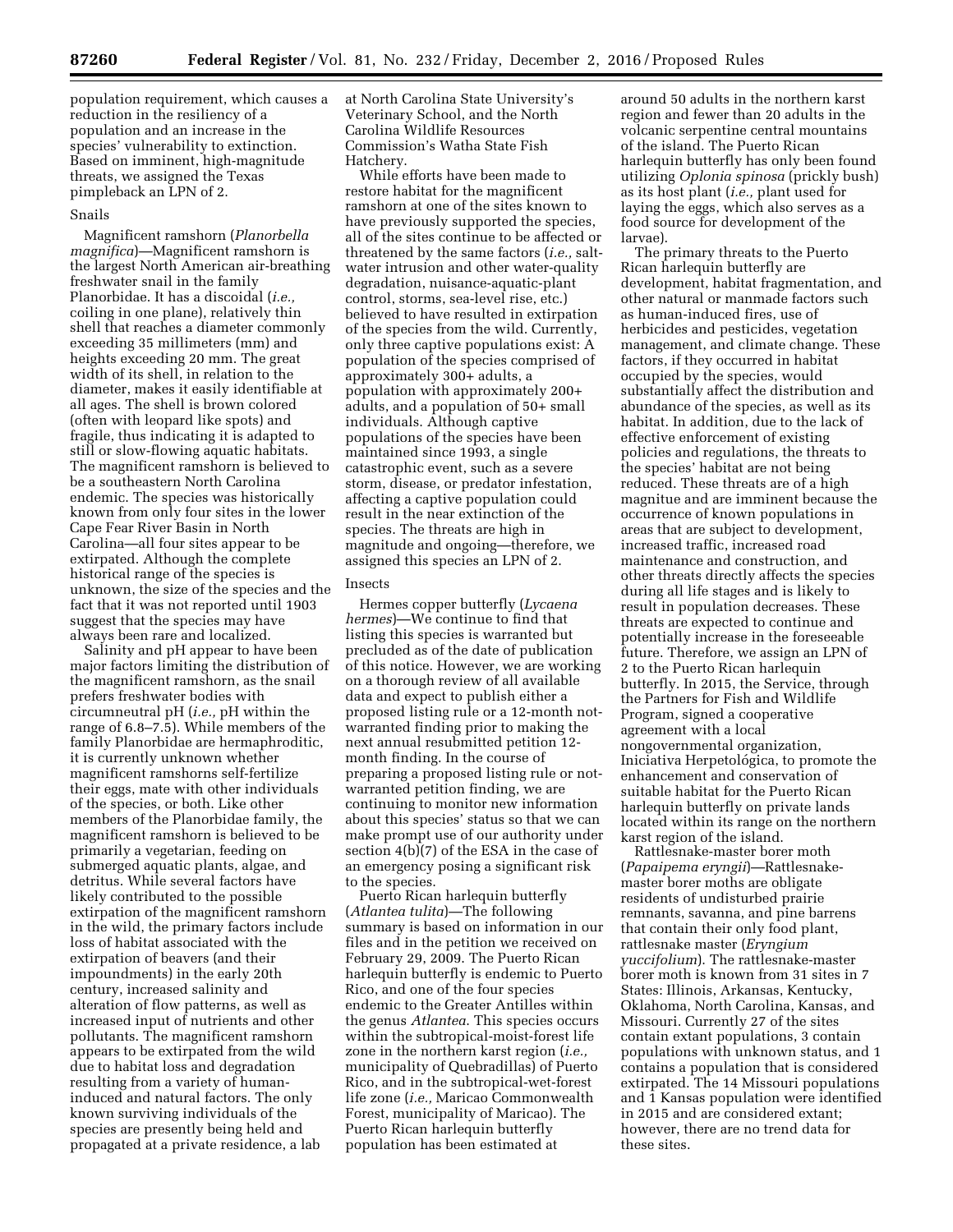Although the rattlesnake master plant is widely distributed across 26 States and is a common plant in remnant prairies, it is a conservative species, meaning it is not found in disturbed areas, with relative frequencies of less than 1 percent. The habitat range for the rattlesnake-master borer moth is very narrow and appears to be limiting for the species. The ongoing effects of habitat loss, fragmentation, degradation, and modification from agriculture, development, flooding, invasive species, and secondary succession have resulted in fragmented populations and population declines. Rattlesnake-master borer moths are affected by habitat fragmentation and population isolation. Almost all of the sites with extant populations of the rattlesnake-master borer moth are isolated from one another, with the populations in Kentucky, North Carolina, and Oklahoma occurring within a single site for each State, thus precluding recolonization from other populations. These small, isolated populations are likely to become unviable over time due to: Lower genetic diversity, reducing their ability to adapt to environmental change; the effects of stochastic events; and their inability to recolonize areas where they are extirpated.

Rattlesnake-master borer moths have life-history traits that make them more susceptible to outside stressors. They are univoltine (having a single flight per year), do not disperse widely, and are monophagous (have only one food source). The life history of the species makes it particularly sensitive to fire, which is the primary practice used in prairie management. The species is only safe from fire once it bores into the root of the host plant, which makes adult, egg, and first larval stages subject to mortality during prescribed burns and wildfires. Fire and grazing cause direct mortality to the moth and destroy food plants if the intensity, extent, or timing is not conducive to the species' biology. Although fire management is a threat to the species, lack of management is also a threat, and at least one site has become extirpated likely because of the succession to woody habitat. The species is sought after by collectors and the host plant is very easy to identify, making the moth susceptible to collection, and thus many sites are kept undisclosed to the public.

Existing regulatory mechanisms provide protection for 12 of the 16 sites containing rattlesnake-master borer moth populations recorded before 2015. The 15 populations identified in 2015 are under a range of protection and management levels. Illinois' endangered species statute provides regulatory

mechanisms to protect the species from potential impacts from actions such as development and collecting on the 10 Illinois sites; however, illegal collections of the species have occurred at two sites. A permit is required for collection by site managers within the sites in North Carolina and Oklahoma. The rattlesnake-master borer moth is also listed as endangered in Kentucky by the State's Nature Preserves Commission, although this status currently provides no statutory protection. There are no statutory mechanisms in place to protect the populations in North Carolina, Arkansas, or Oklahoma.

Some threats that the rattlesnakemaster moth faces are high in magnitude, such as habitat conversion and fragmentation, and population isolation. These threats with the highest magnitude occur in many of the populations throughout the species' range, but although they are likely to affect each population at some time, they are not likely to affect all of the populations at any one time. Other threats, such as agricultural and nonagricultural development, mortality from implementation of some prairie management tools (such as fire), flooding, succession, and climate change, are of moderate to low magnitude. For example, the life history of rattlesnake-master borer moths makes them highly sensitive to fire, which can cause mortality of individuals through most of the year and can affect entire populations. Conversely, complete fire suppression can also be a threat to rattlesnake-master borer moths as prairie habitat declines and woody or invasive species become established such that the species' only food plant is not found in disturbed prairies. Although these threats can cause direct and indirect mortality of the species, they are of moderate or low magnitude because they affect only some populations throughout the range and to varying degrees. Overall, the threats are moderate. The threats are imminent, because they are ongoing; every known population of rattlesnake-master borer moth has at least one ongoing threat, and some have several working in tandem. Thus, we assigned an LPN of 8 to this species.

Arapahoe snowfly (*Arsapnia arapahoe*)—The following summary is based on information contained in our files. This insect is a winter stonefly associated with clean, cool, running waters. Adult snowflies emerge in late winter from the space underneath stream ice. Until 2013, the Arapahoe snowfly had been confirmed in only two streams (Elkhorn Creek and Young

Gulch), both of which are small tributaries of the Cache la Poudre River in the Roosevelt National Forest, Larimer County, Colorado. However, the species has not been identified in Young Gulch since 1986; it is likely that either the habitat became unsuitable or other unknown causes extirpated the species. Habitats at Young Gulch were further degraded by the High Park Fire in 2012, and potentially by a flash flood in September 2013. New surveys completed in 2013 and 2014 identified the Arapahoe snowfly in seven new localities, including Elkhorn Creek, Sheep Creek (a tributary of the Big Thompson River), Central Gulch (a tributary of Saint Vrain Creek), and Bummer's Gulch, Martin Gulch, and Bear Canyon Creek (tributaries of Boulder Creek in Boulder County). However, the numbers of specimens collected at each location were extremely low. These new locations occur on U.S. Forest Service land, Boulder County Open Space, and private land.

Climate change is a threat to the Arapahoe snowfly and modifies its habitats by reducing snowpacks, altering streamflows, increasing water temperatures, fostering mountain pine beetle outbreaks, and increasing the frequency of destructive wildfires. Limited dispersal capabilities, a restricted range, dependence on pristine habitats, and a small population size make the Arapahoe snowfly vulnerable to demographic stochasticity, environmental stochasticity, and random catastrophes. Furthermore, regulatory mechanisms are not addressing these threats, which may act cumulatively to affect the species. The threats to the Arapahoe snowfly are high in magnitude because they occur throughout the species' limited range. However, the threats are nonimminent. While limited dispersal capabilities, restricted range, dependence on pristine habitats, and small population size are characteristics that make this species vulnerable to stochastic events and catastrophic events (and potential impacts from climate change), there are no stochastic or catastrophic events that are currently occurring, and although temperatures are increasing, the increasing temperatures are not yet having adverse effects on the species. Therefore, we have assigned the Arapahoe snowfly an LPN of 5.

## Flowering Plants

*Astragalus microcymbus* (Skiff milkvetch)—The following summary is based on information contained in our files and in the petition we received on July 30, 2007. Skiff milkvetch is a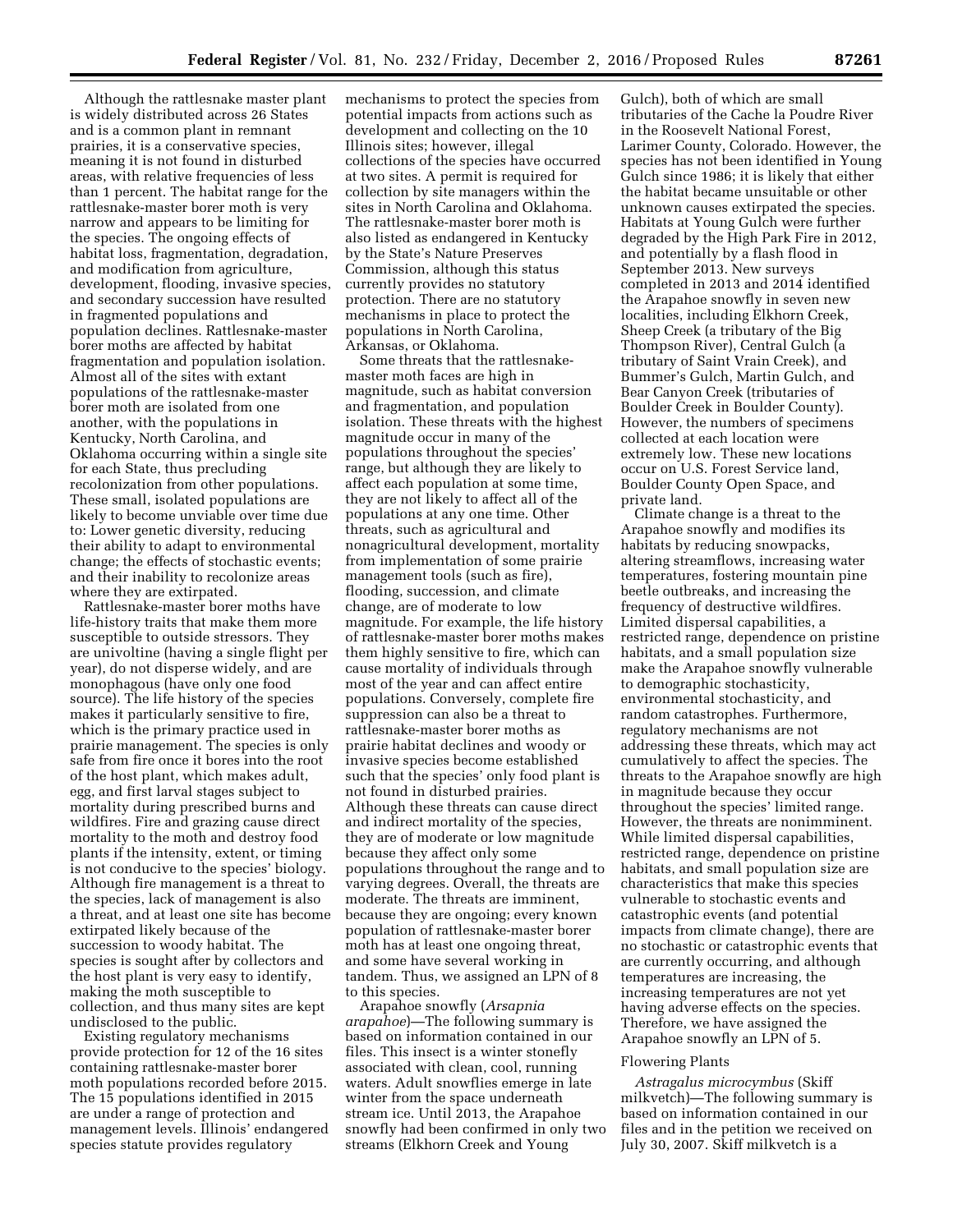perennial forb that dies back to the ground every year. It has a very limited range and a spotty distribution within Gunnison and Saguache Counties in Colorado, where it is found in open, park-like landscapes in the sagebrushsteppe ecosystem on rocky or cobbly, moderate-to-steep slopes of hills and draws.

The most significant threats to skiff milkvetch are recreation, roads, trails, and habitat fragmentation and degradation. Existing regulatory mechanisms are not addressing these threats to the species. Recreational impacts are likely to increase, given the close proximity of skiff milkvetch to the town of Gunnison and the increasing popularity of mountain biking, motorcycling, and all-terrain vehicles. Furthermore, the Hartman Rocks Recreation Area draws users, and contains over 40 percent of the skiff milkvetch units. Other threats to the species include residential and urban development; livestock, deer, and elk use; climate change; increasing periodic drought; nonnative, invasive cheatgrass; and wildfire. The threats to skiff milkvetch are moderate in magnitude, because, while serious and occurring rangewide, they do not collectively result in population declines on a short time scale. The threats are imminent, because the species is currently facing them in many portions of its range. Therefore, we have assigned skiff milkvetch an LPN of 8.

*Astragalus schmolliae* (Chapin Mesa milkvetch)—The following summary is based on information provided by Mesa Verde National Park and Colorado Natural Heritage Program, contained in our files, and in the petition we received on July 30, 2007. Chapin Mesa milkvetch is a narrow endemic perennial plant that grows in the mature pinyon–juniper woodland of mesa tops on Chapin Mesa in the Mesa Verde National Park and in the adjoining Ute Mountain Ute Tribal Park in southern Colorado.

The most significant threats to the species are degradation of habitat by fire, followed by invasion by nonnative cheatgrass and subsequent increase in fire frequency. These threats currently affect about 40 percent of the species' entire known range. Cheatgrass is likely to increase given its rapid spread and persistence in habitat disturbed by wildfires, fire and fuels management, and development of infrastructure, and given the inability of land managers to control it on a landscape scale. Other threats to Chapin Mesa milkvetch include fires, fire-break clearings, and drought. Existing regulatory mechanisms are not addressing the

threats. The threats to the species overall are imminent and moderate in magnitude, because the species is currently facing them in many portions of its range, but the threats do not collectively result in population declines on a short time scale. Therefore, we have assigned Chapin Mesa milkvetch an LPN of 8.

*Boechera pusilla* (Fremont County rockcress)—See above summary under Listing Priority Changes in Candidates.

*Cirsium wrightii* (Wright's marsh thistle)—We continue to find that listing this species is warranted but precluded as of the date of publication of this notice. However, we are working on a thorough review of all available data and expect to publish either a proposed listing rule or a 12-month not-warranted finding prior to making the next annual resubmitted petition 12-month finding. In the course of preparing a proposed listing rule or not-warranted petition finding, we are continuing to monitor new information about this species' status so that we can make prompt use of our authority under section 4(b)(7) of the ESA in the case of an emergency posing a significant risk to the species.

*Eriogonum soredium* (Frisco buckwheat)—The following summary is based on information in our files and the petition we received on July 30, 2007. Frisco buckwheat is a narrowendemic perennial plant restricted to soils derived from Ordovician limestone outcrops. The range of the species is less than 5 square miles (13 square kilometers), with four known populations. All four populations occur exclusively on private lands in Beaver County, Utah, and each population occupies a very small area with high densities of plants. Available population estimates are highly variable and inaccurate due to the limited access for surveys associated with private lands.

The primary threat to Frisco buckwheat is habitat destruction from precious-metal and gravel mining. Mining for precious metals historically occurred within the vicinity of all four populations. Three of the populations are currently in the immediate vicinity of active limestone quarries. Ongoing mining in the species' habitat has the potential to extirpate one population in the near future and extirpate all populations in the foreseeable future. Ongoing exploration for precious metals and gravel indicate that mining will continue, but it will take time for the mining operations to be put into place and to affect the species. This will result in the loss and fragmentation of Frisco buckwheat populations over a longer time scale. Other threats to the species include nonnative species in

conjunction with surface disturbance from mining activities. Existing regulatory mechanisms are not addressing the threats to the species. Vulnerabilities of the species include small population size and climate change. The threats that Frisco buckwheat faces are moderate in magnitude, because while serious and occurring rangewide, the threats do not significantly reduce populations on a short time scale. The threats are imminent, because three of the populations are currently in the immediate vicinity of active limestone quarries. Therefore, we have assigned Frisco buckwheat an LPN of 8.

*Lepidium ostleri* (Ostler's peppergrass)—The following summary is based on information in our files and the petition we received on July 30, 2007. Ostler's peppergrass is a longlived perennial herb in the mustard family that grows in dense, cushion-like tufts. Ostler's peppergrass is a narrow endemic restricted to soils derived from Ordovician limestone outcrops. The range of the species is less than 5 square miles (13 square kilometers), with only four known populations. All four populations occur exclusively on private lands in the southern San Francisco Mountains of Beaver County, Utah. Available population estimates are highly variable and inaccurate due largely to the limited access for surveys associated with private lands.

The primary threat to Ostler's peppergrass is habitat destruction from precious-metal and gravel mining. Mining for precious metals historically occurred within the vicinity of all four populations. Three of the populations are currently in the immediate vicinity of active limestone quarries, but mining is only currently occurring in the area of one population. Ongoing mining in the species' habitat has the potential to extirpate one population in the future. Ongoing exploration for precious metals and gravel indicate that mining will continue, but will take time for the mining operations to be put into place. This will result in the loss and fragmentation of Ostler's peppergrass populations over a longer time scale. Other threats to the species include nonnative species, vulnerability associated with small population size, and climate change. Existing regulatory mechanisms are not addressing the threats to the species. The threats that Ostler's peppergrass faces are moderate in magnitude, because, while serious and occurring rangewide, the threats do not collectively result in significant population declines on a short time scale. The threats are imminent, because the species is currently facing them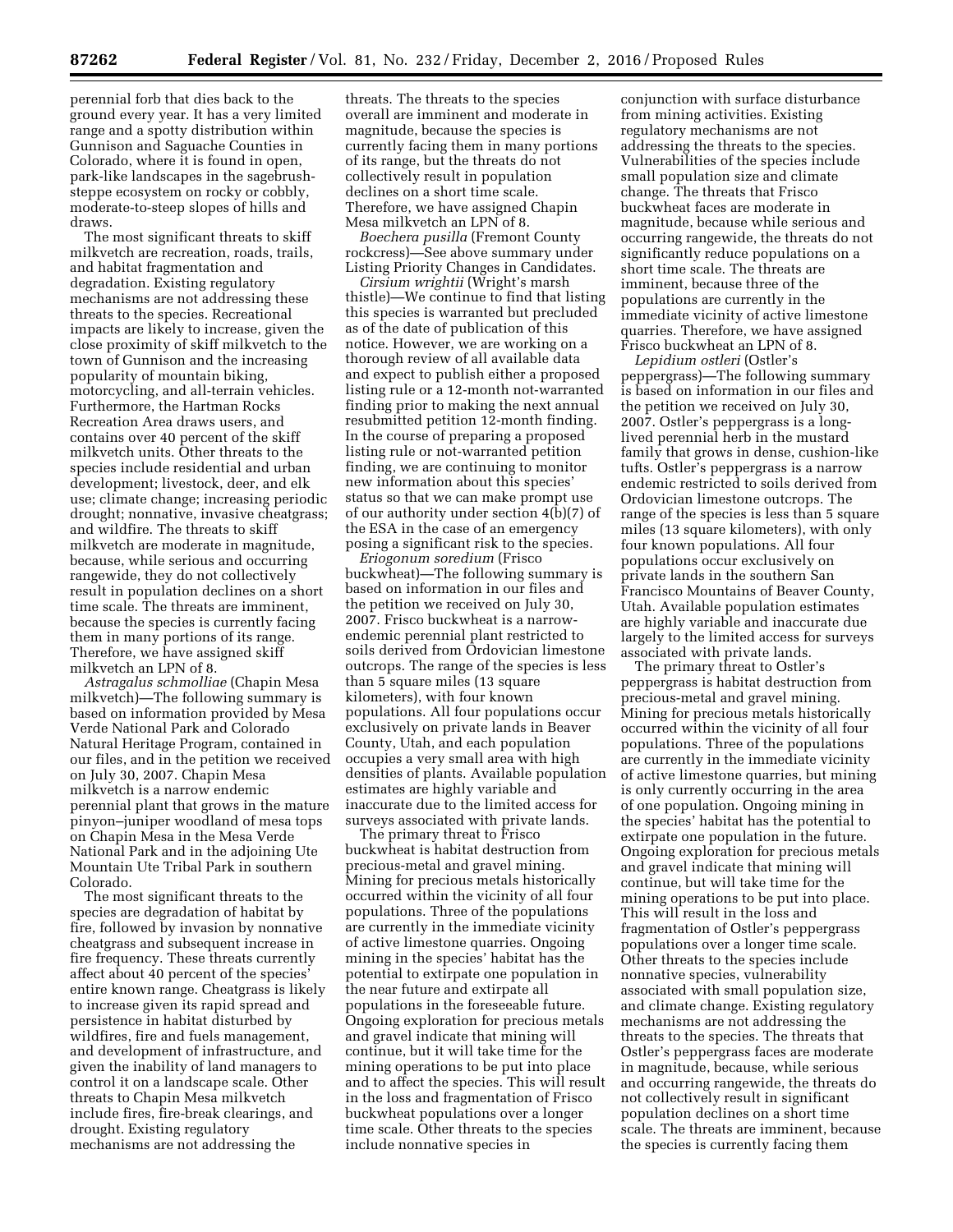across its entire range. Therefore, we have assigned Ostler's peppergrass an LPN of 8.

*Pinus albicaulis* (whitebark pine)— The following summary is based on information in our files and in the petition received on December 9, 2008. Whitebark pine is a hardy conifer found at alpine-tree-line and subalpine elevations in Washington, Oregon, Nevada, California, Idaho, Montana, and Wyoming, and in British Columbia and Alberta, Canada. In the United States, approximately 96 percent of land where the species occurs is federally owned or managed, primarily by the U.S. Forest Service. Whitebark pine is a slowgrowing, long-lived tree that often lives for 500 and sometimes more than 1,000 years. It is considered a keystone, or foundation, species in western North America, where it increases biodiversity and contributes to critical ecosystem functions.

The primary threat to the species is from disease in the form of the nonnative white pine blister rust and its interaction with other threats. Although whitebark pine is still also experiencing some mortality from predation by the native mountain pine beetle (*Dendroctonus ponderosae*), the current epidemic is subsiding. We also anticipate that continuing environmental effects resulting from climate change will result in direct habitat loss for whitebark pine. Models predict that suitable habitat for whitebark pine will decline precipitously within the next 100 years. Past and ongoing fire suppression is also negatively affecting populations of whitebark pine through direct habitat loss. Additionally, environmental changes resulting from changing climatic conditions are acting alone and in combination with the effects of fire suppression to increase the frequency and severity of wildfires. Lastly, the existing regulatory mechanisms are not addressing the threats presented above.

As the mountain-pine-beetle epidemic is subsiding, we no longer consider this threat to be having the high level of impact that was seen in recent years. However, given projected warming trends, we expect that conditions will remain favorable for epidemic levels of mountain pine beetle into the foreseeable future. The significant threats from white pine blister rust, fire and fire suppression, and environmental effects of climate change remain on the landscape. However, the overall magnitude of threats to whitebark pine is somewhat diminished given the current absence of epidemic levels of mountain pine beetle, and because of this, individuals with genetic resistance

to white pine blister rust likely have a higher probability of survival. Survival and reproduction of genetically resistant trees are critical to the persistence of the species given the imminent, ubiquitous presence of white pine blister rust on the landscape. Overall, the threats to the species are ongoing, and therefore imminent, and are moderate in magnitude. We find the current LPN of 8 is appropriate.

*Solanum conocarpum* (marron bacora)—The following summary is based on information in our files and in the petition we received on November 21, 1996. *Solanum conocarpum* is a dryforest shrub in the island of St. John, U.S. Virgin Islands. Its current distribution includes eight localities in the island of St. John, each ranging from 1 to 144 individuals. The species has been reported to occur on dry, poor soils. It can be locally abundant in exposed topography on sites disturbed by erosion, areas that have received moderate grazing, and around ridgelines as an understory component in diverse woodland communities. A habitat suitability model suggests that the vast majority of *Solanum conocarpum*  habitat is found in the lower-elevation coastal-scrub forest. Efforts have been conducted to propagate the species to enhance natural populations, and planting of seedlings has been conducted in the island of St. John.

*Solanum conocarpum* is threatened by the lack of natural recruitment, absence of dispersers, fragmented distribution, lack of genetic variation, climate change, and habitat destruction or modification by exotic mammal species. These threats are evidenced by the reduced number of individuals, low number of populations, and lack of connectivity between populations. Overall, the threats are of high magnitude because they are leading to population declines for a species that already has low population numbers and fragmented distribution; the threats are also ongoing and therefore imminent. Therefore, we assigned an LPN of 2 to *Solanum conocarpum.* 

*Streptanthus bracteatus* (bracted twistflower)—The following summary is based on information obtained from our files, on-line herbarium databases, surveys and monitoring data, seedcollection data, and scientific publications. Bracted twistflower, an annual herbaceous plant of the Brassicaceae (mustard family), is endemic to a small portion of the Edwards Plateau of Texas. The Texas Natural Diversity Database, as revised on March 8, 2015, lists 17 element occurrences (EOs; populations) that were documented from 1989 to 2015 in

five counties. Currently, 10 EOs remain with intact habitat, 2 EOs are partially intact, 2 EOs are on managed rights-ofway, and 3 EO sites have been developed and the populations are presumed extirpated. Only 8 of the intact EOs and portions of 2 EOs are in protected natural areas. Four extant EOs are vulnerable to development and other impacts. Five EOs have been partially or completely developed, including 2 EOs that were destroyed in 2012 and 2013, respectively.

The continued survival of bracted twistflower is imminently threatened by habitat destruction from urban development, severe herbivory from dense herds of white-tailed deer and other herbivores, and the increased density of woody plant cover. Additional ongoing threats include erosion and trampling from foot and mountain-bike trails, a pathogenic fungus of unknown origin, and insufficient protection by existing regulations. Furthermore, due to the small size and isolation of remaining populations, and lack of gene flow between them, several populations are now inbred and may have insufficient genetic diversity for long-term survival. Bracted twistflower populations often occur in habitats that also support the endangered golden-cheeked warbler (*Dendroica chrysoparia*), and while that does afford some protection to the plant, the two species may require different vegetation management. Bracted twistflower is potentially threatened by as-yet unknown impacts of climate change. The Service has established a voluntary memorandum of agreement with Texas Parks and Wildlife Department, the City of Austin, Travis County, the Lower Colorado River Authority, and the Lady Bird Johnson Wildflower Center to protect bracted twistflower and its habitats on tracts of Balcones Canyonlands Preserve. While the scope of this agreement does not protect the species throughout its range, the implementaiton of these responsibilities result in a moderate magnitude of threats and in the future will contribute to the species' conservation and recovery. The threats to bracted twistflower are ongoing and, therefore, imminent; consequently we maintain an LPN of 8 for this species.

*Trifolium friscanum* (Frisco clover)— The following summary is based on information in our files and the petition we received on July 30, 2007. Frisco clover is a narrow endemic perennial herb found only in Utah, with five known populations restricted to sparsely vegetated, pinion-juniper sagebrush communities and shallow, gravel soils derived from volcanic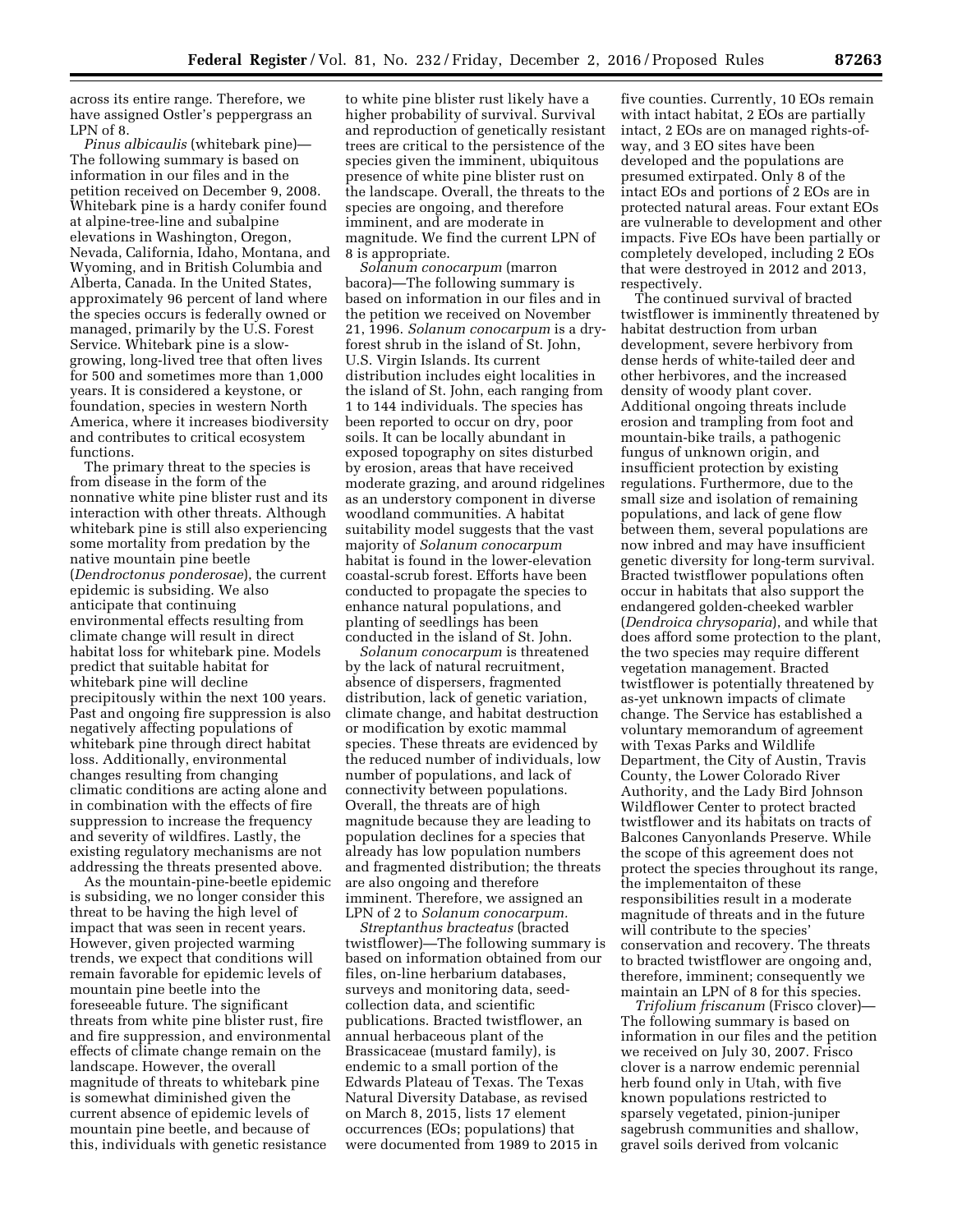gravels, Ordovician limestone, and dolomite outcrops. The majority (68 percent) of Frisco clover plants occur on private lands, with the remaining plants found on Federal and State lands.

On the private and State lands, the most significant threat to Frisco clover is habitat destruction from mining for precious metals and gravel. Active mining claims, recent prospecting, and an increasing demand for precious metals and gravel indicate that mining in Frisco clover habitats will increase in the foreseeable future, likely resulting in the loss of large numbers of plants. Other threats to Frisco clover include nonnative, invasive species in conjunction with surface disturbance from mining activities. Existing regulatory mechanisms are inadequate to protect the species from these threats. Vulnerabilities of the species include small population size and climate change.

The threats to Frisco clover are moderate in magnitude, because, while serious and occurring throughout a majority of its range, they are not acting independently or cumulatively to have a highly significant negative impact on its survival or reproductive capacity. For example, although mining for precious metals and gravel historically occurred throughout Frisco clover's range, and mining operations may eventually expand into occupied habitats, there are no active mines within the immediate vicinity of any known population. However, activity may resume at one gravel mine on State lands in the near future where expansion plans have been discussed but not submitted to the State of Utah for permitting. At this time, avoidance of occupied habitat appears to be feasible for this mine's expansion. Overall, the threats of mining activities, invasive species, inadequacy of existing regulatory mechanisms, small population size, and climate change are imminent, because the species is currently facing these threats across its entire range. Therefore, we have assigned Frisco clover an LPN of 8.

Petitions To Reclassify Species Already Listed

We previously made warranted-butprecluded findings on three petitions seeking to reclassify threatened species to endangered status. The taxa involved in the reclassification petitions are one population of the grizzly bear (*Ursus arctos horribilis*), delta smelt (*Hypomesus transpacificus*), and *Sclerocactus brevispinus* (Pariette cactus). Because these species are already listed under the ESA, they are not candidates for listing and are not

included in Table 1. However, this notice and associated species assessment forms or 5-year review documents also constitute the findings for the resubmitted petitions to reclassify these species. Our updated assessments for these species are provided below. We find that reclassification to endangered status for one grizzly bear ecosystem population, delta smelt, and *Sclerocactus brevispinus* are all currently warranted but precluded by work identified above (see Findings for Petitioned Candidate Species, above). One of the primary reasons that the work identified above is considered to have higher priority is that the grizzly bear population, delta smelt, and *Sclerocactus brevispinus* are currently listed as threatened, and therefore already receive certain protections under the ESA. Those protections are set forth in our regulations: 50 CFR 17.40(b) (grizzly bear); 50 CFR 17.31, and, by reference, 50 CFR 17.21 (delta smelt); and 50 CFR 17.71, and, by reference, 50 CFR 17.61 (*Sclerocactus brevispinus*). It is therefore unlawful for any person, among other prohibited acts, to take (*i.e.,* to harass, harm, pursue, hunt, shoot, wound, kill, trap, capture, or collect, or attempt to engage in such activity) a grizzly bear or a delta smelt, subject to applicable exceptions. And it is unlawful for any person, among other prohibited acts, to remove or reduce to possession *Sclerocactus brevispinus*  from an area under Federal jurisdiction, subject to applicable exceptions. Other protections that apply to these threatened species even before we complete proposed and final reclassification rules include those under section 7(a)(2) of the ESA, whereby Federal agencies must insure that any action they authorize, fund, or carry out is not likely to jeopardize the continued existence of any endangered or threatened species.

Grizzly bear (*Ursus arctos horribilis*), North Cascades ecosystem population (Region 6)—Since 1990, we have received and reviewed five petitions requesting a change in status for the North Cascades grizzly bear population (55 FR 32103, August 7, 1990; 56 FR 33892, July 24, 1991; 57 FR 14372, April 20, 1992; 58 FR 43856, August 18, 1993; 63 FR 30453, June 4, 1998). In response to these petitions, we determined that grizzly bears in the North Cascade ecosystem warrant a change to endangered status. We have continued to find that these petitions are warranted but precluded through our annual CNOR process. On February 19, 2015, in partnership with the National

Park Service, we issued a notice of intent to jointly prepare a North Cascades Ecosystem Grizzly Bear Restoration Plan and Environmental Impact Statement to determine how to restore the grizzly bear to the North Cascades ecosystem (80 FR 8894; February 19, 2015). Natural recovery in this ecosystem is challenged by the absence of a verified population (only three confirmed observations in the last 20 years), as well as isolation from any contiguous population in British Columbia and the United States.

In 2016, we continue to find that reclassifying grizzly bears in this ecosystem as endangered is warranted but precluded, and we continue to assign an LPN of 3 for the uplisting of the North Cascades population based on high-magnitude threats, including very small population size, incomplete habitat protection measures (motorizedaccess management), and population fragmentation resulting in genetic isolation. However, we also acknowledge the possibility that there is no longer a population present in the ecosystem, and restoration efforts (possibly including designation of an experimental population under section 10(j) of the ESA) may be used to establish a viable population in this recovery zone. The threats are high in magnitude, because the limiting factors for grizzly bears in this recovery zone are human-caused mortality and extremely small population size. The threats are ongoing, and thus imminent. However, higher-priority listing actions, including court-approved settlements, court-ordered and statutory deadlines for petition findings and listing determinations, emergency listing determinations, and responses to litigation, continue to preclude reclassifying grizzly bears in this ecosystem. Furthermore, proposed rules to reclassify threatened species to endangered are a lower priority than listing currently unprotected species (*i.e.,* candidate species), as species currently listed as threatened are already afforded protection under the ESA and the implementing regulations. We continue to monitor grizzly bears in this ecosystem and will change their status or implement an emergency uplisting if necessary.

Delta smelt (*Hypomesus transpacificus*) (Region 8) (see 75 FR 17667, April 7, 2010, for additional information on why reclassification to endangered is warranted but precluded)—The following summary is based on information contained in our files and the petition we received on March 8, 2006. Delta smelt are slenderbodied fish, generally about 60 to 70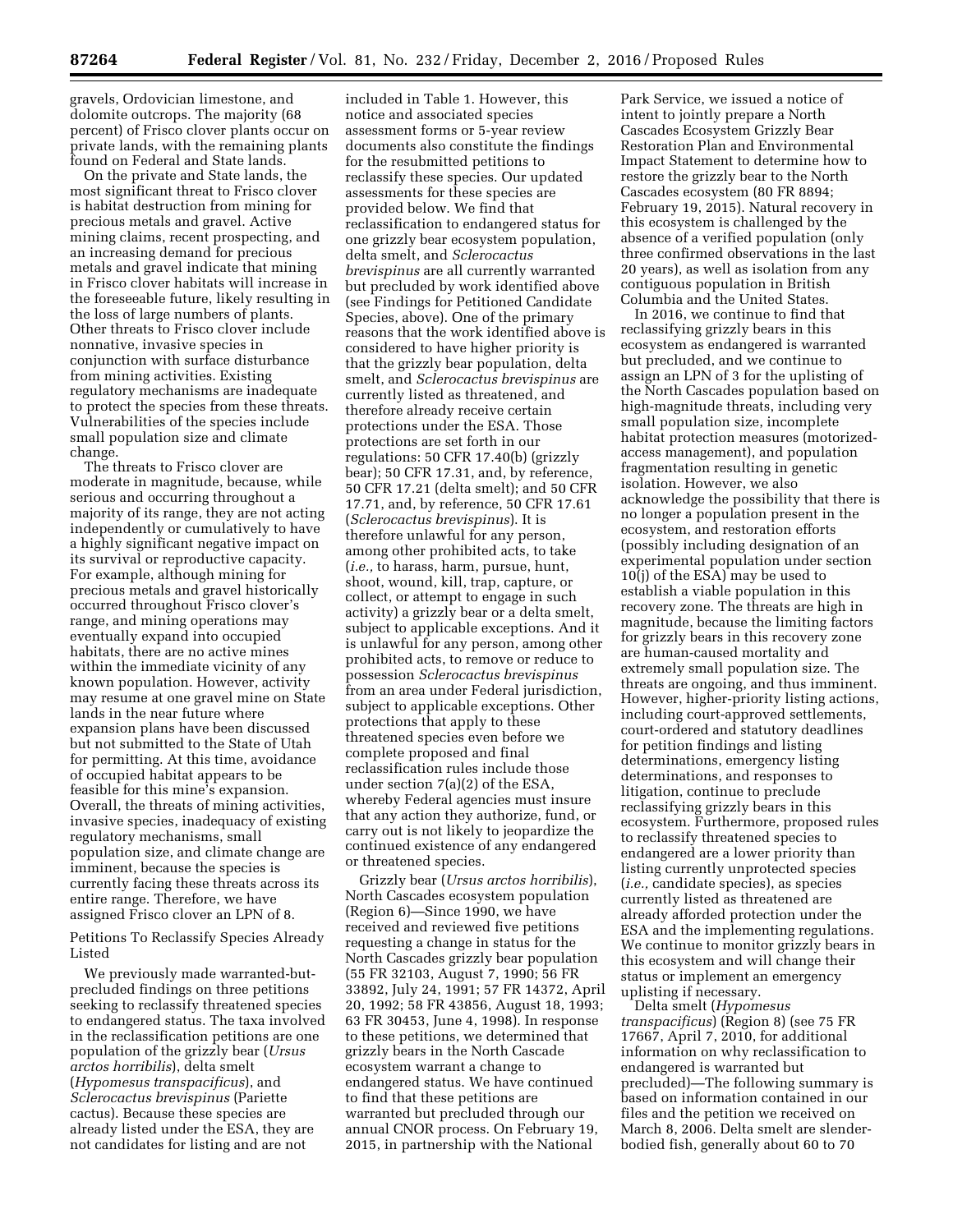millimeters (mm) (2 to 3 inches (in)) long, although they may reach lengths of up to 120 mm (4.7 in). Delta smelt are in the Osmeridae family (smelts). Live fish are nearly translucent and have a steely blue sheen to their sides. Delta smelt feed primarily on small planktonic (free-floating) crustaceans, and occasionally on insect larvae. Delta smelt are endemic to the San Francisco Bay and Sacramento-San Joaquin Delta Estuary (Delta) in California. Studies indicate that delta smelt require specific environmental conditions (freshwater flow, water quality) and habitat types within the estuary for migration, spawning, egg incubation, rearing, and larval and juvenile transport from spawning to rearing habitats. Delta smelt are a euryhaline (tolerate a wide range of salinities) species; however, they rarely occur in water with salinities more than 10–12 (about one-third seawater). Feyrer et al. found that relative abundance of delta smelt was related to fall salinity and turbidity (water clarity). Laboratory studies found that delta smelt larval feeding increased with increased turbidity.

Delta smelt have been in decline for decades, and numbers have trended precipitously downward since the early 2000s. In the wet water year of 2011, the Fall Mid-Water Trawl (FMWT) index for delta smelt increased to 343, which is the highest index recorded since 2001. It immediately declined again in 2012 to 42 and continued to decline in 2013 and 2014, when the index was 18 and 9, respectively. A new all-time low was reached in 2015 with an index of 7. Eleven of the last 12 years have seen FMWT indexes that have been the lowest ever recorded, and the 2015– 2016 results from all five of the surveys analyzed in this review have been the lowest ever recorded for the delta smelt.

The primary known threats cited in the 12-month finding to reclassify the delta smelt from threatened to endangered (75 FR 17667; April 7, 2010) are: Entrainment by State and Federal water export facilities; summer and fall increases in salinity due to reductions in freshwater flow and summer and fall increases in water clarity; and effects from introduced species, primarily the overbite clam and *Egeria densa.*  Additional threats included predation, entrainment into power plants, contaminants, and the increased vulnerability to all these threats resulting from small population size. Since the 2010 warranted 12-month finding, we have identified climate change as a threat; climate change was not analyzed in the 2010 12-month finding. Since the 2010 12-month finding, one of the two power plants

within the range of the delta smelt using water for cooling has shut down, and power plants are no longer thought to be a threat to the population as a whole. We have identified a number of existing regulatory mechanisms that provide protective measures that affect the stressors acting on the delta smelt. Despite these existing regulatory mechanisms and other conservations efforts, the decrease in population levels makes clear that the stressors continue to act on the species such that it is warranted for uplisting under the ESA.

We are unable to determine with certainty which threats or combinations of threats are directly responsible for the decrease in delta smelt abundance. However, the apparent low abundance of delta smelt in concert with ongoing threats throughout its range indicates that the delta smelt is now in danger of extinction throughout its range. The threats to the species are of a high magnitude, and imminent. Therefore, we retained an LPN of 2 for uplisting this species.

*Sclerocactus brevispinus* (Pariette cactus) (Region 6) (see 72 FR 53211, September 18, 2007, and the species assessment form (see **ADDRESSES**) for additional information on why reclassification to endangered is warranted but precluded)—Pariette cactus is restricted to clay badlands of the Uinta geologic formation in the Uinta Basin of northeastern Utah. The species is restricted to one population with an overall range of approximately 16 miles by 5 miles in extent. The species' entire population is within a developed and expanding oil and gas field. The location of the species' habitat exposes it to destruction from road, pipeline, and well-site construction in connection with oil and gas development. The species may be illegally collected as a specimen plant for horticultural use. Recreational offroad vehicle use and livestock trampling are additional threats. The species is currently federally listed as threatened (44 FR 58868, October 11, 1979; 74 FR 47112, September 15, 2009). The threats are of a high magnitude, because any one of the threats has the potential to severely affect the survival of this species, a narrow endemic with a highly limited range and distribution. Threats are ongoing and, therefore, are imminent. Thus, we assigned an LPN of 2 to this species for uplisting. However, higher-priority listing actions, including court-approved settlements, courtordered and statutory deadlines for petition findings and listing determinations, emergency listing determinations, and responses to litigation, continue to preclude

reclassifying the Pariette cactus. Furthermore, proposed rules to reclassify threatened species to endangered are generally a lower priority than listing currently unprotected species (*i.e.,* candidate species), as species currently listed as threatened are already afforded the protection of the ESA and the implementing regulations.

#### Current Notice of Review

We gather data on plants and animals native to the United States that appear to merit consideration for addition to the Lists of Endangered and Threatened Wildlife and Plants (Lists). This document identifies those species that we currently regard as candidates for addition to the Lists. These candidates include species and subspecies of fish, wildlife, or plants, and DPSs of vertebrate animals. This compilation relies on information from status surveys conducted for candidate assessment and on information from State Natural Heritage Programs, other State and Federal agencies, knowledgeable scientists, public and private natural resource interests, and comments received in response to previous notices of review.

Tables 1 and 2 list animals arranged alphabetically by common names under the major group headings, and list plants alphabetically by names of genera, species, and relevant subspecies and varieties. Animals are grouped by class or order. Plants are subdivided into two groups: (1) Flowering plants and (2) ferns and their allies. Useful synonyms and subgeneric scientific names appear in parentheses with the synonyms preceded by an ''equals'' sign. Several species that have not yet been formally described in the scientific literature are included; such species are identified by a generic or specific name (in italics), followed by ''sp.'' or ''ssp.'' We incorporate standardized common names in these notices as they become available. We sort plants by scientific name due to the inconsistencies in common names, the inclusion of vernacular and composite subspecific names, and the fact that many plants still lack a standardized common name.

Table 1 lists all candidate species, plus species currently proposed for listing under the ESA. We emphasize that in this notice we are not proposing to list any of the candidate species; rather, we will develop and publish proposed listing rules for these species in the future. We encourage State agencies, other Federal agencies, and other parties to give consideration to these species in environmental planning.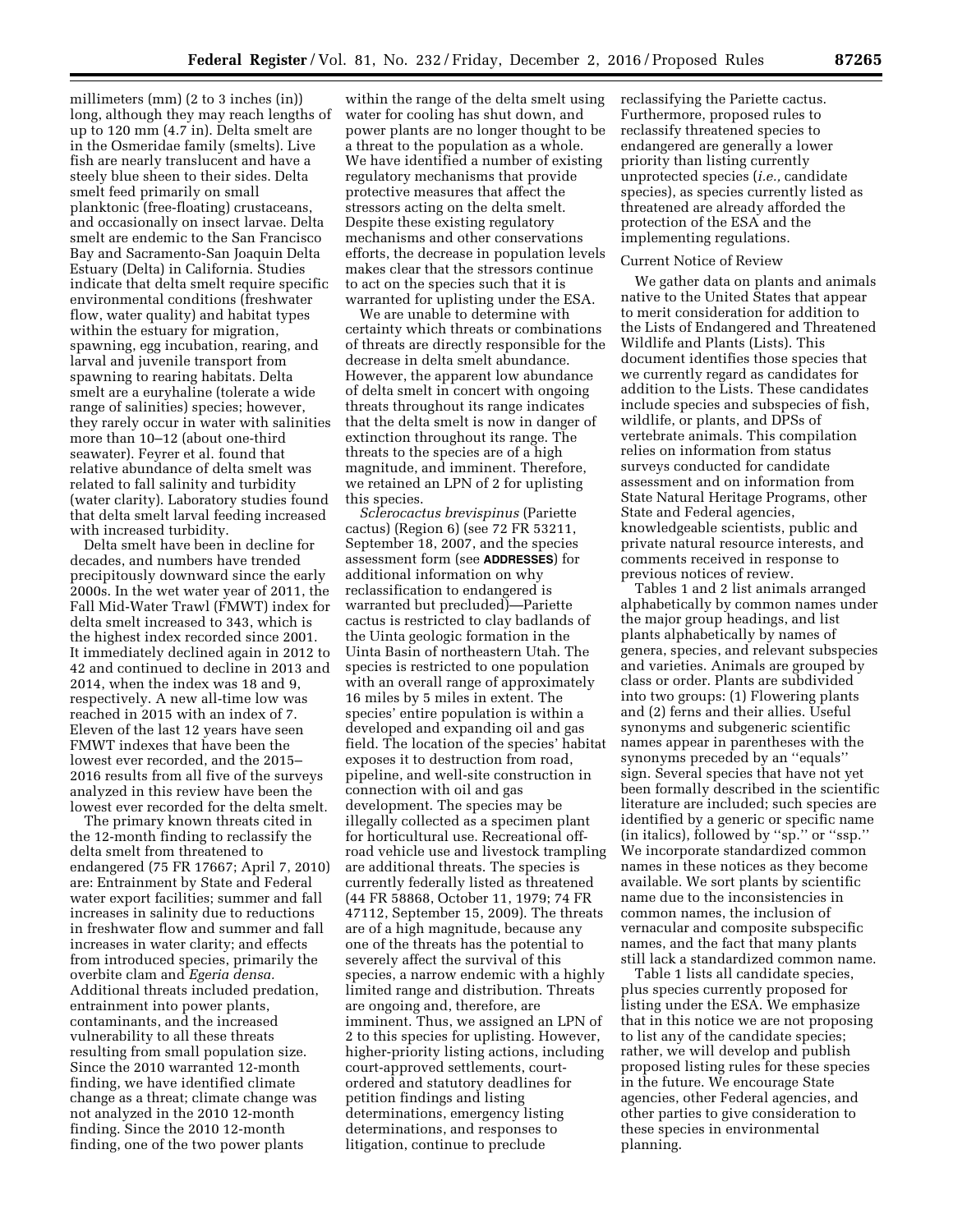In Table 1, the ''category'' column on the left side of the table identifies the status of each species according to the following codes:

- PE—Species proposed for listing as endangered. Proposed species are those species for which we have published a proposed rule to list as endangered or threatened in the **Federal Register**. This category does not include species for which we have withdrawn or finalized the proposed rule.
- PT—Species proposed for listing as threatened.
- PSAT—Species proposed for listing as threatened due to similarity of appearance.
- C—Candidates: Species for which we have on file sufficient information on biological vulnerability and threats to support proposals to list them as endangered or threatened. Issuance of proposed rules for these species is precluded at present by other higher priority listing actions. This category includes species for which we made a 12-month warranted-but-precluded finding on a petition to list. We made new findings on all petitions for which we previously made

''warranted-but-precluded'' findings. We identify the species for which we made a continued warranted-butprecluded finding on a resubmitted petition by the code ''C\*'' in the category column (see *Findings for Petitioned Candidate Species* for additional information).

The ''Priority'' column indicates the LPN for each candidate species, which we use to determine the most appropriate use of our available resources. The lowest numbers have the highest priority. We assign LPNs based on the immediacy and magnitude of threats, as well as on taxonomic status. We published a complete description of our listing priority system in the **Federal Register** (48 FR 43098, September 21, 1983).

The third column, ''Lead Region,'' identifies the Regional Office to which you should direct information, comments, or questions (see addresses under Request for Information at the end of the **SUPPLEMENTARY INFORMATION** section).

Following the scientific name (fourth column) and the family designation (fifth column) is the common name (sixth column). The seventh column provides the known historical range for the species or vertebrate population (for vertebrate populations, this is the historical range for the entire species or subspecies and not just the historical range for the distinct population

segment), indicated by postal code abbreviations for States and U.S. territories. Many species no longer occur in all of the areas listed.

Species in Table 2 of this notice are those we included either as proposed species or as candidates in the previous CNOR (published December 24, 2015, at 80 FR 80584) that are no longer proposed species or candidates for listing. Since December 24, 2015, we listed 78 species, withdrew 1 species from proposed status, and removed 18 species from the candidate list. The first column indicates the present status of each species, using the following codes (not all of these codes may have been used in this CNOR):

E—Species we listed as endangered. T—Species we listed as threatened.

- Rc—Species we removed from the candidate list, because currently available information does not support a proposed listing.
- Rp—Species we removed from the candidate list, because we have withdrawn the proposed listing.

The second column indicates why the species is no longer a candidate or proposed species, using the following codes (not all of these codes may have been used in this CNOR):

- A—Species that are more abundant or widespread than previously believed and species that are not subject to the degree of threats sufficient that the species is a candidate for listing (for reasons other than that conservation efforts have removed or reduced the threats to the species).
- F—Species whose range no longer includes a U.S. territory.
- I—Species for which the best available information on biological vulnerability and threats is insufficient to support a conclusion that the species is an endangered species or a threatened species.
- L—Species we added to the Lists of Endangered and Threatened Wildlife and Plants.
- M—Species we mistakenly included as candidates or proposed species in the last notice of review.
- N—Species that are not listable entities based on the ESA's definition of ''species'' and current taxonomic understanding.
- U—Species that are not subject to the degree of threats sufficient to warrant issuance of a proposed listing and therefore are not candidates for listing, due, in part or totally, to conservation efforts that remove or reduce the threats to the species.
- X—Species we believe to be extinct. The columns describing lead region, scientific name, family, common name,

and historical range include information as previously described for Table 1.

## **Request for Information**

We request you submit any further information on the species named in this notice as soon as possible or whenever it becomes available. We are particularly interested in any information:

- (1) Indicating that we should add a species to the list of candidate species;
- (2) Indicating that we should remove a species from candidate status;

(3) Recommending areas that we should designate as critical habitat for a species, or indicating that designation of critical habitat would not be prudent for a species;

(4) Documenting threats to any of the included species;

(5) Describing the immediacy or magnitude of threats facing candidate species;

(6) Pointing out taxonomic or nomenclature changes for any of the species;

(7) Suggesting appropriate common names; and

(8) Noting any mistakes, such as errors in the indicated historical ranges.

Submit information, materials, or comments regarding a particular species to the Regional Director of the Region identified as having the lead responsibility for that species. The regional addresses follow:

- Region 1. Hawaii, Idaho, Oregon, Washington, American Samoa, Guam, and Commonwealth of the Northern Mariana Islands. Regional Director (TE), U.S. Fish and Wildlife Service, Eastside Federal Complex, 911 NE. 11th Avenue, Portland, OR 97232– 4181 (503/231–6158).
- Region 2. Arizona, New Mexico, Oklahoma, and Texas. Regional Director (TE), U.S. Fish and Wildlife Service, 500 Gold Avenue SW., Room 4012, Albuquerque, NM 87102 (505/ 248–6920).
- Region 3. Illinois, Indiana, Iowa, Michigan, Minnesota, Missouri, Ohio, and Wisconsin. Regional Director (TE), U.S. Fish and Wildlife Service, 5600 American Blvd. West, Suite 990, Bloomington, MN 55437–1458 (612/ 713–5334).
- Region 4. Alabama, Arkansas, Florida, Georgia, Kentucky, Louisiana, Mississippi, North Carolina, South Carolina, Tennessee, Puerto Rico, and the U.S. Virgin Islands. Regional Director (TE), U.S. Fish and Wildlife Service, 1875 Century Boulevard, Suite 200, Atlanta, GA 30345 (404/ 679–4156).
- Region 5. Connecticut, Delaware, District of Columbia, Maine,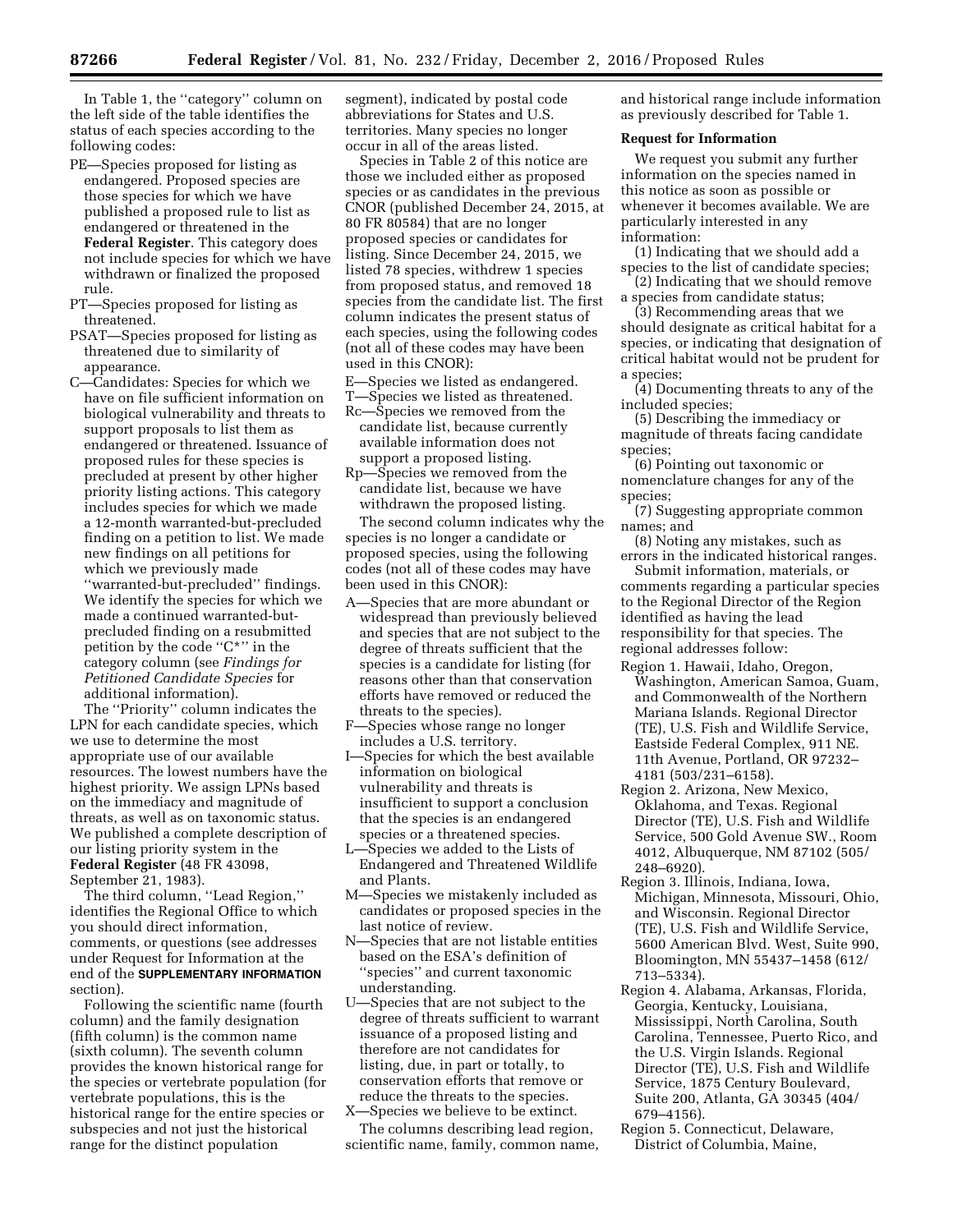Maryland, Massachusetts, New Hampshire, New Jersey, New York, Pennsylvania, Rhode Island, Vermont, Virginia, and West Virginia. Regional Director (TE), U.S. Fish and Wildlife Service, 300 Westgate Center Drive, Hadley, MA 01035–9589 (413/253– 8615).

- Region 6. Colorado, Kansas, Montana, Nebraska, North Dakota, South Dakota, Utah, and Wyoming. Regional Director (TE), U.S. Fish and Wildlife Service, P.O. Box 25486, Denver Federal Center, Denver, CO 80225– 0486 (303/236–7400).
- Region 7. Alaska. Regional Director (TE), U.S. Fish and Wildlife Service, 1011 East Tudor Road, Anchorage, AK 99503–6199 (907/786–3505).
- Region 8. California and Nevada. Regional Director (TE), U.S. Fish and Wildlife Service, 2800 Cottage Way,

Suite W2606, Sacramento, CA 95825 (916/414–6464).

HQ (Foreign). Chief, Branch of Foreign Species, U.S. Fish and Wildlife Service Headquarters, MS: ES, 5275 Leesburg Pike, Falls Church, VA 22041–3803 (703/358–2370).

We will provide information we receive to the Region having lead responsibility for each candidate species mentioned in the submission. We will likewise consider all information provided in response to this CNOR in deciding whether to propose species for listing and when to undertake necessary listing actions (including whether emergency listing under section 4(b)(7) of the ESA is appropriate). Information and comments we receive will become part of the administrative record for the species, which we maintain at the appropriate Regional Office.

### **Public Availability of Comments**

Before including your address, phone number, email address, or other personal identifying information in your submission, be advised that your entire submission—including your personal identifying information—may be made publicly available at any time. Although you can ask us in your submission to withhold from public review your personal identifying information, we cannot guarantee that we will be able to do so.

## **Authority**

This notice is published under the authority of the Endangered Species Act of 1973, as amended (16 U.S.C. 1531 *et seq.*).

Dated: November 14, 2016.

#### **Stephen Guertin,**

*Acting Director, Fish and Wildlife Service.* 

TABLE 1—CANDIDATE NOTICE OF REVIEW (ANIMALS AND PLANTS)

## [Note: See end of **SUPPLEMENTARY INFORMATION** for an explanation of symbols used in this table]

| <b>Status</b>   |            | Lead     | Scientific name                                   | Family                      | Common name                                                                | Historical range                                                |
|-----------------|------------|----------|---------------------------------------------------|-----------------------------|----------------------------------------------------------------------------|-----------------------------------------------------------------|
| Category        | Priority   | region   |                                                   |                             |                                                                            |                                                                 |
|                 |            |          |                                                   | <b>MAMMALS</b>              |                                                                            |                                                                 |
|                 |            | R2       | Tamias minimus<br>atristriatus.                   | Sciuridae                   | Chipmunk, Peñasco least                                                    | U.S.A. (NM).                                                    |
|                 | $C^*$ 3    | R8       | Vulpes vulpes necator                             | Canidae                     | Fox, Sierra Nevada red<br>(Sierra Nevada DPS).                             | U.S.A. (CA, OR).                                                |
|                 |            | R1       | Arborimus longicaudus                             | Cricetidae                  | Vole, Red (north Oregon<br>coast DPS).                                     | U.S.A. (OR).                                                    |
|                 |            | R7       | Odobenus rosmarus<br>divergens.                   | Odobenidae                  | Walrus, Pacific                                                            | U.S.A. (AK), Russian<br>Federation (Kamchatka<br>and Chukotka). |
|                 | PT  6      | R6       | Gulo gulo luscus                                  | Mustelidae                  | Wolverine, North Amer-<br>ican (Contiguous U.S.<br>DPS).                   | U.S.A. (CA, CO, ID, MT,<br>OR, UT, WA, WY).                     |
|                 |            |          |                                                   | <b>BIRDS</b>                |                                                                            |                                                                 |
| PT   <br>$C^*$  | .<br>2     | R1<br>R2 | Drepanis coccinea<br>Amazona viridigenalis        | Fringillidae<br>Psittacidae | liwi (honeycreeper)<br>Parrot, red-crowned                                 | U.S.A. (HI).<br>U.S.A. (TX), Mexico.                            |
|                 |            |          |                                                   | <b>REPTILES</b>             |                                                                            |                                                                 |
| PT   <br>$C^*$  | $5$<br>$8$ | R4<br>R4 | Pituophis ruthveni<br>Gopherus polyphemus         | Colubridae<br>Testudinidae  | Snake, Louisiana pine<br>Tortoise, gopher (eastern<br>population).         | U.S.A. (LA, TX).<br>U.S.A. (AL, FL, GA, LA,<br>MS, SC).         |
|                 | PE  6      | R2       | Kinosternon sonoriense<br>longifemorale.          | Kinosternidae               | Turtle, Sonoyta mud                                                        | U.S.A. (AZ), Mexico.                                            |
|                 |            |          |                                                   | <b>AMPHIBIANS</b>           |                                                                            |                                                                 |
| C <sup>*</sup>  | $8$        | R4       | Notophthalmus<br>perstriatus.                     | Salamandridae               | Newt, striped                                                              | U.S.A. (FL, GA).                                                |
| PE              | $2$        | R4<br>R4 | Gyrinophilus gulolineatus<br>Necturus alabamensis | Plethodontidae<br>Proteidae | Salamander, Berry Cave<br>Waterdog, black warrior (<br>= Sipsey Fork).     | U.S.A. (TN).<br>U.S.A. (AL).                                    |
|                 |            |          |                                                   | <b>FISHES</b>               |                                                                            |                                                                 |
| <b>PT</b><br>PT | $8$<br>$9$ | R2<br>R2 | Gila nigra<br>Gila robusta                        | Cyprinidae<br>Cyprinidae    | Chub, headwater<br>Chub, roundtail (Lower<br>Colorado River Basin<br>DPS). | U.S.A. (AZ, NM).<br>U.S.A. (AZ, CO, NM, UT,<br>WY).             |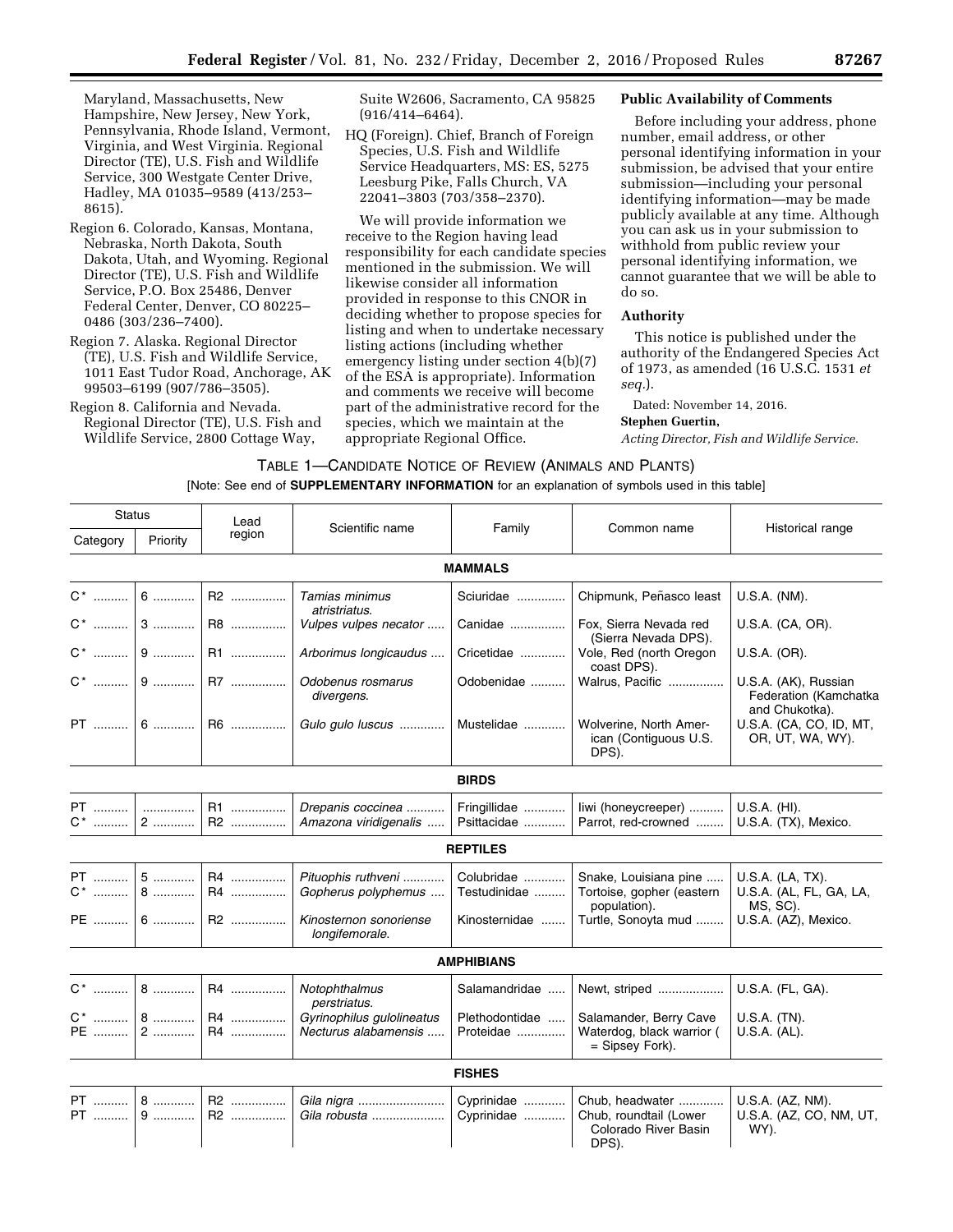۳

# TABLE 1—CANDIDATE NOTICE OF REVIEW (ANIMALS AND PLANTS)—Continued [Note: See end of **SUPPLEMENTARY INFORMATION** for an explanation of symbols used in this table]

| <b>Status</b>                        |                       | Lead                       |                                                                                                         |                                                               |                                                                                               |                                                                                                                                                                             |
|--------------------------------------|-----------------------|----------------------------|---------------------------------------------------------------------------------------------------------|---------------------------------------------------------------|-----------------------------------------------------------------------------------------------|-----------------------------------------------------------------------------------------------------------------------------------------------------------------------------|
| Category                             | Priority              | region                     | Scientific name                                                                                         | Family                                                        | Common name                                                                                   | Historical range                                                                                                                                                            |
| PE                                   | 2                     | R5                         | Crystallaria cincotta                                                                                   | Percidae                                                      | Darter, diamond                                                                               | U.S.A. (KY, OH, TN,<br>WV).                                                                                                                                                 |
| PT ……….<br>$C^*$                     | 8<br>3                | R4<br>R8                   | Percina aurora<br>Spirinchus thaleichthys                                                               | Percidae<br>Osmeridae                                         | Darter, Pearl<br>Smelt, longfin (San Fran-<br>cisco Bay-Delta DPS).                           | U.S.A. (LA, MS).<br>U.S.A. (AK, CA, OR,<br>WA), Canada.                                                                                                                     |
| PSAT                                 | N/A                   | R1                         | Salvelinus malma                                                                                        | Salmonidae                                                    | Trout, Dolly Varden                                                                           | U.S.A. (AK, WA), Can-<br>ada, East Asia.                                                                                                                                    |
|                                      |                       |                            |                                                                                                         | <b>CLAMS</b>                                                  |                                                                                               |                                                                                                                                                                             |
| C* ………<br>C*<br>PE<br>C*   <br>$C^*$ | 2<br>2<br>8<br>8<br>8 | R2<br>R2<br>R2<br>R2<br>R2 | Lampsilis bracteata<br>Truncilla macrodon<br>Popenaias popei<br>Quadrula aurea<br>Quadrula houstonensis | Unionidae<br>Unionidae<br>Unionidae<br>Unionidae<br>Unionidae | Fatmucket, Texas<br>Fawnsfoot, Texas<br>Hornshell, Texas<br>Orb, golden<br>Pimpleback, smooth | U.S.A. (TX).<br>U.S.A. (TX).<br>U.S.A. (NM, TX), Mexico.<br>$U.S.A.$ (TX).<br>U.S.A. (TX).                                                                                  |
| $\mathsf{C}^*$                       | 2                     | R2                         | Quadrula petrina                                                                                        | Unionidae                                                     | Pimpleback, Texas                                                                             | U.S.A. (TX).                                                                                                                                                                |
|                                      |                       |                            |                                                                                                         | <b>SNAILS</b>                                                 |                                                                                               |                                                                                                                                                                             |
|                                      | $2$                   | R4                         | Planorbella magnifica                                                                                   | Planorbidae                                                   | Ramshorn, magnificent                                                                         | U.S.A. (NC).                                                                                                                                                                |
|                                      |                       |                            |                                                                                                         | <b>INSECTS</b>                                                |                                                                                               |                                                                                                                                                                             |
| PE                                   | .                     | R3                         | Bombus affinis                                                                                          | Apidae                                                        | Bee, rusty patched bum-<br>ble.                                                               | U.S.A. (CT, DE, DC, GA,<br>IL, IN, IA, KY, ME, MD,<br>MA, MI, MN, MO, NH,<br>NJ, NY, NC, ND, OH, ,<br>PA, RI, SC, SD, TN,<br>VT, VA, WV, WI, Can-<br>ada (Ontario, Quebec). |
| C*                                   | $5$<br>$3$            | R8<br>R1                   | Lycaena hermes<br>Euchloe ausonides<br><i>insulanus.</i>                                                | Lycaenidae<br>Pieridae                                        | Butterfly, Hermes copper<br>Butterfly, Island marble                                          | U.S.A. (CA).<br>U.S.A. (WA).                                                                                                                                                |
| $C^*$                                | $2$                   | R4                         | Atlantea tulita                                                                                         | Nymphalidae                                                   | Butterfly, Puerto Rican<br>harlequin.                                                         | U.S.A. (PR).                                                                                                                                                                |
| $C^*$                                | 8                     | R3                         | Papaipema eryngii                                                                                       | Noctuidae                                                     | Moth, rattlesnake-master<br>borer.                                                            | U.S.A. (AR, IL, KY, NC,<br>OK).                                                                                                                                             |
| $C^*$                                | $5$                   | R6                         | Arsapnia (= Capnia)<br>arapahoe.                                                                        | Capniidae                                                     | Snowfly, Arapahoe                                                                             | U.S.A. (CO).                                                                                                                                                                |
| <b>PT</b>                            | 5                     | R6                         | Lednia tumana                                                                                           | Nemouridae                                                    | Stonefly, meltwater<br>lednian.                                                               | U.S.A. (MT).                                                                                                                                                                |
| PT ……….                              | .                     | R6                         | Zapada glacier                                                                                          | Nemouridae                                                    | Stonefly, western glacier                                                                     | U.S.A. (MT).                                                                                                                                                                |
|                                      |                       |                            |                                                                                                         | <b>CRUSTACEANS</b>                                            |                                                                                               |                                                                                                                                                                             |
| PE ……….                              | 8                     |                            | Stygobromus kenki                                                                                       | Crangonyctidae                                                | Amphipod, Kenk's                                                                              | U.S.A. (DC).                                                                                                                                                                |
|                                      |                       |                            |                                                                                                         | <b>FLOWERING PLANTS</b>                                       |                                                                                               |                                                                                                                                                                             |
| C* ……….                              | 8                     | R6                         | Astragalus microcymbus                                                                                  | Fabaceae                                                      | Milkvetch, skiff                                                                              | U.S.A. (CO).                                                                                                                                                                |
| C*<br>C*                             | 8<br>8                | R6<br>R6                   | Astragalus schmolliae<br>Boechera (= Arabis)                                                            | Fabaceae<br>Brassicaceae                                      | Milkvetch, Chapin Mesa<br>Rockcress, Fremont                                                  | U.S.A. (CO).<br>U.S.A. (WY).                                                                                                                                                |
| PT                                   | 12                    | R4                         | pusilla.<br>Chamaesyce deltoidea                                                                        | Euphorbiaceae                                                 | County or small.<br>Sandmat, pineland                                                         | U.S.A. (FL).                                                                                                                                                                |
| PT                                   | 6                     | R8                         | pinetorum.<br>Chorizanthe parryi var.                                                                   | Polygonaceae                                                  | Spineflower, San Fer-                                                                         | U.S.A. (CA).                                                                                                                                                                |
| C* ………                               | $8$                   | R2                         | fernandina.<br>Cirsium wrightii                                                                         | Asteraceae                                                    | nando Valley.<br>Thistle, Wright's                                                            | U.S.A. (AZ, NM), Mexico.                                                                                                                                                    |
| PT                                   | 3                     | R4                         | Dalea carthagenensis<br>var. floridana.                                                                 | Fabaceae                                                      | Prairie-clover, Florida                                                                       | U.S.A. (FL).                                                                                                                                                                |
| PT                                   | 5                     | R4                         | Digitaria pauciflora                                                                                    | Poaceae                                                       | Crabgrass, Florida pine-<br>land.                                                             | U.S.A. (FL).                                                                                                                                                                |
| C* ……….                              | 8                     | R6                         | Eriogonum soredium                                                                                      | Polygonaceae                                                  | Buckwheat, Frisco                                                                             | U.S.A. (UT).                                                                                                                                                                |
| PE                                   | $11$                  | R2                         | Festuca ligulata                                                                                        | Poaceae                                                       | Fescue, Guadalupe                                                                             | U.S.A. (TX), Mexico.                                                                                                                                                        |
| C*                                   | 8                     | R6                         | Lepidium ostleri                                                                                        | Brassicaceae                                                  | Peppergrass, Ostler's                                                                         | U.S.A. (UT).                                                                                                                                                                |
| C*                                   | 8                     | R6<br>R1                   | Pinus albicaulis                                                                                        | Pinaceae                                                      | Pine, whitebark<br>Anunu                                                                      | U.S.A. (CA, ID, MT, NV,<br>OR, WA, WY), Canada<br>$(AB, BC)$ .                                                                                                              |
|                                      |                       |                            | Sicyos macrophyllus                                                                                     | Cucurbitaceae                                                 |                                                                                               | U.S.A. (HI).                                                                                                                                                                |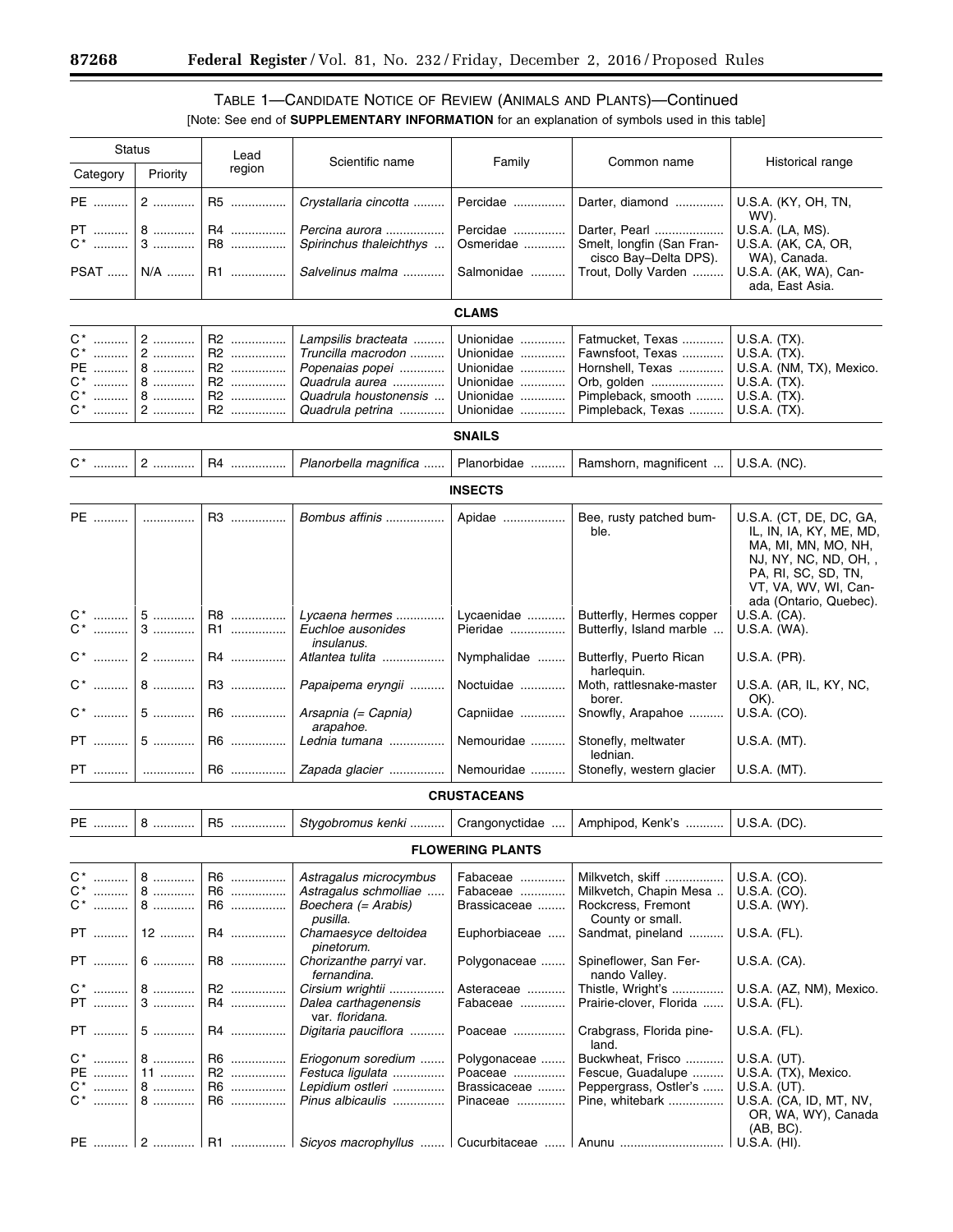# TABLE 1—CANDIDATE NOTICE OF REVIEW (ANIMALS AND PLANTS)—Continued [Note: See end of **SUPPLEMENTARY INFORMATION** for an explanation of symbols used in this table]

| <b>Status</b> |          | Lead                               | Scientific name                                                      | Family                 | Common name                                                                                                              | Historical range |
|---------------|----------|------------------------------------|----------------------------------------------------------------------|------------------------|--------------------------------------------------------------------------------------------------------------------------|------------------|
| Category      | Priority | region                             |                                                                      |                        |                                                                                                                          |                  |
|               |          | PT    12    R4                     | Sideroxylon reclinatum<br>austrofloridense.                          | Sapotaceae             | Bully, Everglades    U.S.A. (FL).                                                                                        |                  |
|               | $18$ 1   | $C^*$   2    R4<br>$C^*$   8    R2 | Solanum conocarpum<br>Streptanthus bracteatus<br>Trifolium friscanum | Solanaceae<br>Fabaceae | Bacora, marron    U.S.A. (PR).<br>Brassicaceae  Twistflower, bracted    U.S.A. (TX).<br>  Clover, Frisco    U.S.A. (UT). |                  |

# TABLE 2—ANIMALS AND PLANTS FORMERLY CANDIDATES OR FORMERLY PROPOSED FOR LISTING [Note: See end of **SUPPLEMENTARY INFORMATION** for an explanation of symbols used in this table]

| <b>Status</b>       |                   | Lead         |                                         |                 |                                                        |                                                                                                                                                        |  |  |  |
|---------------------|-------------------|--------------|-----------------------------------------|-----------------|--------------------------------------------------------|--------------------------------------------------------------------------------------------------------------------------------------------------------|--|--|--|
| Code                | Expl.             | region       | Scientific name                         | Family          | Common name                                            | Historical range                                                                                                                                       |  |  |  |
|                     | <b>MAMMALS</b>    |              |                                         |                 |                                                        |                                                                                                                                                        |  |  |  |
| $E$                 | $\mathsf{L}$      | R1           | Emballonura semicaudata<br>semicaudata. | Emballonuridae  | Bat, Pacific sheath-tailed<br>(American Samoa<br>DPS). | U.S.A. (AS), Fiji, Inde-<br>pendent Samoa,<br>Tonga, Vanuatu.                                                                                          |  |  |  |
| Rp                  | A                 | R8           | Martes pennanti                         | Mustelidae      | Fisher (west coast DPS)                                | U.S.A. (CA, CT, IA, ID,<br>IL, IN, KY, MA, MD,<br>ME, MI, MN, MT, ND,<br>NH, NJ, NY, OH, OR,<br>PA, RI, TN, UT, VA,<br>VT, WA, WI, WV, WY),<br>Canada. |  |  |  |
| Rc    U             |                   | R1           | Urocitellus washingtoni                 | Sciuridae       | Squirrel, Washington<br>ground.                        | U.S.A. (WA, OR).                                                                                                                                       |  |  |  |
|                     |                   |              |                                         | <b>BIRDS</b>    |                                                        |                                                                                                                                                        |  |  |  |
| Rc                  | A                 | R1           | Porzana tabuensis                       | Rallidae        | Crake, spotless (Amer-<br>ican Samoa DPS).             | U.S.A. (AS), Australia,<br>Fiji, Independent<br>Samoa, Marquesas,<br>Philippines, Society Is-<br>lands, Tonga.                                         |  |  |  |
| E    L              |                   | R1           | Gallicolumba stairi                     | Columbidae      | Ground-dove, friendly<br>(American Samoa<br>DPS).      | U.S.A. (AS), Independent<br>Samoa.                                                                                                                     |  |  |  |
| E  I                | ${\mathsf L}$     | R1           | Oceanodroma castro                      | Hydrobatidae    | Storm-petrel, band-<br>rumped (Hawaii DPS).            | U.S.A. (HI), Atlantic<br>Ocean, Ecuador (Gala-<br>pagos Islands), Japan.                                                                               |  |  |  |
|                     | E    L            | R1           | Gymnomyza samoensis                     | Meliphagidae    | Ma'oma'o                                               | U.S.A. (AS), Independent<br>Samoa.                                                                                                                     |  |  |  |
|                     | $\mathsf{Rc}$   U | R8           | Synthliboramphus<br>hypoleucus.         | Alcidae         | Murrelet, Xantus's                                     | U.S.A. (CA), Mexico.                                                                                                                                   |  |  |  |
| $\overline{Rc}$   A |                   | R6           | Anthus spragueii                        | Motacillidae    | Pipit, Sprague's                                       | U.S.A. (AR, AZ, CO, KS,<br>LA, MN, MS, MT, ND,<br>NE, NM, OK, SD, TX),<br>Canada, Mexico.                                                              |  |  |  |
|                     | T ……………   L …………. | R4           | Dendroica angelae                       | Emberizidae     | Warbler, elfin-woods                                   | U.S.A. (PR).                                                                                                                                           |  |  |  |
|                     |                   |              |                                         | <b>REPTILES</b> |                                                        |                                                                                                                                                        |  |  |  |
| PT                  | 8                 | R3           | Sistrurus catenatus                     | Viperidae       | Massasauga (= rattle-<br>snake), eastern.              | U.S.A. (IA, IL, IN, MI,<br>MN, MO, NY, OH, PA,<br>WI), Canada.                                                                                         |  |  |  |
| T ……………             | L                 | R1           | Chelonia mydas                          | Cheloniidae     | Sea turtle, green (Central<br>North Pacific DPS).      | Central North Pacific<br>Ocean.                                                                                                                        |  |  |  |
|                     |                   |              | E    L    R1    Chelonia mydas          | Cheloniidae     | Sea turtle, green (Central<br>South Pacific DPS).      | <b>Central South Pacific</b><br>Ocean.                                                                                                                 |  |  |  |
| E                   | L                 | R1           | Chelonia mydas                          | Cheloniidae     | Sea turtle, green (Central<br>West Pacific DPS).       | Central West Pacific<br>Ocean.                                                                                                                         |  |  |  |
| T    L              |                   | HQ (Foreign) | Chelonia mydas                          | Cheloniidae     | Sea turtle, green (East In-<br>dian-West Pacific DPS). | Eastern Indian and West-<br>ern Pacific Oceans.                                                                                                        |  |  |  |
| $T$   L             |                   | R8           | Chelonia mydas                          | Cheloniidae     | Sea turtle, green (East<br>Pacific DPS).               | East Pacific Ocean.                                                                                                                                    |  |  |  |
| E    L              |                   | HQ (Foreign) | Chelonia mydas                          | Cheloniidae     | Sea turtle, green (Medi-<br>terranean DPS).            | Mediterranean Sea.                                                                                                                                     |  |  |  |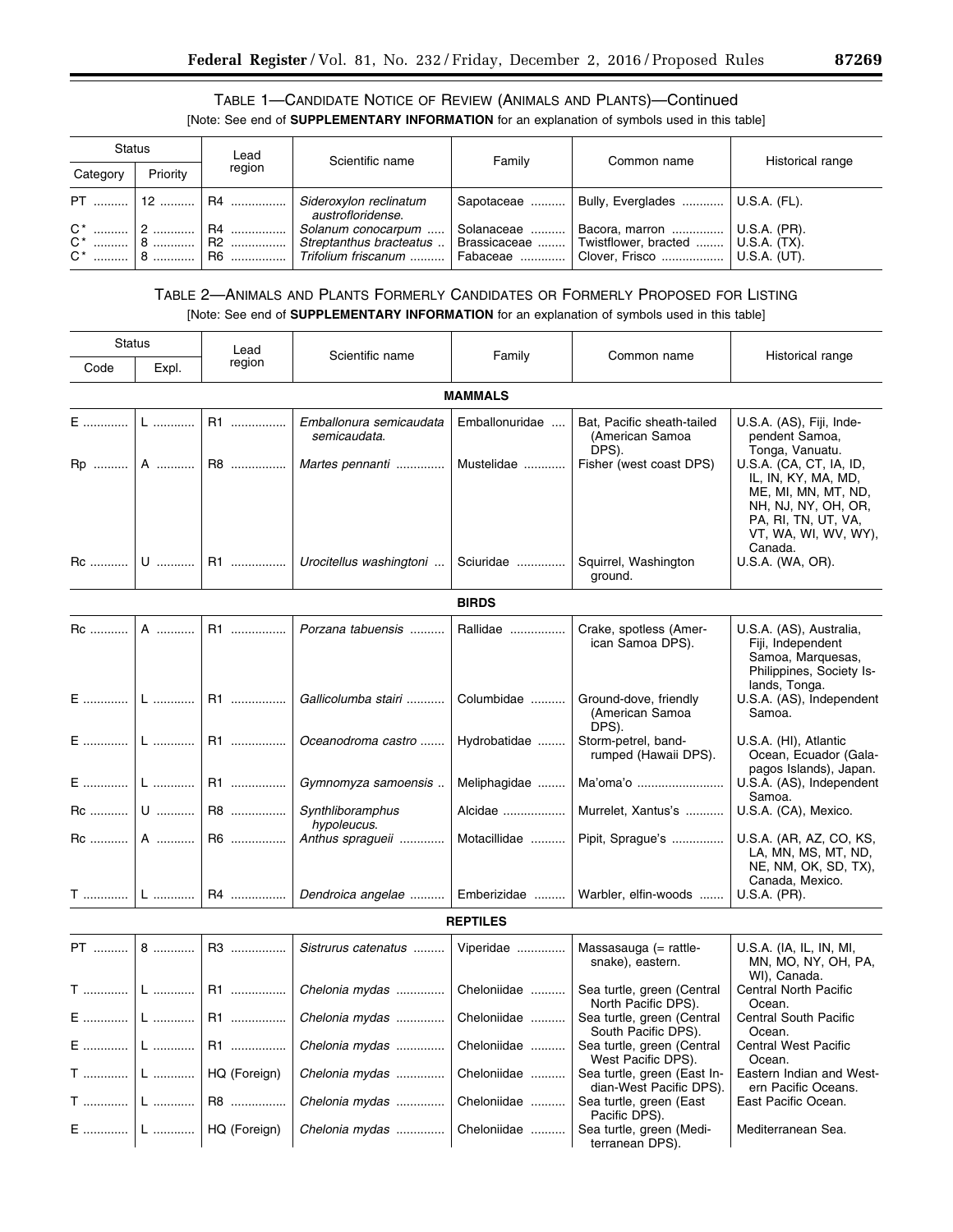# TABLE 2—ANIMALS AND PLANTS FORMERLY CANDIDATES OR FORMERLY PROPOSED FOR LISTING—Continued [Note: See end of **SUPPLEMENTARY INFORMATION** for an explanation of symbols used in this table]

| <b>Status</b>     |                | Lead         |                                                |                          |                                                     |                                      |  |  |  |
|-------------------|----------------|--------------|------------------------------------------------|--------------------------|-----------------------------------------------------|--------------------------------------|--|--|--|
| Code              | Expl.          | region       | Scientific name                                | Family                   | Common name                                         | Historical range                     |  |  |  |
| <b>T</b>          | L              | R4           | Chelonia mydas                                 | Cheloniidae              | Sea turtle, green (North<br>Atlantic DPS).          | North Atlantic Ocean.                |  |  |  |
| $T$               | L              | HQ (Foreign) | Chelonia mydas                                 | Cheloniidae              | Sea turtle, green (North<br>Indian DPS).            | North Indian Ocean.                  |  |  |  |
| $T$               | L              | R4           | Chelonia mydas                                 | Cheloniidae              | Sea turtle, green (South<br>Atlantic DPS).          | South Atlantic Ocean.                |  |  |  |
| $T$               | L              | HQ (Foreign) | Chelonia mydas                                 | Cheloniidae              | Sea turtle, green (South-<br>west Indian DPS).      | Southwest Indian Ocean.              |  |  |  |
| <b>T</b>          | L              | HQ (Foreign) | Chelonia mydas                                 | Cheloniidae              | Sea turtle, green (South-<br>west Pacific DPS).     | Southwest Pacific Ocean.             |  |  |  |
| <b>AMPHIBIANS</b> |                |              |                                                |                          |                                                     |                                      |  |  |  |
| Rc                | U              | R8           | Lithobates onca                                | Ranidae                  | Frog, relict leopard                                | U.S.A. (AZ, NV, UT).                 |  |  |  |
| Rc                | N              | R2           | Hyla wrightorum                                | Hylidae                  | Treefrog, Arizona<br>(Huachuca/Canelo<br>DPS).      | U.S.A. (AZ), Mexico (So-<br>nora).   |  |  |  |
|                   |                |              |                                                | <b>FISHES</b>            |                                                     |                                      |  |  |  |
| <b>Rc</b>         | A              | R6           | Etheostoma cragini                             | Percidae                 | Darter, Arkansas                                    | U.S.A. (AR, CO, KS, MO,<br>OK).      |  |  |  |
| T<br>Rc           | L<br>${\sf U}$ | R4<br>R4     | Etheostoma spilotum<br>Moxostoma sp.           | Percidae<br>Catostomidae | Darter, Kentucky arrow<br>Redhorse, sicklefin       | U.S.A. (KY).<br>U.S.A. (GA, NC, TN). |  |  |  |
| <b>CLAMS</b>      |                |              |                                                |                          |                                                     |                                      |  |  |  |
| <b>T</b>          | L              | R4           | Medionidus walkeri                             | Unionidae                | Moccasinshell, Suwannee                             | U.S.A. (FL, GA).                     |  |  |  |
|                   |                |              |                                                | <b>SNAILS</b>            |                                                     |                                      |  |  |  |
| Rc                | N              | R4           | Elimia melanoides                              | Pleuroceridae            | Mudalia, black                                      | U.S.A. (AL).                         |  |  |  |
| E<br>E            | $L$<br>L       | R1<br>R1     | Eua zebrina<br>Ostodes strigatus               | Partulidae<br>Potaridae  | Snail, no common name<br>Snail, no common name      | U.S.A. (AS).<br>U.S.A. (AS).         |  |  |  |
| Rc                | A              | R2           | Pyrgulopsis thompsoni                          | Hydrobiidae              | Springsnail, Huachuca                               | U.S.A. (AZ), Mexico.                 |  |  |  |
|                   |                |              |                                                | <b>INSECTS</b>           |                                                     |                                      |  |  |  |
| $E$               | L              | R1           | Hylaeus anthracinus                            | Colletidae               | Bee, Hawaiian yellow-<br>faced.                     | U.S.A. (HI).                         |  |  |  |
| $E$               | ${\mathsf L}$  | R1           | Hylaeus assimulans                             | Colletidae               | Bee, Hawaiian yellow-<br>faced.                     | U.S.A. (HI).                         |  |  |  |
| $E$               | L              | R1           | Hylaeus facilis                                | Colletidae               | Bee, Hawaiian yellow-<br>faced.                     | U.S.A. (HI).                         |  |  |  |
| E                 | L              | R1           | Hylaeus hilaris                                | Colletidae               | Bee, Hawaiian yellow-<br>faced.                     | U.S.A. (HI).                         |  |  |  |
| E                 |                | R1           | Hylaeus kuakea                                 | Colletidae               | Bee, Hawaiian yellow-<br>faced.                     | U.S.A. (HI).                         |  |  |  |
| E                 | L              | R1           | Hylaeus longiceps                              | Colletidae               | Bee, Hawaiian yellow-<br>faced.                     | U.S.A. (HI).                         |  |  |  |
| E                 | L              | R1           | Hylaeus mana                                   | Colletidae               | Bee, Hawaiian yellow-<br>faced.                     | U.S.A. (HI).                         |  |  |  |
| Rc                | A              | R4           | Pseudanophthalmus<br>caecus.                   | Carabidae                | Cave beetle, Clifton                                | U.S.A. (KY).                         |  |  |  |
| Rc                | A              | R4           | Pseudanophthalmus<br>frigidus.                 | Carabidae                | Cave beetle, icebox                                 | U.S.A. (KY).                         |  |  |  |
| Rc                | A              | R4           | Pseudanophthalmus trog-<br>lodytes.            | Carabidae                | Cave beetle, Louisville                             | U.S.A. (KY).                         |  |  |  |
| Rc                | X              | R4           | Pseudanophthalmus<br>parvus.                   | Carabidae                | Cave beetle, Tatum                                  | U.S.A. (KY).                         |  |  |  |
| E                 | L              | R1           | <b>Megalagrion xanthomelas</b>                 | Coenagrionidae           | Damselfly, orangeblack<br>Hawaiian.                 | U.S.A. (HI).                         |  |  |  |
| Rc<br>Rc          | X<br>A         | R2<br>R4     | Heterelmis stephani<br>Cicindela highlandensis | Elmidae<br>Cicindelidae  | Riffle beetle, Stephan's<br>Tiger beetle, highlands | U.S.A. (AZ).<br>U.S.A. (FL).         |  |  |  |
| E                 | L              | R4           | Cicindelidia floridana                         | Cicindelidae             | Tiger beetle, Miami                                 | U.S.A. (FL).                         |  |  |  |
|                   |                |              |                                                | <b>CRUSTACEANS</b>       |                                                     |                                      |  |  |  |
| T                 |                | R5           | Cambarus callainus                             | Cambaridae               | Crayfish, Big Sandy    U.S.A. (KY, VA, WV).         |                                      |  |  |  |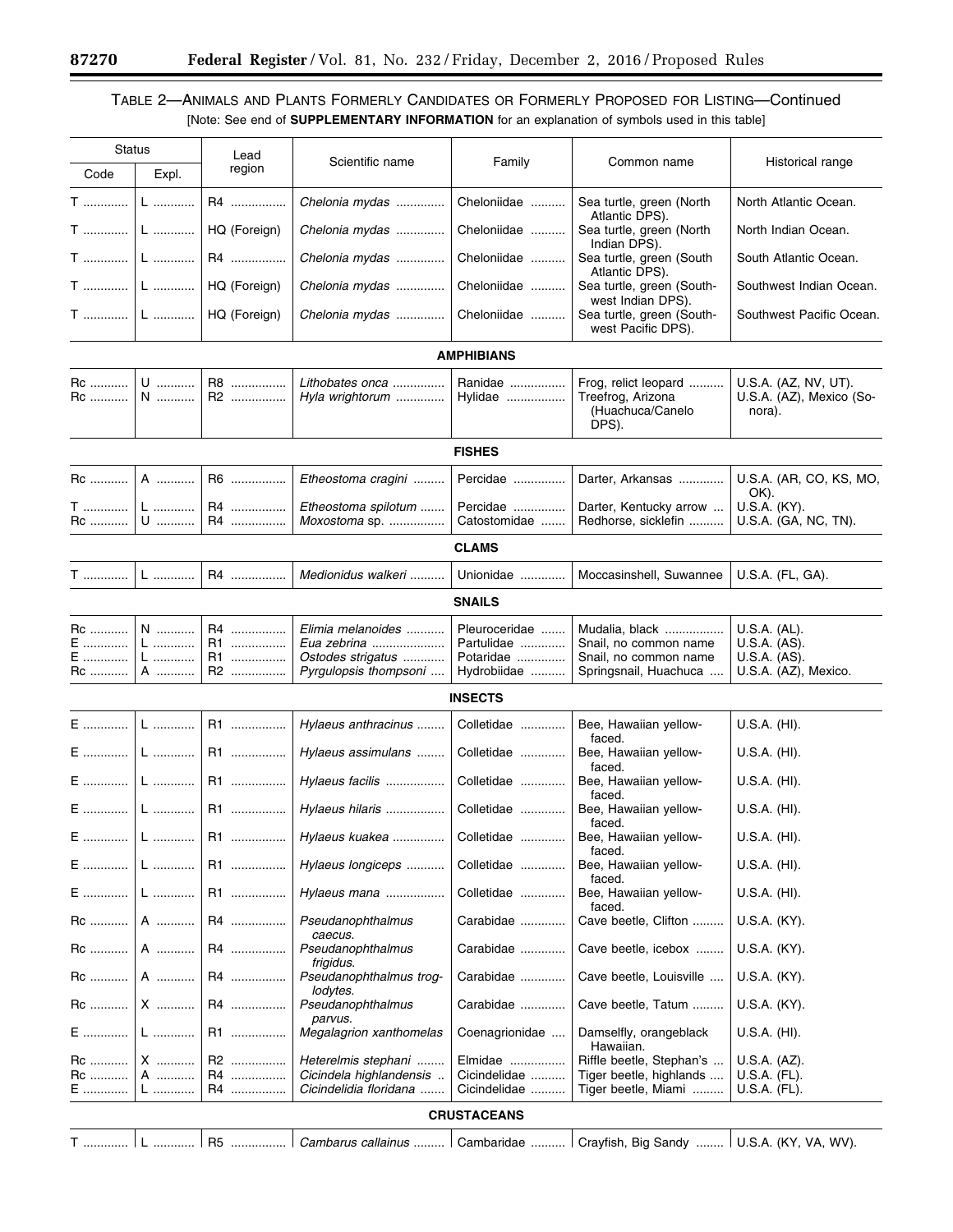# TABLE 2—ANIMALS AND PLANTS FORMERLY CANDIDATES OR FORMERLY PROPOSED FOR LISTING—Continued [Note: See end of **SUPPLEMENTARY INFORMATION** for an explanation of symbols used in this table]

|                | Status            | Lead                |                                                                            |                             |                                              |                                             |
|----------------|-------------------|---------------------|----------------------------------------------------------------------------|-----------------------------|----------------------------------------------|---------------------------------------------|
| Code           | Expl.             | region              | Scientific name                                                            | Family                      | Common name                                  | Historical range                            |
| E              | L                 | R5                  | Cambarus veteranus                                                         | Cambaridae                  | Crayfish, Guyandotte<br>River.               | U.S.A. (WV).                                |
| E              | L                 | R1                  | Procaris hawaiana                                                          | Procarididae                | Shrimp, anchialine pool                      | U.S.A. (HI).                                |
|                |                   |                     |                                                                            | <b>FLOWERING PLANTS</b>     |                                              |                                             |
|                |                   |                     |                                                                            |                             |                                              |                                             |
| T<br>Rc        | $\mathsf{L}$<br>A | R4<br>R1            | Argythamnia blodgettii<br>Artemisia borealis var.<br>wormskioldii.         | Euphorbiaceae<br>Asteraceae | Silverbush, Blodgett's<br>Wormwood, northern | U.S.A. (FL).<br>U.S.A. (OR, WA).            |
| E<br>${\sf E}$ | $L$<br>L          | R1<br>R4            | Calamagrostis expansa<br>Chamaecrista lineata var.<br>keyensis.            | Poaceae<br>Fabaceae         | Reedgrass, Maui<br>Pea, Big Pine partridge   | U.S.A. (HI).<br>U.S.A. (FL).                |
| E              | $\mathsf{L}$      | R4                  | Chamaesyce deltoidea<br>serpyllum.                                         | Euphorbiaceae               | Spurge, wedge                                | U.S.A. (FL).                                |
| E              | $L$               | R1                  | Cyanea kauaulaensis                                                        | Campanulaceae               | No common name                               | U.S.A. (HI).                                |
| E              | L                 | R1                  | Cyperus neokunthianus                                                      | Cyperaceae                  | No common name                               | U.S.A. (HI).                                |
| E              | L                 | R1<br>.             | Cyrtandra hematos                                                          | Gesneriaceae                | Haiwale                                      | U.S.A. (HI).                                |
| Rc             | N                 | R5                  | Dichanthelium hirstii                                                      | Poaceae                     | Panic grass, Hirst Broth-<br>ers'.           | U.S.A. (DE, GA, NC, NJ).                    |
| E              | $L$               | R1                  | Exocarpos menziesii                                                        | Santalaceae                 | Heau                                         | U.S.A. (HI).                                |
| E              | $\mathsf{L}$      | R1<br>              | Festuca hawaiiensis                                                        | Poaceae                     | No common name                               | U.S.A. (HI).                                |
| E              | $L$               | R1<br>.             | Gardenia remyi                                                             | Rubiaceae                   | Nanu                                         | U.S.A. (HI).                                |
| E              | L                 | R1<br>.             | Joinvillea ascendens<br>ascendens.                                         | Joinvilleaceae              | Ohe                                          | U.S.A. (HI).                                |
| $E$            | L                 | R1                  | Kadua (= Hedyotis)<br>fluviatilis.                                         | Rubiaceae                   | Kampuaa                                      | U.S.A. (HI).                                |
| E              | L                 | R1<br>.             | Kadua haupuensis                                                           | Rubiaceae                   | No common name                               | U.S.A. (HI).                                |
| E              | L                 | R1<br>.             | Labordia lorenciana                                                        | Loganiaceae                 | No common name                               | U.S.A. (HI).                                |
| E              | $\mathsf{L}$      | R1<br>              | Lepidium orbiculare                                                        | Brassicaceae                | Anaunau                                      | U.S.A. (HI).                                |
| T              | L                 | R1<br>.             | Lepidium papilliferum                                                      | Brassicaceae                | Peppergrass, slickspot                       | U.S.A. (ID).                                |
| E              | $L$               | R <sub>4</sub><br>. | Linum arenicola                                                            | Linaceae                    | Flax, sand                                   | U.S.A. (FL).                                |
| E              | $L$               | R1<br>.             | Myrsine fosbergii                                                          | Myrsinaceae                 | Kolea                                        | U.S.A. (HI).                                |
| E              | $L$               | R1<br>.             | Nothocestrum latifolium                                                    |                             |                                              | U.S.A. (HI).                                |
|                |                   |                     |                                                                            | Solanaceae                  |                                              |                                             |
| $E$            | L                 | R1<br>.             | Ochrosia haleakalae                                                        | Apocynaceae                 | Holei                                        | U.S.A. (HI).                                |
| E              | $\mathsf{L}$      | R1<br>              | Phyllostegia brevidens                                                     | Lamiaceae                   | No common name                               | U.S.A. (HI).                                |
| E              | L                 | R1<br>.             | Phyllostegia helleri                                                       | Lamiaceae                   | No common name                               | U.S.A. (HI).                                |
| E              | $\mathsf{L}$      | R1<br>.             | Phyllostegia stachyoides                                                   | Lamiaceae                   | No common name                               | U.S.A. (HI).                                |
| T              | L                 | R4                  | Platanthera integrilabia                                                   | Orchidaceae                 | Orchid, white fringeless                     | U.S.A. (AL, GA, KY, MS,<br>NC, SC, TN, VA). |
| E<br>E         | L<br>$L$          | R1<br>.<br>R1<br>.  | Portulaca villosa<br>Pritchardia bakeri                                    | Portulacaceae<br>Arecaceae  | Loulu $(=$ Loulu lelo $)$                    | U.S.A. (HI).<br>U.S.A. (HI).                |
| E              | L                 | R1                  | Pseudognaphalium $(=$<br>Gnaphalium)<br>sandwicensium var.<br>molokaiense. | Asteraceae                  | Enaena                                       | U.S.A. (HI).                                |
| E              | $\mathsf{L}$      | R1                  | Ranunculus hawaiensis                                                      |                             | Ranunculaceae    Makou                       | U.S.A. (HI).                                |
| E              | L                 | R1<br>.             | Ranunculus mauiensis                                                       | Ranunculaceae               | Makou                                        | U.S.A. (HI).                                |
| E              | L                 | R1<br>.             | Sanicula sandwicensis                                                      | Apiaceae                    | No common name                               | U.S.A. (HI).                                |
| E<br>.         | L                 | R1<br>.             | Santalum involutum                                                         | Santalaceae                 | Iliahi                                       | U.S.A. (HI).                                |
| E              | L                 | R1.<br>             | Schiedea diffusa ssp.<br>diffusa.                                          | Caryophyllaceae             | No common name                               | U.S.A. (HI).                                |
| E              | L                 | R1<br>              | Schiedea pubescens                                                         | Caryophyllaceae             | Maolioli                                     | U.S.A. (HI).                                |
| E              | L                 | R1.<br>.            | Sicvos lanceoloideus                                                       | Cucurbitaceae               | Anunu                                        | U.S.A. (HI).                                |
| E              | L                 | R1<br>.             | Solanum nelsonii                                                           | Solanaceae                  | Popolo                                       | U.S.A. (HI).                                |
| E              | L                 | R1.<br>.            | Stenogyne kaalae ssp.<br>sherffii.                                         | Lamiaceae                   | No common name                               | U.S.A. (HI).                                |
| E              | L                 | R1                  | Wikstroemia<br>skottsbergiana.                                             | Thymelaceae                 | Akia                                         | U.S.A. (HI).                                |
|                |                   |                     |                                                                            | <b>FERNS AND ALLIES</b>     |                                              |                                             |
|                |                   |                     |                                                                            |                             |                                              |                                             |
| E              |                   | R1<br>.             | Asplenium diellaciniatum                                                   | Aspleniaceae                | No common name                               | U.S.A. (HI).                                |
| Е              | L                 | R1<br>.             | Cyclosorus boydiae                                                         | Thelypteridaceae            | Kupukupu makalii                             | U.S.A. (HI).                                |
| Е              |                   | R1<br>.             | Deparia kaalaana                                                           | Athyraceae                  | No common name                               | U.S.A. (HI).                                |
| E.             |                   | R1<br>.             | Dryopteris glabra var.                                                     | Dryopteridaceae             | Hohiu                                        | U.S.A. (HI).                                |

Lycopodiaceae ..... | No common name ........... | U.S.A. (HI).

*pusilla*.

*Phlegmariurus) stemmermanniae*.

E ............. L ............ R1 ................ *Huperzia (=*